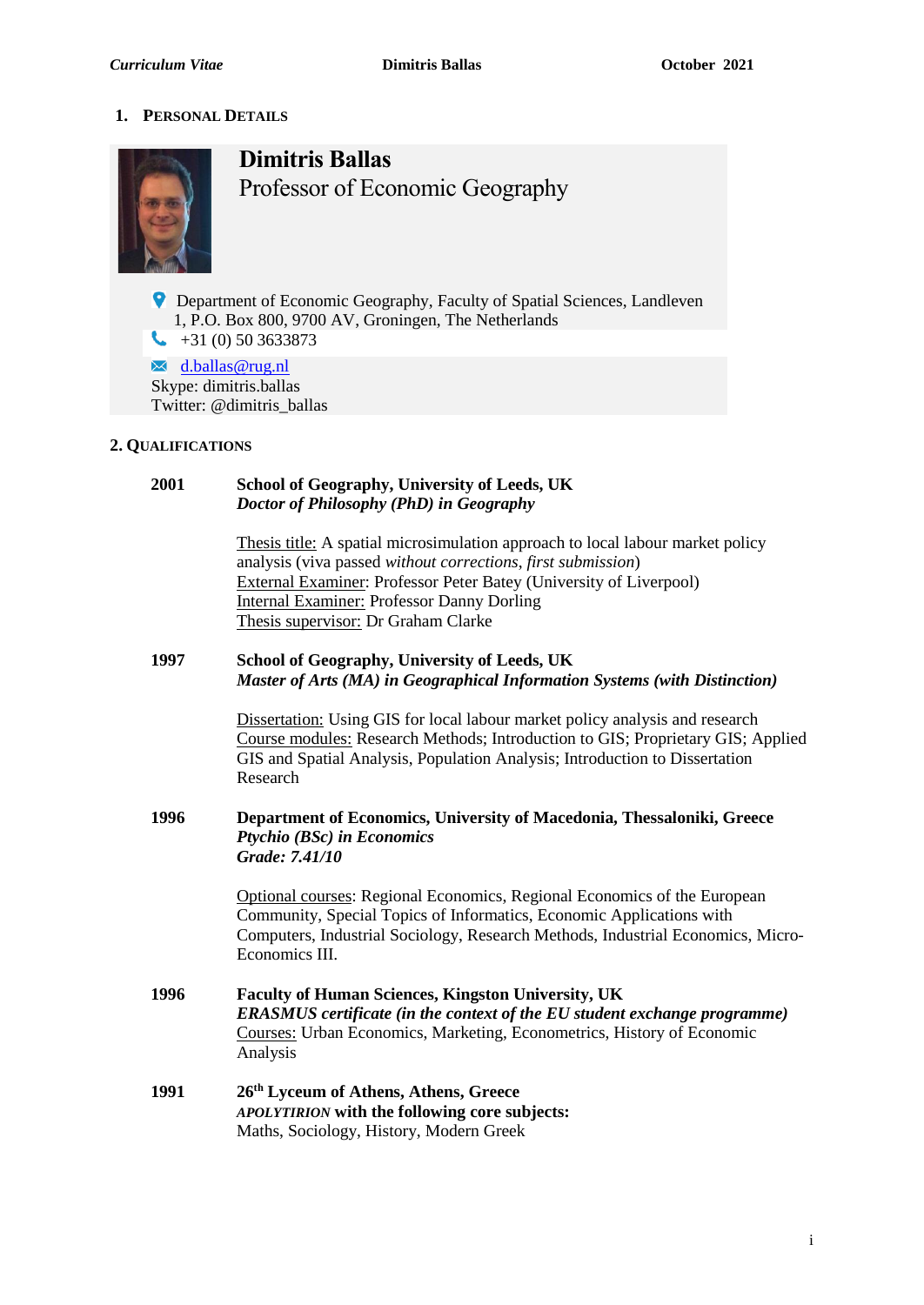### **3. PRESENT APPOINTMENT**

**Professor of Economic Geography (Full Professor, Chair in Economic Geography - permanent full-time position as of 1 September 2017), Department of Economic Geography, Faculty of Spatial Sciences, University of Groningen**

**Summary of teaching tasks from Sept 2017 onwards:**

- **Migration and Development,** second year undergraduate module, semester 1a, 100 students.
- **Spatial Economics,** MSc Economic Geography, semester 1b, module leader, lectures, seminars and computer practical sessions, 20-30 students
- **Spatial Econometrics,** MSc Economics module, semester 1b, lectures and/or computer practical sessions (team-teaching, November 2017
- **Scientific Reading, Reflecting and Debating,** MSc Spatial Sciences Research Master module (team teaching throughout the whole academic year)
- **Human Geography and Planning Bachelors thesis supervision** (on average 10 theses every year)
- **MSc Economic Geography Thesis supervision (on average 2-3 students every year**

# **Current PhD research supervision as primary supervisor (also see section 4 below for supervised projects to completion)**

- Alvertos Konstantinis, Spatial spillovers of happiness and well-being (September 2021 start)
- Luise Koeppen, Exploring the socio-economic and geographic determinants of populist voting in Europe (January 2018 start)
- Xiuxiang, Pan, Rural to Urban Migration in China (January 2021 start).
- Bart Roelofs, Health, Space and Place and the covid-19 pandemic, (September 2020 start)
- Thanasis Ziogas, Happiness, Basic Income and Social and Spatial Inequalities (September 2017 start)
- Jianhua Zhang, Globalizing Economic Integration and Sustainable Urbanization (October 2020 start)

# **Administrative responsibilities**

- Programme Committee MSc Economic Geography and MSc Real Estate (September 2018 onwards)
- Faculty Council elected member (June 2021 onwards)
- Research Master Islands and Sustainability track co-ordinator.

# **4. ACADEMIC EMPLOYMENT HISTORY**

### **April 2015 – August 2017**

**Associate Professor, Department of Geography, University of the Aegean, Greece** (employed fulltime from 1 April 2015 – 31 January 2016 & Spring Semester and summer 2016-17; on unpaid parallel employment leave in *Spring Semester 2015-16* and *Winter Semester 2016-17*

Summary of teaching tasks undertaken at the University of the Aegean:

- **Spatial Analysis in Health** (in Greek, MSc in Geography and Applied Geoinformatics module, lectures, seminars and assessment, 5 students, April – June 2015).
- **Multivariate Analysis** (in Greek, second year undergraduate module, lectures, practical sessions and assessment, 30 students, April – June 2015 & Spring semester 2017)
- **Geographical Information Systems (**in Greek, MA in Tourism optional module, lectures and lab sessions, 5 students; co-taught with Dr Dimitris Kavroudakis, Spring semester 2017).
- **Urban Geography** (in Greek, first year undergraduate module, lectures; 30 students in attendance, Spring 2017; team-taught module with colleagues in the Department of Geography)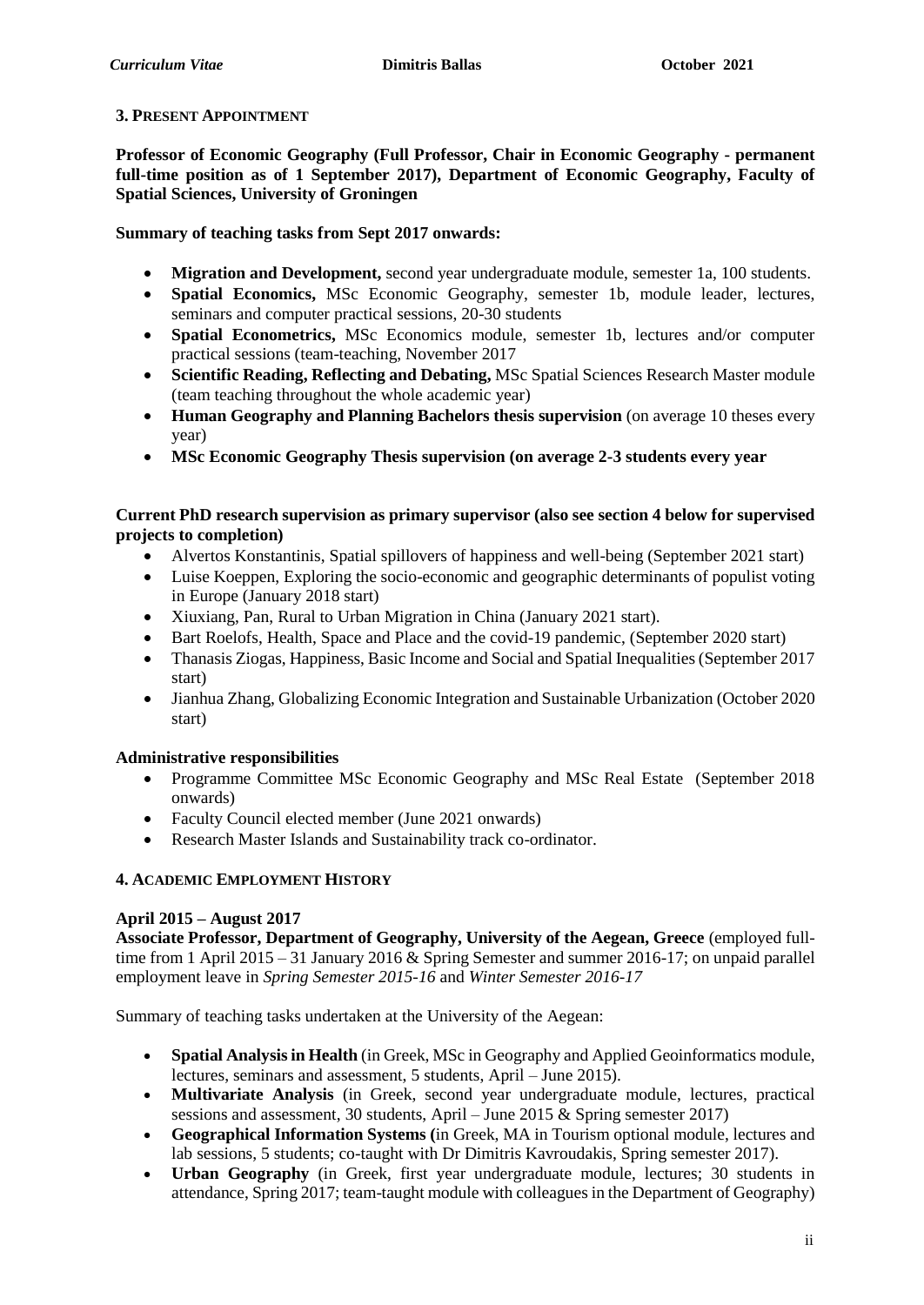- **Introduction to Geographical Information Systems (**in Greek, second year undergraduate module, lectures and assessment, 100 students, October 2015 – January 2016).
- **Spatial Statistics (**co-taught with Dr Dimitris Kavroudakis, in Greek, third year undergraduate module, lectures and assessment, 100 students, October 2015 – January 2016).
- **Spatial Analysis** (in Greek, MSc in Geography and Applied Geoniformatics module, lectures, seminars and assessment, 20 students, April – June 2015).

### **January 2004 – March 2017**

**Lecturer (from 1 January 2004 – 31 December 2005) and Senior Lecturer (UK equivalent to Associate Professor - internal promotion effective from 1 January 2006), Department of Geography, University of Sheffield, UK** (from 1<sup>st</sup> January 2004 onwards; *on special unpaid leave between 1 April 2015 – 31 January 2016*) *Senior Lecturer* (from 1 January 2007 onwards); *Lecturer in Geographical Information Systems (Grade B)* (1 January 2004 – 31 December 2006).

Summary of teaching tasks undertaken at the University of Sheffield:

- *Human Geography Fieldclass: Greece* (second year undergraduate module, module leader, module design, lectures, fieldtrip to Greece, assessment, 30- 40 students, February 2016 onwards).
- *Geography of Europe Fieldclass* (third year undergraduate module, module leader, module design, lectures, fieldtrips to Athens and Lesvos in Greece, web-design workshops and assessment, 25 students, 2009-2016; six field classes in Athens and two in Lesvos).
- *Data, Visualisation and GIS* (MSc module, module leader, module design, lectures, practical labs and assessment, 7-17 students, October 2009 -September 2014; September 2016 onwards).
- *GIS in the Social Sciences* (third year undergraduate module, module leader, module design, lectures, computer labs and assessment, 2009-2014; 40 students).
- *Geographical Data Analysis* (first year undergraduate module, module leader, lectures, design and assignment of computer practical exercises, assessment, 150 students, September 2012 – January 2013).
- *Geographical Information System and Remote Sensing* (second year undergraduate module, Human Geography/Social Sciences lectures and practical lab sessions, assessment, 100 students, September 2016).
- *Quantitative Methods for Social Science Research* (doctoral training module, lectures, practical labs, 70 students, autumn semester, academic years 2011-12, 2012-13 and 2013-14).
- *Quantitative Methods for Social and Spatial Inequalities* (SASI) 1 (MSc module, lectures, practical labs and assessment, 10-15 students, academic years 2011-12, 2012-13 and 2013-14).
- *Research Design in Human Geography* (second year undergraduate module, *lectures and assessment*, 110 students, academic years 2011-12 and 2012- 13).
- *Researching Human Geographies* (second year undergraduate module, lectures, workshop design and assessment, 90 students, October 2008 – January 2009 and October 2011 – January 2012 onwards).
- *Social Geography of Europe* (third year undergraduate module, workshops and assessment, 25 students; autumn semester of academic years 2010-11, 2011-12, 2012-13 and 2013-14).
- *Social and Spatial Inequalities* (third year undergraduate module, *lectures, workshops and assessmen*t, 35-80 students, autumn semester of academic years 2008-09; 2009-10; 2010-11).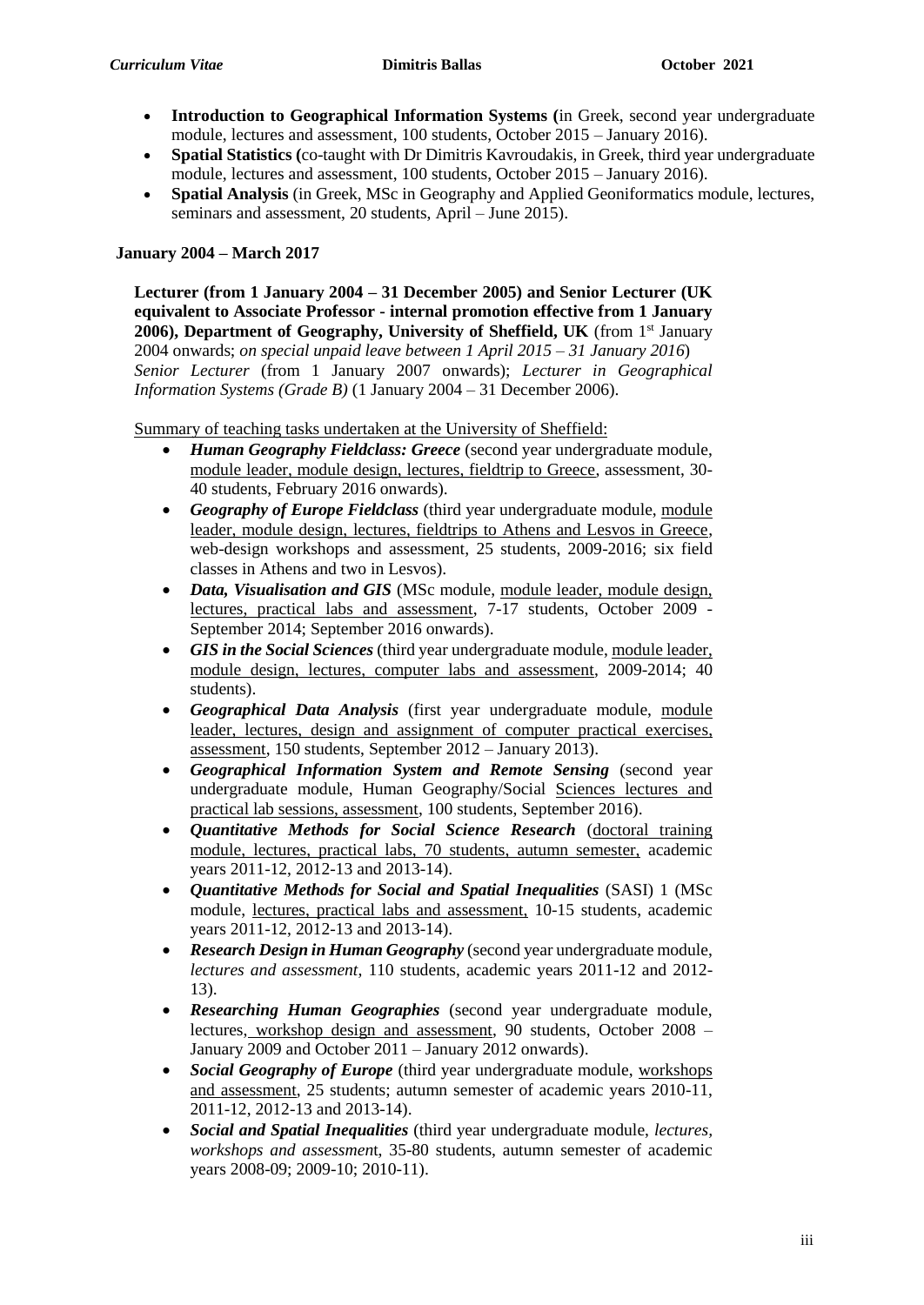- *Health Inequalities* (MSc module, lectures and assessment, 10 students, February - June 2010).
- *Research Design in Human Geography* (second year undergraduate module, lectures and assessment, 120 students, February – June 2004).
- *Social and Political Geography* (second year undergraduate module, workshops, 15 students, February – June 2004).
- *Region, Nation and World* (first year economic geography undergraduate module, lectures and assessment, 250 students, February – June 2005; February – June 2009; February – June 2010).
- *Statistical Data Analysis in Geography* (first year undergraduate module, lectures and assessment, 200 students, computer labs 40 students, October 2004 – January 2006).
- *Study skills for Geographers* (first year undergraduate module, tutorials and assessment, 5 students, October 2004 – January 2006, academic years 2008- 09; 2009-10; 2010-11; 2011-12; 2012-13).
- *Research Methods in Human Geography* (MA in Human Geography module, lectures and computer labs, 10 students, February – June 2004).
- *Extended Geographical Essay* (third year undergraduate module, assessment, February 2004 – January 2006; and module leader 2005-2006).
- Undergraduate (BA in Geography) and Postgraduate (MA in Human Geography & MSc in Social and Spatial Inequalities) *dissertation supervision and assessment* (from January 2004 – August 2014; supervising on average 10-12 dissertation per year; assessing, on average, 24 dissertations per year).

## Completed PhD students *(seven as primary supervisor)*:

- 1. Phil Jones (2013 start) Doncaster City Council/University of Sheffield interdisciplinary PhD studentship (**primary supervisor**), *Exploring socioeconomic spatial polarisation, health and well-being* (submitted in September 2017, viva held on 3 November 2017, passed with minor amendments)
- 2. Tom Broomhead (2013 start) Medical Humanities Sheffield studentship (**cosupervisor** with Dr Sarah Baker, School of Clinical Dentistry), *The socioeconomic effects of geography on oral health*, (submitted in September 2017, viva held on 13 November 2017, passed with minor amendments).
- 3. Hannah Roberts (2014 start), White Rose studentship **(second cosupervisor)**, *Development and Evaluation on green space utilisation to promote health and well-being*, Thesis submitted in September 2017
- 4. Alexandros Karvounis (2006 -2017, part-time), (**primary supervisor**), SEERC student (SEERC/University of Sheffield fee waiver), *EU Structural Funds programmes in Greece and the UK* (viva on 10 March 2017, passed with minor amendments)
- 5. Malcolm Campbell (2008-2011, submitted 3 months before the end of 3-year period), ESRC-Scottish Executive (**primary supervisor**), *Exploring the socio-economic and geographical determinants of ill-health and morbidity in Scotland,* (viva in September 2011, passed with minor amendments)
- 6. Fran Darlington (2012 start) ESRC/White Rose (**second supervisor**), *Geographical, social and area type mobility: trajectories of selective sorting over time by health status and ethnic group* (viva in December 2015, passed with minor amendments)
- *7.* Benjamin Hennig, (2008-2011, submitted 3 months before the end of 3-year period), The Leverhulme Trust **(second supervisor)**, *Worldmapping beyond mere description,* (viva in September 2011, passed with minor amendments)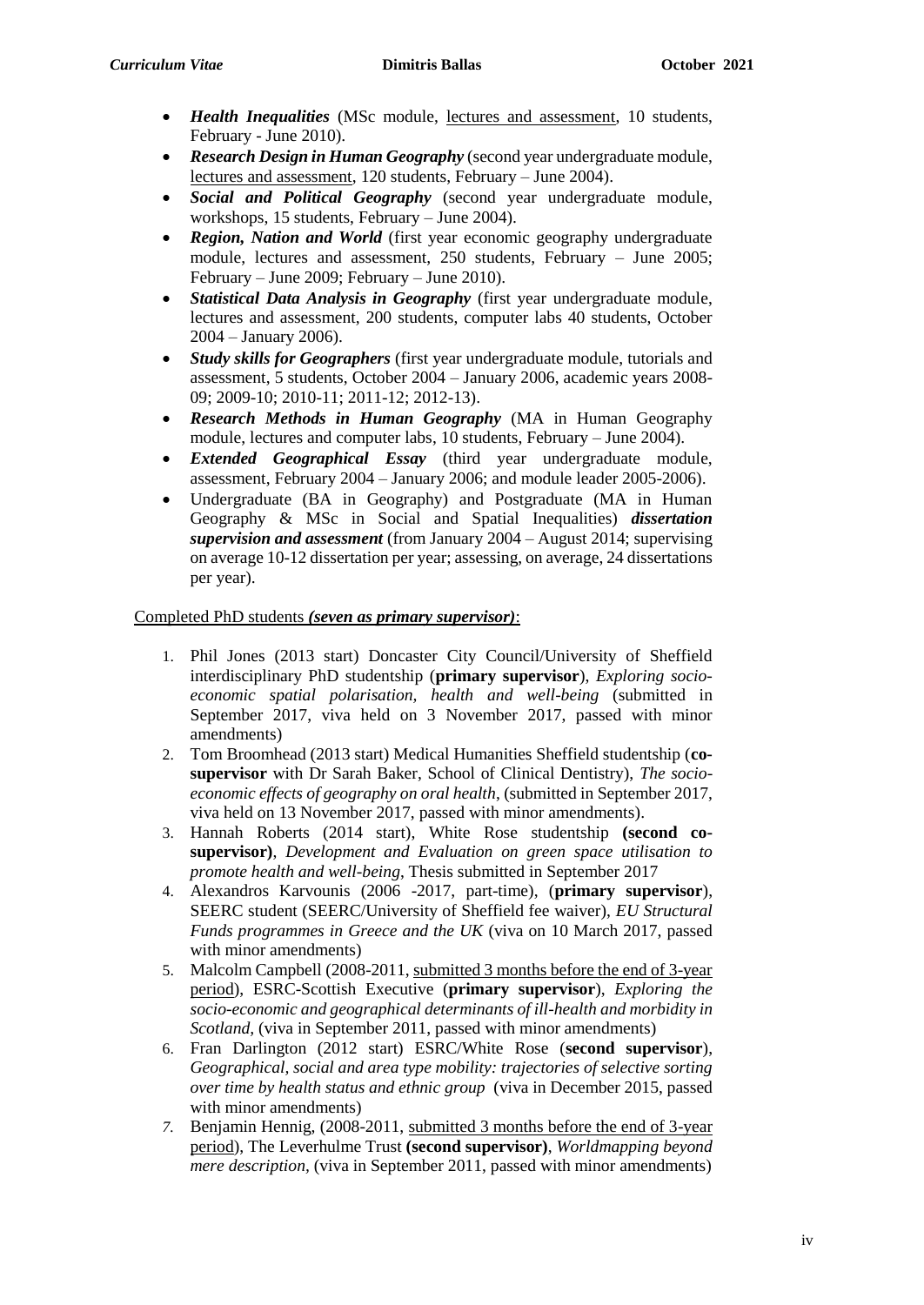- 8. Hannah Lambie (2011 start), ESRC (**second supervisor**), *Emergency food provision in the UK: Understanding its Rise and Implications* (viva in October 2014, passed with no corrections)
- 9. Robin Lovelace (2010-2013), EPSRC E-Futures (**primary supervisor**) *The energy costs of commuting: a spatial microsimulation approach* (viva in December 2013, passed with minor amendments)
- *10.* Osaretin Oviasu (2008-2012), (**co-supervisor**), *GIS and Health inequalities in Nigeria* (viva in January 2012, passed with minor ammendments)
- 11. Sue Easton (2006 2010, on work placement with the Scottish Government for 3 months; submitted before the end of the 3-year period), ESRC-CASE (**primary supervisor**), *Exploring the effects of Multiple Socio-Economic and Geographical Disadvantages on Employment Outcomes* (viva in April 2010; passed with minor amendments)
- 12. Adegbola Ojo (2006-2010), (**primary supervisor**, joint supervision with Dan Vickers, viva in May 2010; passed with minor amendments), *Geodemographic classification of Nigerian Census data*
- 13. Dimitris Kavroudakis, White Rose Studentship **(primary supervisor)**, 2005- 2009; viva in October 2009; passed with minor amendments, *A spatial microsimulation approach to the analysis of social and spatial inequalities in higher education attainment*
- 14. Alexander Tziamalis (2005 2009; viva in September 2009; passed with minor amendments), Geography department studentship (**second supervisor**, joint supervision with Megan Blake), *Foreign students in the UK: A comprehensive study of their profile, migratory behaviour and motives*
- 15. Karyn Morrisey (2006 2009; viva in January 2009; passed with minor corrections), Teagasc Irish Agriculture and Food Development Authority Walsh Fellowship (**second supervisor**, joint supervision with Graham Clarke, University of Leeds), *Access to rural services in Ireland*
- 16. Charatdao Kongmuang (2002 2006; passed with minor corrections), funded by the Government of Thailand, based at the University of Leeds, (**cosupervisor, informally**, in the first two years, at Leeds University), *Modelling Crime: A Spatial Microsimulation Approach*

# Administrative tasks undertaken:

Departmental roles:

- Line manager of Graduate Teaching Assistants (February 2016 March 2017)
- Erasmus/Socrates and Study Abroad convenor (January September 2004 & July 2010 - August 2014).
- Dyslexia and Disability Liaison Officer (July 2010 September 2013).
- Mature Students Adviser (July 2010 September 2013).
- Human Geography Postgraduate Research Admissions Tutor (September 2008 - September 2009).
- Chair of Postgraduate Committee (September 2008 February 2009).
- Level 2 and 3 Undergraduate Programme Co-ordinator (February 2005 February 2006).
- Selection committee and interview panel member for a career-track Lectureship in Human Geography, April-May 2009.
- Convenor/Leader of the *Human Geography fieldtrip to Edinburgh* (January – March 2004).
- Convenor of GEO302 *Extended Geographical Essay* (Academic year 2004- 2005).
- Member of Departmental *Research Committee* (September 2008- September 2009).
- Member of Departmental *Teaching and Learning Committee* (September 2008- February 2009; October 2009 – September 2014).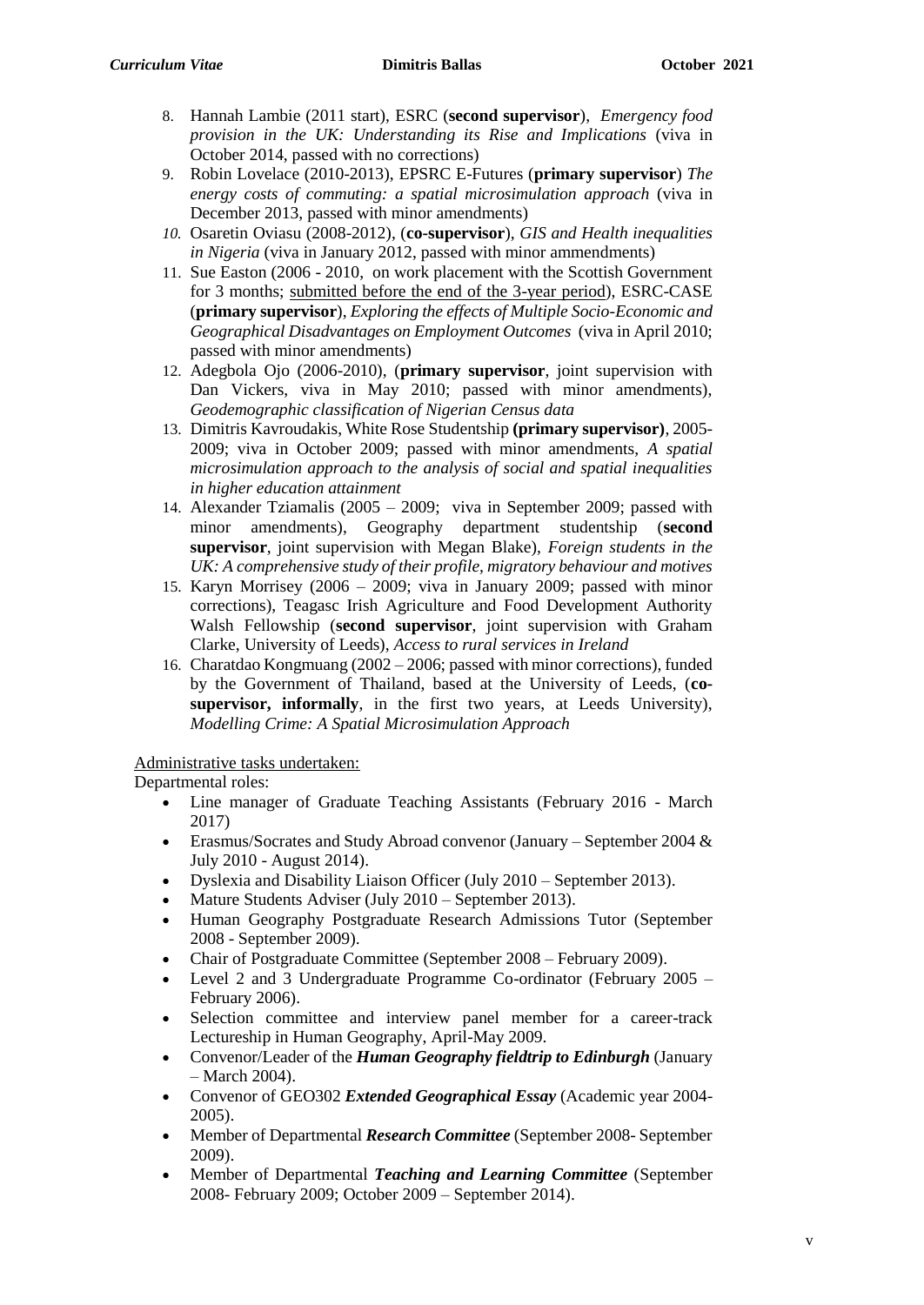- Departmental *human geography seminar series* organiser (November 2004 - July 2005).
- *Staff-student committe*e convenor (January September 2004).
- Personal Tutor of undergraduate students (30 to 35 students on average every year, September January 2004 to February 2006; 2008 – 2014 & September 2016 – March 2017).
- *Short-listing and interview panel member* for: a tenure-track Lectureship in Human Geography, Department of Geography, University of Sheffield (May 2009); a 2-year fixed-term lectureship in GIS/Economic Geography, Department of Geography, University of Sheffield (December 2005); a 3 year fixed-term lectureship in Social and Spatial Inequalities, Department of Geography, University of Sheffield (May 2006).
- Served as *upgrade panel member* for PhD students, June 2005 to June 2014).
- *University of Sheffield Open Days presentations and support* (UCAS visits, February 2004 - February 2017).

Faculty roles:

- *European Social and Cultural Studies* (ESCUS) committee member/ geography representative (March 2004 – September 2007).
- *Short-listing and interview panel member* for a GIS Teaching Fellow post in the Interdisciplinary Centre of the Social Sciences (ICOSS) (December - January 2006).

University roles:

- *Deputy Director,* Centre for Health and Well-being in Public Policy (CWiPP) (June 2011 – September 2014).
- *Founding member, steering committee member* (July 2004- February 2006) and *Management Group member* (April 2006- September 2014) of the Centre for Health and Well-being in Public Policy (CWiPP).
- Member of a *short-listing panel* for the position of Director of the South East Europe Research Centre (SEERC).
- *Member of the University's South East Europe Research Centre coordinating committee* and *research track leader* of the University of Sheffield/SEERC research track 2 – Information Technology (November 2004 – February 2006).
- *Interview panel member* for a Research Officer post at the School of Health and Related Research (September 2004, ScHARR) and for a fixed-term Lectureship post at the School of Health and Related Research (August 2005, ScHARR).

### **October 2001 – December School of Geography, University of Leeds, Leeds LS2 9JT, UK** *Research Fellow in Human Geography (3-year rolling contract)*

**2003**

**Research tasks:** a Researcher and co-investigator in the SimYork/SimBritain project (3-year project), which was funded by the Joseph Rowntree Foundation, British Telecom and the Welsh Assembly. This project aimed at developing a dynamic spatial microsimulation model of the British population. In particular, SimYork aimed at simulating dynamically at the electoral ward level the population of the city of York, using Census data, the British Household Panel Survey and data from other surveys. SimYork was used as a pilot study for the application of the technique in the entire country (SimBritain). Also, worked as a co-investigator on a project that aimed at building a microsimulation-based Spatial Decision Support System (SDSS) for Leeds City Council. Finally, worked as a consultant on a spatial microsimulation model of the Irish Rural Economy for the Irish Rural Economy Research Centre (Dublin, Ireland).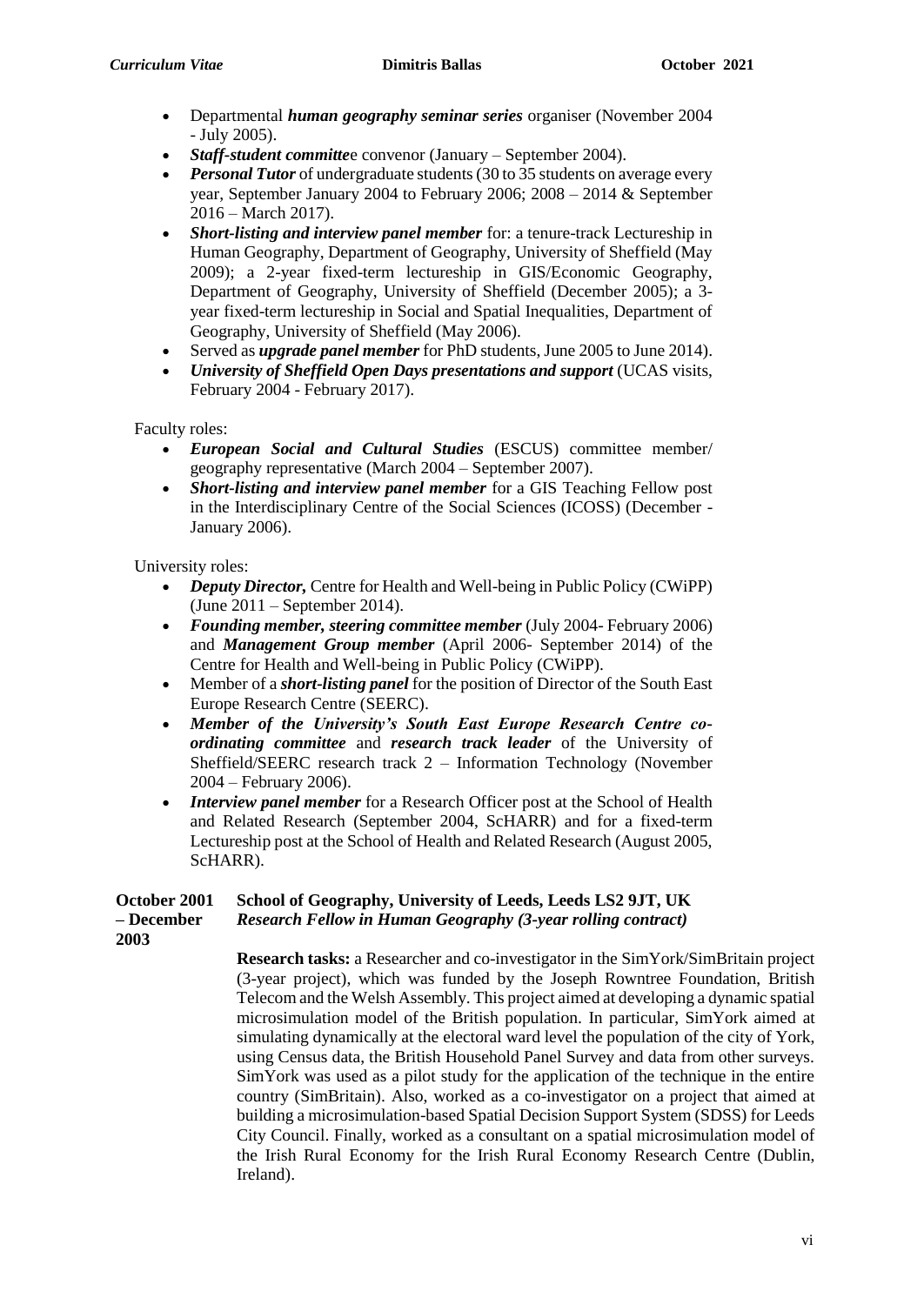**October 2000** 

**PhD student supervision:** Co-supervisor of a PhD student who conducted research on the use of spatial microsimulation modelling for the study of crime in the UK. **Teaching and other tasks:** guest lectures to MA/MSc modules, *Research staff rep* representing the School's research staff at Research Committee meetings.

### **–September 2001 School of Geography, University of Leeds, Leeds LS2 9JT, UK** *Research Officer*

**Tasks:** Building a static and dynamic spatial microsimulation model for the Irish rural economy. In particular, this project, which was funded by the Irish Rural Board (Teagasc), aimed at building a static microsimulation demographic and labour force model for the Irish Rural economy. Further, it involved the construction of a dynamic microsimulation model to project the labour force of Irish Rural areas into the future, under different scenarios and assumptions. This included modelling change from 1991-1996-2001. Finally, one of tasks of this research job was to produce reports and academic papers and to give presentations at group meetings and academic conferences.

**Teaching:** Tutor of first year undergraduate students (BA Geography).

#### **February – May 2000 Hull University Business School, Hull HU6 7RX, UK** *Part-time teaching assistant*

**Tasks:** Designing and writing practical handouts of the third year undergraduate module *Business Geographics*. Also, teaching and demonstrating in the practical sessions of the module and marking the coursework. The practical sessions' aims were to teach students to extract Census and digital boundary data and to use *ArcView GIS* for geographical market analysis.

### **October 1997 – September School of Geography, University of Leeds, Leeds LS2 9JT, UK** *Part-time Demonstrator and Tutor*

**2000**

**Tasks:** Demonstrating in computer classes and marking for the following undergraduate and postgraduate modules: *Using GIS, Quantitative Research Methods, Geographical Analysis, Study Skills, Census Data Analysis, Statistics for Geographers*

### **February – June 1999 Faculty of Health and Environment, Leeds Metropolitan University, Leeds LS2 8BU, UK** *Temporary Part-time Lecturer*

**Tasks:** Teaching, demonstrating in computer classes and marking for the Human Geography undergraduate module: *Learning and Personal Development*. This involved lectures on *Geographical Information Systems* and demonstrations of the *ArcView GIS* in computer classes. Running the second year undergraduate workshop *Research Methods*. This involved teaching, tutoring and marking of group presentations and reports.

#### **December 1999 School of Geography, University of Leeds, Leeds LS2 9JT, UK** *GIS analyst*

**Tasks:** to map and analyse Census data in *ArcView* for a project for the Home Office. This involved summarising census variables for each Police Basic Command Unit area and producing the appropriate tables.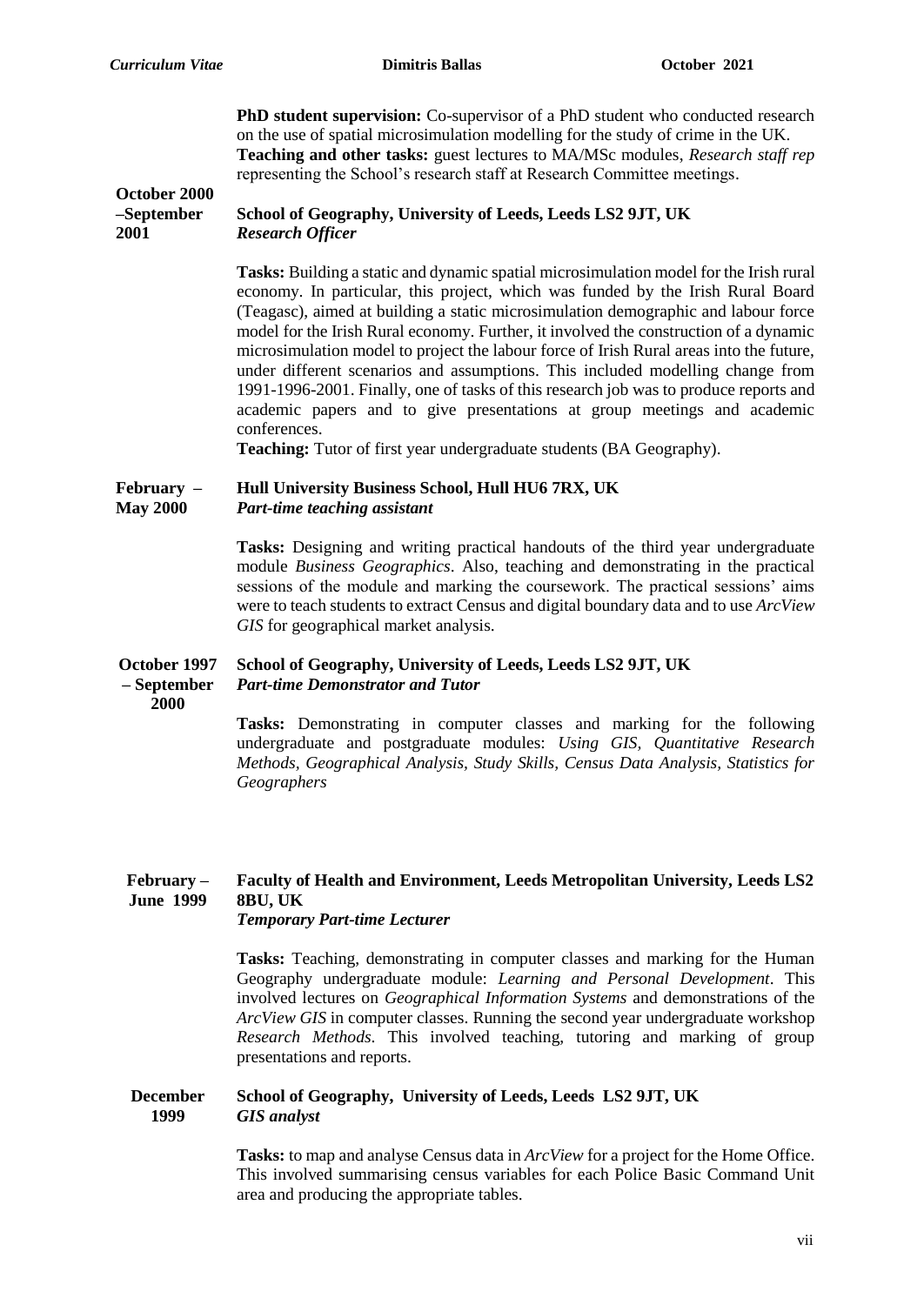#### **September 1997 School of Geography, University of Leeds, Leeds LS2 9JT, UK** *Introductory GIS Day School Tutor*

**Tasks:** demonstrating the use of the GIS packages ArcView, MapInfo and IDRISI in a one-day intensive GIS course.

**Other external posts (teaching and research) and roles/'impact-related' contributions:**

- **February – June 2017**, *Visiting Scholar, Pembroke College, University of Cambridge,*
- **December 2014 onwards,** *member and academic network blog writer of the New Europeans*  [\(https://neweuropeans.net/\)](https://neweuropeans.net/) and **local area co-ordinator for Lesvos, Greece** [\(https://neweuropeans.net/lesvos\)](https://neweuropeans.net/lesvos).
- **UK Economic and Social Research Council (ESRC), peer-review college member (from 1 October 2016 – 30 September 2019).**
- **1 January 2015 – 31 March 2017**, *Associate Fellow, Sheffield Political Economy Research Institute***,** <http://speri.dept.shef.ac.uk/about/associate-fellows>
- **15 September – 15 October 2014,** *Visiting Scholar, Harvard University*, Center for Geographic Analysis,<http://gis.harvard.edu/people/dimitris-ballas>
- **4 September 2014,** *invited plenary speaker/panellist*, Citizenship and the future of Europe event, sponsored by the **European Commission representation in the UK** [\(http://neweuropeans.net/event/158/citizenship-and-future-europe-sussex-european-institute](http://neweuropeans.net/event/158/citizenship-and-future-europe-sussex-european-institute-and-new-europeans)[and-new-europeans\)](http://neweuropeans.net/event/158/citizenship-and-future-europe-sussex-european-institute-and-new-europeans), University of Sussex
- **15 July 2014,** *invited expert* "Foresight Project: Analysing the Challenges and Opportunities of an Ageing Society" workshop meeting, **UK Government Office for Science**, London
- **24 January 2014**, *invited expert,* Organisation for Economic Co-operation and Development (OECD) workshop on: **How's Life in Your Region? Measuring Regional and Local Well-Being for Policy Making, OECD Headquarters**, Paris
- **3 - 7 June 2013**, *Invited tutor/facilitator* at *The Vespucci Institute 2013*, **an** *international advanced Geographical Information Science school* **on Ontologies and models for integrated assessments of multiple-scale processes, Florence, Italy** [\(http://vespucci.org\)](http://vespucci.org/).
- **5 May – 11 July 2011:** *Visiting Professor*, **Ritsumeikan University, Kyoto, Japan**
- **1 April – 31 July 2008:** *Visiting Research Scholar*, **International Institute for Applied Systems Analysis (IIASA), Laxenburg, Austria** [\(http://www.iiasa.ac.at](http://www.iiasa.ac.at/) )
- **February 2008:** *Visiting Academic***, University of Auckland, New Zealand:** invited to run two spatial microsimulation workshops and discuss possible collaborative research. Trip jointly sponsored by the University of Auckland Social Statistics Research Group and the School of Geography, Geology & Environmental Science as well as by the New Zealand Government Social Policy Evaluation and Research (SPEaR)

[\(http://www.nzssn.org.nz/pages/viewworkshop.php?projectid=115](http://www.nzssn.org.nz/pages/viewworkshop.php?projectid=115) )

- **May 2006:** *Visiting Lecturer***, Ritsumeikan University (Kyoto, Japan)**: invited to teach "Spatial Microsimulation" (intensive courses) to postgraduate students of Geography between 15-19 May 2006
- **2006-2007,** "Teagasc Rural Economy Research Centre Stakeholder Advisory Committee invited member": [\(http://www.tnet.teagasc.ie/rerc\)](http://www.tnet.teagasc.ie/rerc)
- **3 -7 May 2004: Visiting lecturer of Spatial Statistics** in the context of an MSc in Regional Development and Environmental Management at the **Mediterranean Agronomic Institute of Chania** [\(http://www.maich.gr/\)](http://www.maich.gr/) (MAICh), Crete, Greece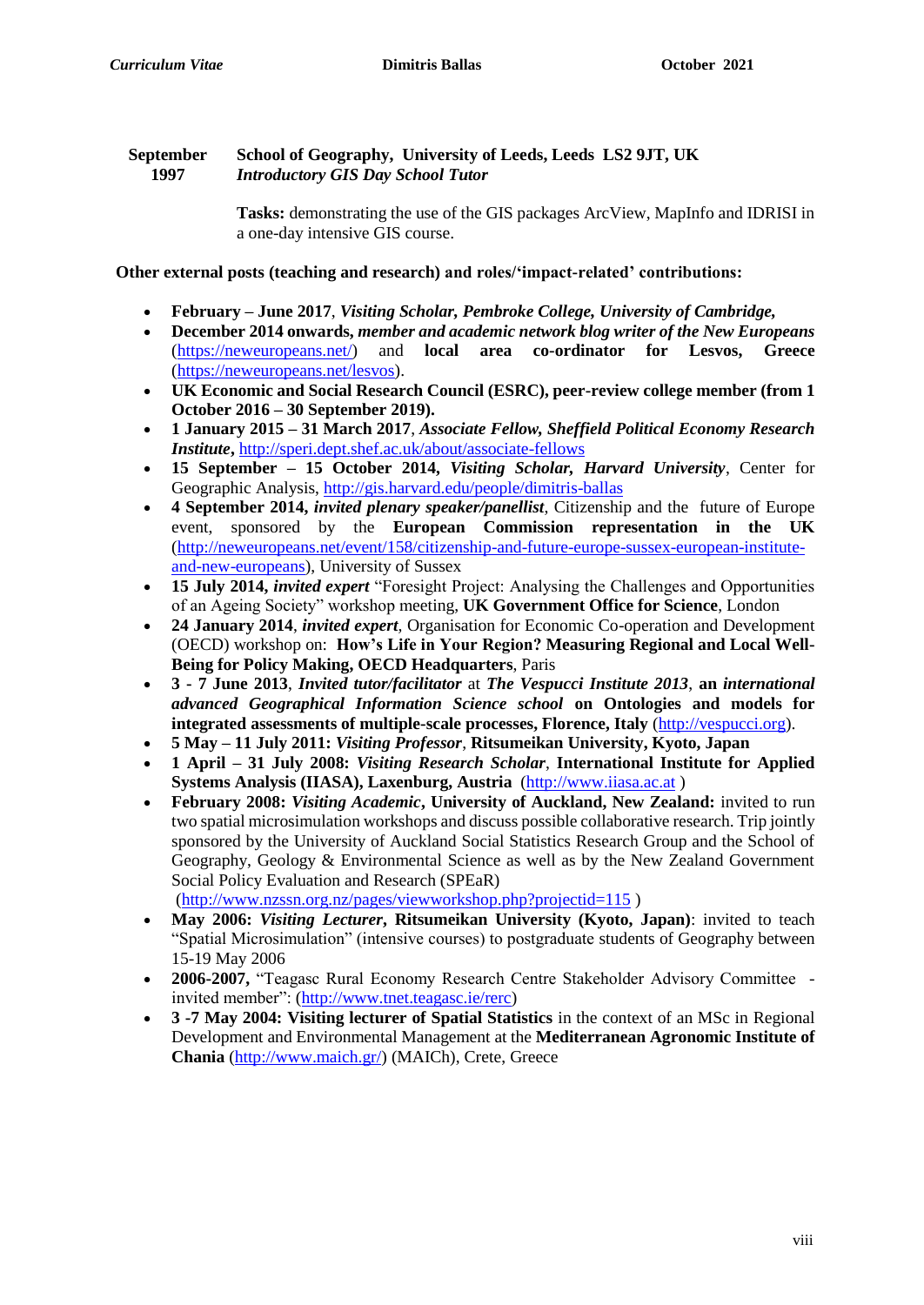## **PhD examination appointments:**

- Juan Fernando Bucheli Guevara, Living Together: A Capability Approach to Spatially Segregated Areas of Bogota, University of Cambridge, **External Examiner**, 28 March 2019
- Nawaf Ibrahim D Alotaibi, *Spatial Analysis of Motor Vehicle Theft*, University of Leeds*,*  **External Examiner***,* 16 June 2017
- Mikko Weckroth, Geographies of wellbeing and development: Empirical analyses on the relationship between objective and subjective measures of wellbeing in Europe, University of Helsinki, **External pre-examiner**, February-March 2017
- Luke Temple, *Popular conceptions of democracy in international perspective - what people think it is, and how it affects their political behaviour*, University of Sheffield, **Internal Examiner**, 11 October 2016
- Jing Ma, *Urban Form, Daily Travel Behaviour and Transport CO2 Emission: Micro-level Analysis and Spatial Simulation*, University of Leeds, **External Examiner**, 25 February 2015
- Adi Pierewan, *Essays on well-being during crisis in Europe*, University of Manchester, **External Examiner**, 15 May 2014
- Mark Green, *Death in England and Wales: Using a classificatory approach for researching mortality*, University of Sheffield, **Internal Examiner**, 20 November 2013
- Mingqing Wu, *A hybrid microsimulation model for a UK city population with dynamic, spatial and agent based features*, University of Leeds, **External Examiner**, 3 December 2012
- Baltica Cabieses, *The living conditions and health status of international immigrants in Chile: Comparisons among international immigrants and between them and the Chilean-born*, University of York, **External Examiner**, 26 October 2011
- Ado Muhktar, *Land accessibility and implications for housing development in Kano metropolis, Nigeria*, University of Sheffield, **Internal Examiner**, 28 January 2010
- Jianhui Jin, *A Small Area Microsimulation Model for Water Demand*, School of Geography, University of Leeds **External Examiner,** 22 June 2009
- Tiffany Tao, *Using Cartograms for Disease Mapping*, Department of Geography, University of Sheffield, **Internal Examiner**, 2 March 2009

| Lead or sole applicant:    |                                           |                            |                |
|----------------------------|-------------------------------------------|----------------------------|----------------|
| Applicant(s):              | Title:                                    | <b>Funded by:</b>          | <b>Amount:</b> |
| <b>Ballas D (PI)</b>       | PHOENIX: The rise of the citizen voices   | European Union             | 4.9m euros     |
| representing the           | for a Green Europe                        | Horizon 2020               | (RUG:          |
| <b>University of</b>       |                                           | programme                  | €276,650)      |
| Groningen-RUG)             |                                           |                            |                |
| in a 15-partner            |                                           |                            |                |
| consortium                 |                                           |                            |                |
| <b>Ballas, D, Goyder E</b> | University of Sheffield interdisciplinary | University of              | £39,765        |
| (2013)                     | PhD studentship network scheme –          | Sheffield and              |                |
|                            | Geography-based studentship               | Doncaster City             |                |
|                            | "Exploring socio-economic spatial         | Council - Building         |                |
|                            | polarisation, health and well-being" part | Economies And              |                |
|                            | of a four studentship network             | <b>Resilient Societies</b> |                |
|                            | (http://bears.group.shef.ac.uk)           | (BEARS) network            |                |
| Ballas, D.                 | The geographic/regional dimension of      | The European               | €8,000         |
| $(2010-11)$                | educational inequality in the EU          | Commission                 |                |
| Ballas, D.                 | Social cohesion in Britain and Japan: a   | The Daiwa Anglo-           | £3,000         |
| (principal                 | comparative study of two island           | Japanese                   |                |
| investigator),             | economies                                 | Foundation                 |                |
| Dorling D.,                |                                           |                            |                |
| Tunstall, H,               |                                           |                            |                |

# **5. RESEARCH FUNDING AND GRANTS**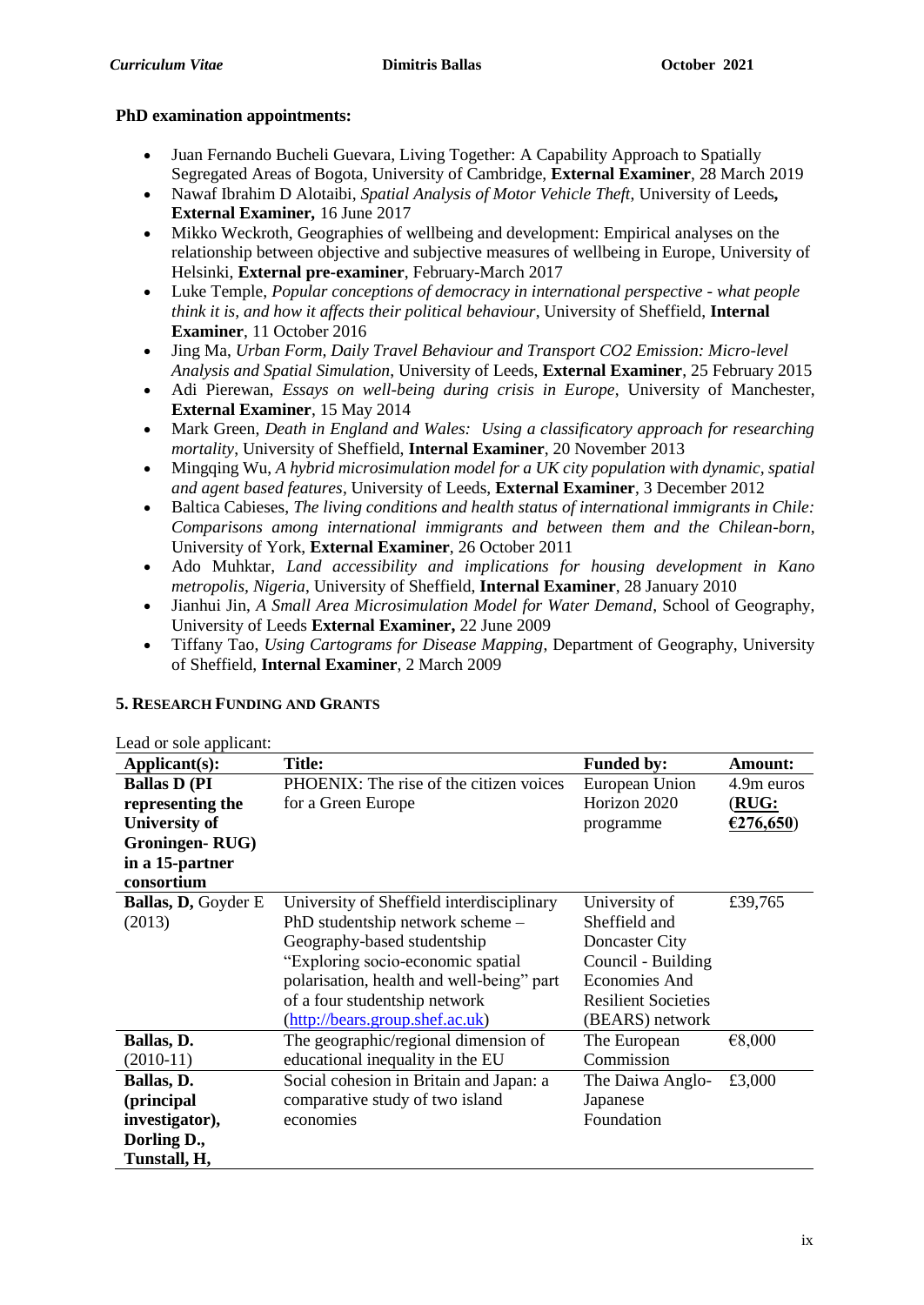| Nakaya, T. (2010-                                  |                                                                              |                                                  |          |
|----------------------------------------------------|------------------------------------------------------------------------------|--------------------------------------------------|----------|
| <b>11</b> )                                        |                                                                              |                                                  |          |
| <b>Ballas, D (principal</b>                        | $ESRC - Scottish Executive "1+3" award$                                      | <b>ESRC</b>                                      | Approx.  |
| applicant and<br>supervisor),                      | "Exploring the socio-economic and<br>geographical determinants of ill-health |                                                  | £70,000  |
| Dorling D, Mitchell,                               | and morbidity in Scotland"                                                   |                                                  |          |
| $R(2007-11)$                                       |                                                                              |                                                  |          |
| Ballas, D, Dorling,                                | 5-year Fellowship in Social and Spatial                                      | <b>EPSRC RCUK</b>                                | £125,000 |
| D, Rigby, J (2006)                                 | Inequalities                                                                 | Fellowship                                       |          |
| (principal author                                  |                                                                              |                                                  |          |
| of the proposal)                                   |                                                                              |                                                  |          |
| <b>Ballas, D</b> (2005-07)                         | ESRC 2-year mid-career research                                              | <b>ESRC</b>                                      | £85,908  |
|                                                    | fellowship: Understanding Population                                         |                                                  |          |
|                                                    | <b>Trends And Processes: Exploring</b>                                       |                                                  |          |
|                                                    | Geographies of Happiness and well-                                           |                                                  |          |
|                                                    | being                                                                        |                                                  |          |
| <b>Ballas, D</b> (principal                        | Assessing the feasibility of producing                                       | UK Office for the                                | £34,895  |
| investigator)                                      | small area income estimates                                                  | Deputy Prime                                     |          |
| Dorling, D,                                        |                                                                              | Minister (ODPM)                                  |          |
| Anderson, B                                        |                                                                              |                                                  |          |
| (University of                                     |                                                                              |                                                  |          |
| Essex) (2005-06)                                   |                                                                              |                                                  |          |
| <b>Ballas, D (principal</b>                        | ESRC-CASE Award (with the                                                    | <b>ESRC</b>                                      | £51,504  |
| applicant and                                      | Department for Work and Pensions)                                            |                                                  |          |
| supervisor),                                       |                                                                              |                                                  |          |
| Dorling D (2005-08)<br><b>Ballas, D</b> (principal | White Rose Research Studentship                                              | White Rose                                       | £48,204  |
| supervisor), Birkin,                               | (Sustainable Communities: People,                                            | Universities                                     |          |
| M (2005-08)                                        | Places and prosperity: simulating                                            | Consortium                                       |          |
|                                                    | geographies of educational attainment)                                       |                                                  |          |
| <b>Ballas, D</b> (2004)                            | Household location modelling – project                                       | <b>UK</b> Department                             | £11,800  |
|                                                    | led by David Simmonds Consultancy in                                         | for Transport                                    |          |
|                                                    | collaboration with the University of                                         | (DfT)                                            |          |
|                                                    | Leeds and University College London                                          |                                                  |          |
| <b>Ballas, D</b> (2004)                            | University of Sheffield/South East                                           | University of                                    | Approx.  |
|                                                    | Europe Research Centre (SEERC) PhD                                           | Sheffield and                                    | £15,000  |
|                                                    | studentship: Creating and using spatially                                    | South East Europe                                |          |
|                                                    | disaggregated microdata for urban,                                           | <b>Research Centre</b>                           |          |
|                                                    | regional and social policy analysis in                                       | (SEERC)                                          |          |
|                                                    | South East Europe                                                            |                                                  |          |
| <b>Ballas, D (2003)</b>                            | Conference fee and Travel grant to                                           | Royal                                            | £250     |
|                                                    | present a paper at the 13th European                                         | Geographical                                     |          |
|                                                    | Colloquium on Theoretical and                                                | Society (with the<br><b>Institute of British</b> |          |
|                                                    | Quantitative Geography, Lucca, Italy, 5-<br>9 September 2003                 | Geographers)                                     |          |
| <b>Ballas, D (2003)</b>                            | Conference fee and Travel grant to                                           | European Science                                 | Approx.  |
|                                                    | present a paper to the ESF conference                                        | Foundation                                       | £500     |
|                                                    | "Socio-Economic Research and                                                 |                                                  |          |
|                                                    | Geographic Information Systems-Health                                        |                                                  |          |
|                                                    | and the Environment", Spa, Belgium, 9-                                       |                                                  |          |
|                                                    | 14 May 2003                                                                  |                                                  |          |
| <b>Ballas, D (2001)</b>                            | Conference fee and travel grant to present                                   | Royal                                            | Approx.  |
|                                                    | a paper at the $12th$ Theoretical and                                        | Geographical                                     | £250     |
|                                                    | Quantitative<br>Geography<br>European                                        | Society (with the                                |          |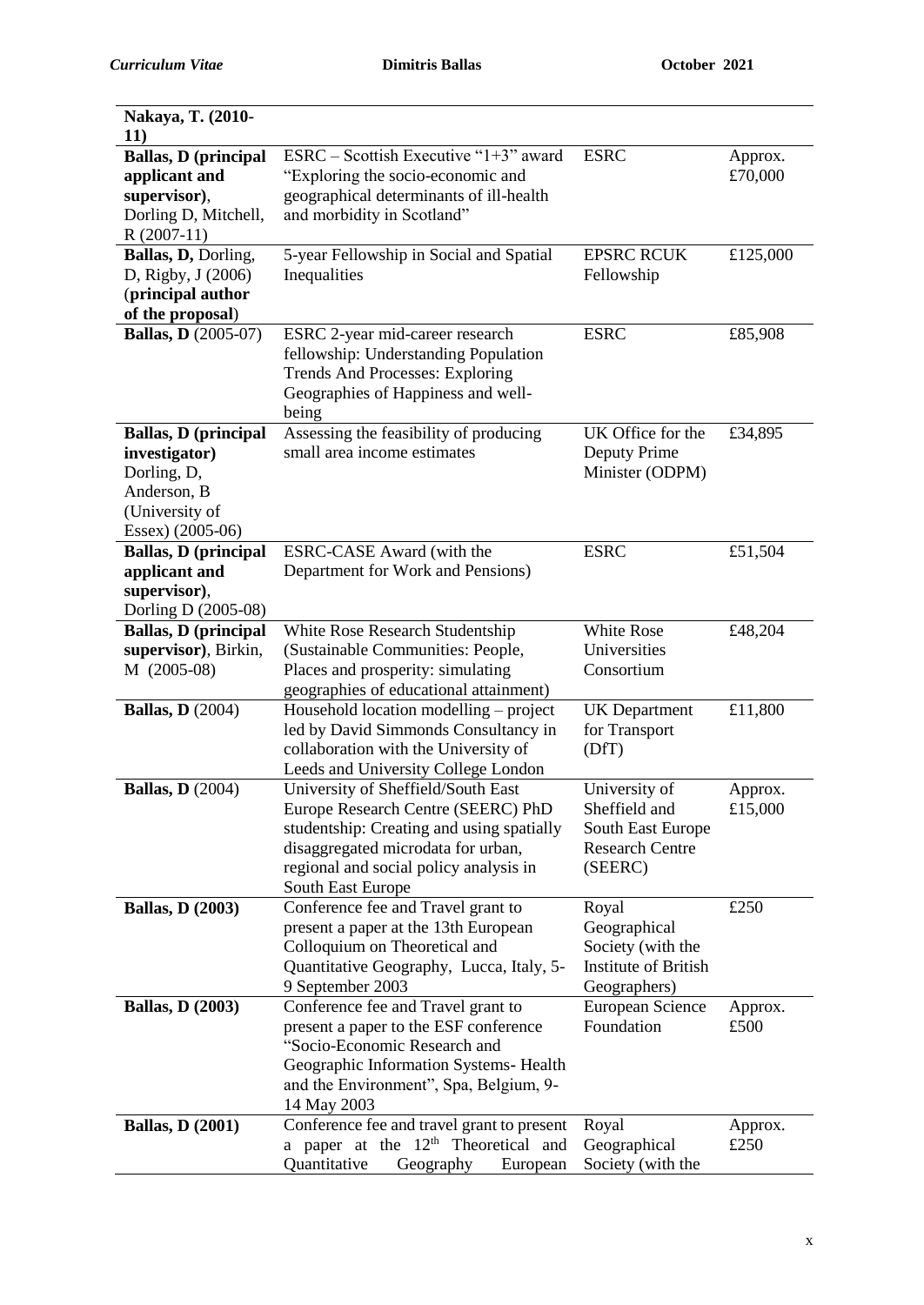|                         | colloquium,<br>$7 - 11$<br>Rouen,<br>France,<br>September 2001                                                                                                                                                                                                                        | Institute of British<br>Geographers) |                     |
|-------------------------|---------------------------------------------------------------------------------------------------------------------------------------------------------------------------------------------------------------------------------------------------------------------------------------|--------------------------------------|---------------------|
| <b>Ballas, D (2001)</b> | Conference fee and Travel to present a<br>paper to the ESF conference "Socio-<br>Economic Research and Geographic<br>Information Systems-The Digital City:<br>A EuroConference", Granada, Spain, 9-<br>14 June 2001                                                                   | European Science<br>Foundation       | Approx.<br>£500     |
| <b>Ballas, D (2000)</b> | Conference fee and Travel grant to<br>present a paper to the ESF conference<br>Geographical Domain and Geographical<br><b>Information Systems EuroConference</b><br>on Ontology and Epistemology for<br>Spatial Data Standards, La Londe-les-<br>Maures, France, 22-27 September 2000 | European Science<br>Foundation       | Approx.<br>£500     |
| <b>Ballas, D (1999)</b> | Conference fee and Travel grant to<br>present a paper to the ESF conference<br>Socio-Economic Research and<br>Geographical Information Systems,<br>Espinho, Portugal, 22-27 May 1999                                                                                                  | European Science<br>Foundation       | Approx.<br>£500     |
|                         |                                                                                                                                                                                                                                                                                       | <b>TOTAL:</b>                        | Approx.<br>€750,000 |

Co-applicant and/or member of research and advisory teams:

| <b>Applicants/Researchers:</b>   | <b>Title:</b>                 | <b>Funded by:</b>          | Amount:    |
|----------------------------------|-------------------------------|----------------------------|------------|
| Baker S, Ballas D                | The socio-economic effects of | Medical                    | £39,765    |
|                                  | geography on oral health      | <b>Humanities</b>          |            |
|                                  |                               | Sheffield                  |            |
| Haslett, S, Jones, G,            | More for less? Using          | New Zealand                | NZ\$92,556 |
| Noble, A, O'Sullivan, D,         | statistical modelling to      | <b>Official Statistics</b> | (Sheffield |
| <b>Ballas, D.</b> Qiao, C (2008- | combine existing data sources |                            | NZ\$3,255) |
| 2009)                            | to produce sounder, more      |                            |            |
|                                  | detailed, and less expensive  |                            |            |
|                                  | <b>Official Statistics</b>    |                            |            |
|                                  |                               |                            |            |
| Dorling, D, Vickers, D,          | Changing UK: the way we       | <b>British</b>             | £37,000    |
| Pritchard, J, Thomas, B,         | live now                      | <b>Broadcasting</b>        |            |
| <b>Ballas, D</b> (2008)          |                               | Corporation                |            |
| Clarke, G P, Ballas, D           | Walsh Fellowship: Access to   | The Irish                  | €51,000    |
| $(2006 - 2009)$                  | rural services in Ireland     | Government                 |            |
|                                  |                               | National                   |            |
|                                  |                               | Development                |            |
|                                  |                               | Plan/TEAGASC               |            |
| Rigby, J, Maheswaran, R,         | Building social science       | University of              | £29,000    |
| Ballas, D, Smith, R              | capacity in geographical      | Sheffield Skills           |            |
| $(2006 - 2007)$                  | information systems           | training and               |            |
|                                  |                               | Development                |            |
|                                  |                               | <b>Grant Scheme</b>        |            |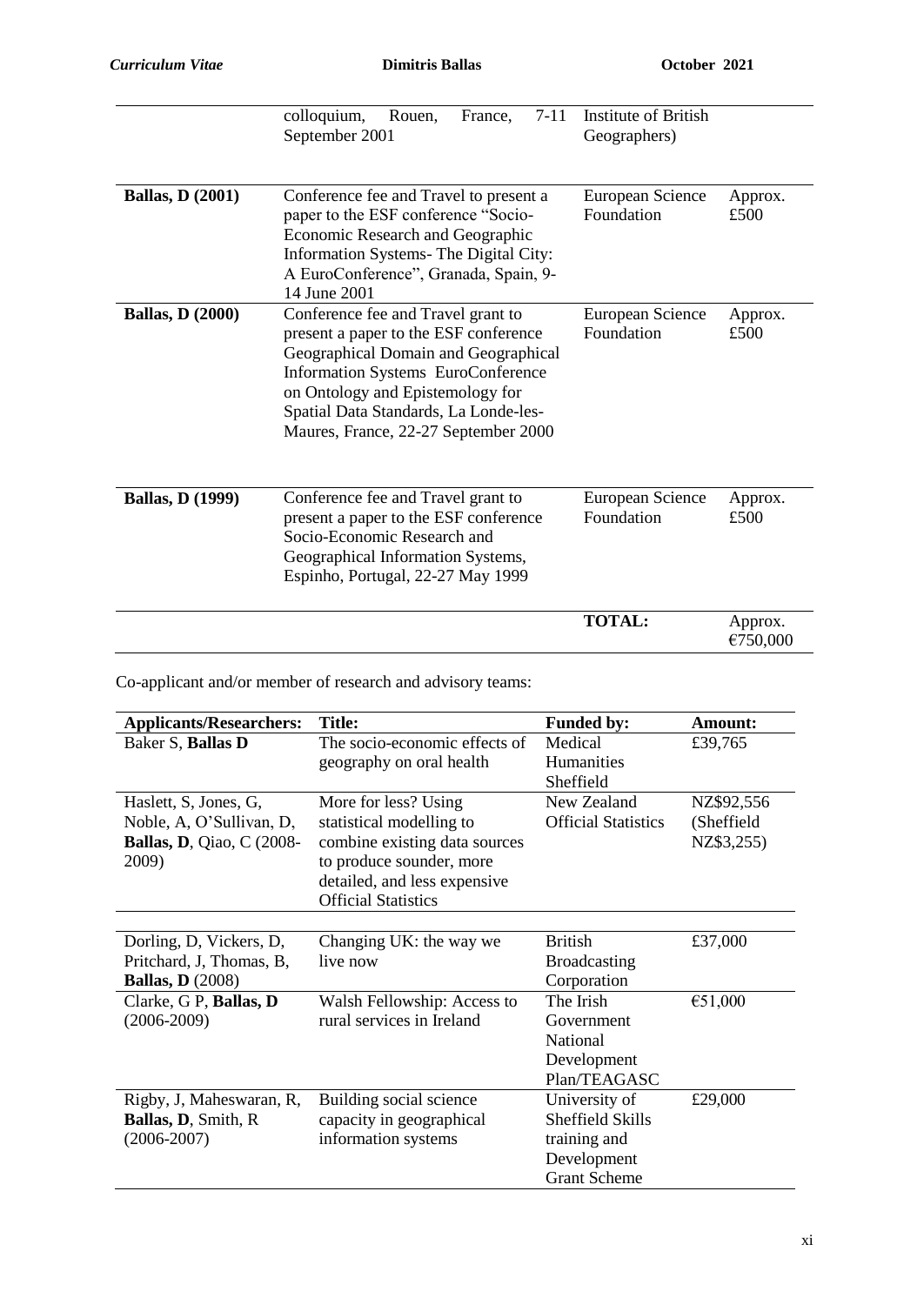| Dorling, D, Rigby, J,<br><b>Ballas, D</b> (2005-2007)              | Understanding the<br>transformation of the<br>prospects of places                                  | <b>Joseph Rowntree</b><br>Foundation                                                           | £70,269                                  |
|--------------------------------------------------------------------|----------------------------------------------------------------------------------------------------|------------------------------------------------------------------------------------------------|------------------------------------------|
| Rigby, J, Maheswaran, R,<br>Ballas, D, Smith, R<br>$(2005 - 2006)$ | Building social science<br>capacity in geographical<br>information systems                         | University of<br><b>Sheffield Skills</b><br>training and<br>Development<br><b>Grant Scheme</b> | £23,935                                  |
| Dorling, D, Ballas, D,<br>Thomas, B, Pritchard, J<br>$(2004-5)$    | State of the Cities Report<br>(managed this project between<br>December 2004 - April 2005)         | $\overline{UK}$ Office for the<br>Deputy Prime<br>Minister (ODPM)                              | £500,000<br>(Sheffield<br>£70k)          |
| Dorling, D, Ballas, D,<br>Thomas, B, Pritchard, J<br>(2004)        | Pilot mapping of local socio-<br>economic polarisation in three<br>areas in England                | UK Office for the<br>Deputy Prime<br>Minister (ODPM)                                           | £27,000                                  |
| Kingston, R, Ballas, D,<br>Stillwell, J (2003-2004)                | Micro-simulation Modelling<br>& Predictive Policy Analysis<br>System for Leeds (Micro-<br>MaPPAS). | Leeds Initiative &<br>Leeds City<br>Council.                                                   | £69,850                                  |
| Phelps, N, Ballas, D,<br>(2003)                                    | Business interests in European<br>edge urban politics                                              | <b>British Academy</b>                                                                         | £4,442                                   |
| Ballas, D, Clarke, G P,<br>$(2002 - 2005)$                         | Spatial microsimulation of the<br><b>Irish Rural Economy</b>                                       | <b>Irish Government</b><br>Department of<br>Agriculture                                        | €20,000                                  |
| Dorling, D, Clarke, G P,<br><b>Ballas, D</b> (2001-2004)           | SimBritain 1991-2021                                                                               | <b>British Telecom</b>                                                                         | £288,725                                 |
| Dorling, D, Clarke, G P,<br><b>Ballas, D</b> (2001-2003)           | SimBritain 1991-2021                                                                               | The Joseph<br>Rowntree<br>Foundation /<br><b>Welsh Assembly</b>                                | £93,385                                  |
|                                                                    |                                                                                                    | <b>TOTAL:</b>                                                                                  | £1,143,606;<br>€82,900 and<br>NZ\$92,556 |

### **6. OTHER PROFESSIONAL ACTIVITIES**

- **Elected Member and Chair of Selection Committee for the Regional Science Association International Best Doctoral Dissertation in Regional Science award,** October 2021 onwards [\(https://www.regionalscience.org/index.php/awards/rsai-dissertation-award.html](https://www.regionalscience.org/index.php/awards/rsai-dissertation-award.html) )
- **International Advisory Board,** international academic journal *Population, Place and Space* (Wiley; September 2017 onwards)
- **Elected member (since August 2017) of the executive committee,** *Regional Science Association International: British and Irish Section* [\(http://www.rsai-bis.org/\)](http://www.rsai-bis.org/).
- **Member of the Executive Organising and Scientific Committee,** *58th European Regional Science Association congress* to be held in Cork, Ireland between 28-31 August 2018
- **Chair of the Local Organising Committee and Convenor**, *30th European Regional Science Association Summer School* on *GIS and Regional Science: Theory and Applications*, Department of Geography, University of the Aegean, Lesvos island (held between 9-15 July 2017)
- **Invited member of an Estonian Higher and Vocational Education Quality Agencycommissioned external panel** for the **assessment of the Physical Sciences study program** group of the Tallinn University of Technology and the University of Tartu (February – June 2016).
- **International Advisory Board,** *Worldmapper Limited* [\(http://www.worldmapper.limited/](http://www.worldmapper.limited/) ; May 2017 onwards)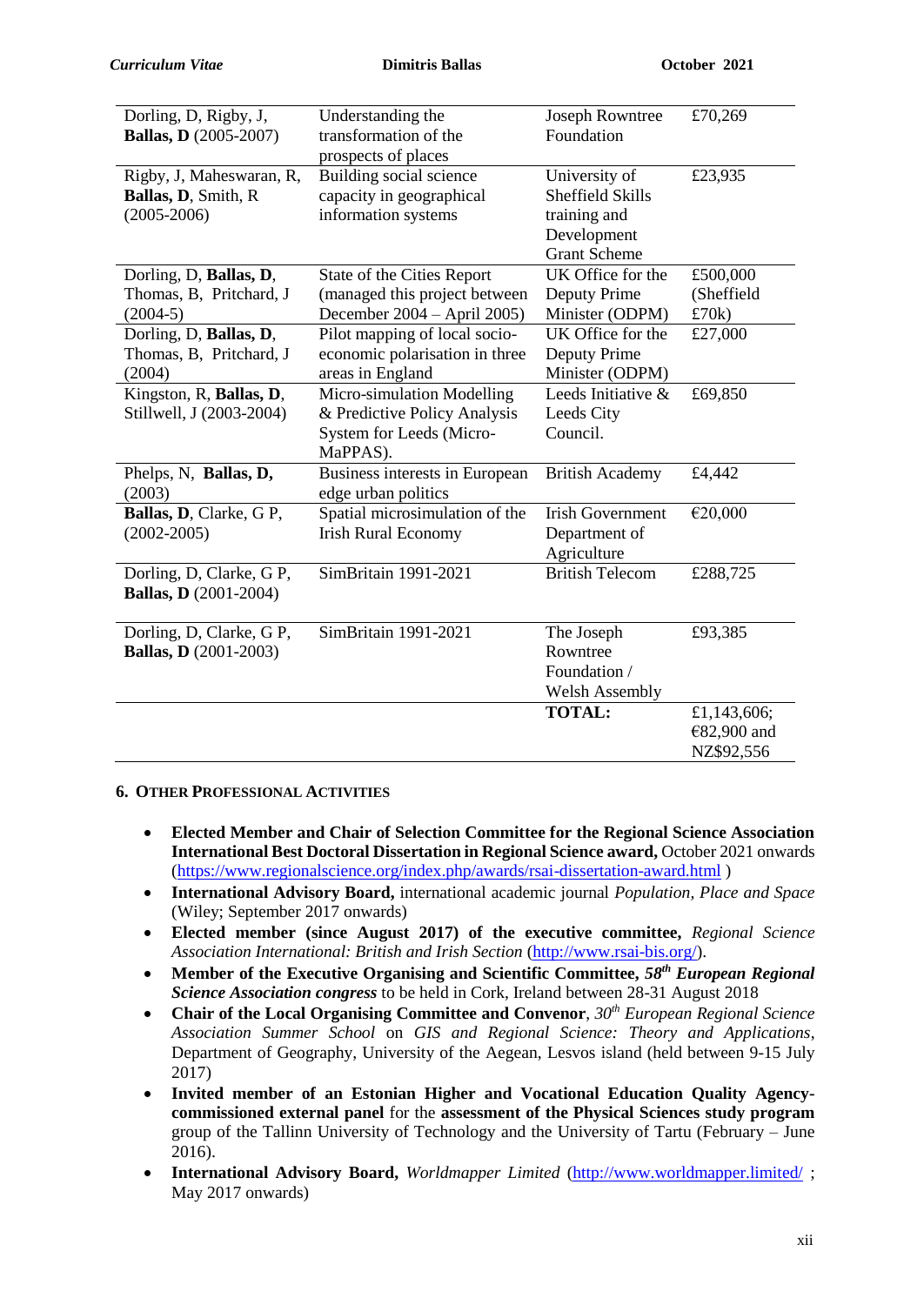- **Research Advisor,** *Office of Displaced Designers* **(**http://www.displaceddesigners.org/ ; March 2017 onwards)
- **ESRC Peer Review College member** (October 2015 onwards)
- **Co-opted member (from 21 August 2014 – August 2015) of the executive committee of the**  *Regional Science Association International: British and Irish Section* [\(http://www.rsai](http://www.rsai-bis.org/)[bis.org/\)](http://www.rsai-bis.org/).
- **Member of the Scientific Committee of the** *53rd Congress of the European Regional Science Association* [\(http://www.ersa.org/53rd-ersa-congress\)](http://www.ersa.org/53rd-ersa-congress) 27 – 31 August 2013, Palermo, Italy.
- **EPAINOS Young Scientists competition reviewer and session chair,** *53rd Congress of the European Regional Science Association* [\(http://www.ersa.org/53rd-ersa-congress\)](http://www.ersa.org/53rd-ersa-congress) 27 – 31 August 2013, Palermo, Italy.
- **Invited member,** ESRC International Benchmarking Review of Human Geography panel meeting on *GIS/Cartography and Quantitative Geography in the UK*, London, 29 May 2012.
- Advisor on the *SimSALUD* Spatial Microsimulation Modelling for Health and Decision Support in Austria funded by the Federal Ministry for Transport, Innovation and Technology (bmvit) and the Austrian Science Fund (FWF) [TRP 280-G16] [\(http://www.simsalud.org\)](http://www.simsalud.org/).
- **Treasurer** (November 2004 July 2011) of the *Regional Science Association International*, which is an interdisciplinary, international organisation focusing on understanding the growth and development of urban, regional, and international systems (for more information see [http://www.regionalscience.org\)](http://www.regionalscience.org/).
- **Secretary and member of the executive committee,** *Regional Science Association International: British and Irish Section* (elected and served from September 2001 – August 2005) [\(http://www.rsai-bis.org/\)](http://www.rsai-bis.org/). **Tasks and Activities:** Organising the Section's committee meetings and taking minutes. Organising the Section's annual conference (over 100 delegates); collecting and disseminating information on the Section's activities. Launched and organised the Section's Undergraduate and Postgraduate Student competitions. Played an active role in the formation of the Section's strategy and long term planning (which included the launch of a new journal in 2006 - journal title "Spatial Economic Analysis").
- **Member of the Local Organising Committee and Scientific Committee of the** *48th Congress of the European Regional Science Association.* [\(http://www.liverpool.ac.uk/ersa2008\)](http://www.liverpool.ac.uk/ersa2008) 27 – 31 August 2008, Liverpool.
- **Convenor and Chair, Young Regional Scientists Round Table on the "Future of Regional Science",** *48th Congress of the European Regional Science Association* [\(http://www.liverpool.ac.uk/ersa2008\)](http://www.liverpool.ac.uk/ersa2008) 27 – 31 August 2008, Liverpool.
- **Member of the Organising and Scientific Committee of the** *2st workshop of the Regional Studies Research Network on Geographical Localisation, Intersectoral Reallocation of Labour and Unemployment Differentials (GLUNLAB)***,** 14-15 May 2009, University of Bologna, Rimini, Italy ( [http://www.rcfea.org/glun\\_-\\_lab\\_workshop\\_ii](http://www.rcfea.org/glun_-_lab_workshop_ii) ).
- **Member of the Organising and Scientific Committee of the** *1st workshop of the Regional Studies Research Network on Geographical Localisation, Intersectoral Reallocation of Labour and Unemployment Differentials (GLUNLAB)***,** 31 October 2008, University of Macedonia, Thessaloniki, Greece [\(http://econlab.uom.gr/workshop\)](http://econlab.uom.gr/workshop).
- **Member of an International Advisory Group** for the New Zealand-government funded project "Modelling the Early Life Course", Centre of Methods and Policy Application in the Social Sciences, [www.compass.auckland.ac.nz,](http://www.compass.auckland.ac.nz/) University of Auckland.
- **Acted as an invited referee** of Research Grant applications that were submitted to the UK *Economic and Social Research Council (ESRC)* and the *European Research Council (advanced grant application).*
- **Acted as an invited referee** of an Advanced Grant application submitted to the European Research Council
- **Acted as an invited referee** of a Research Grant application that was submitted to the US *National Science Foundation (NSF).*
- **Acted as an invited referee** of a Research Grant application submitted to the Dutch research Council - Netherlands Organisation for Scientific Research (NWO)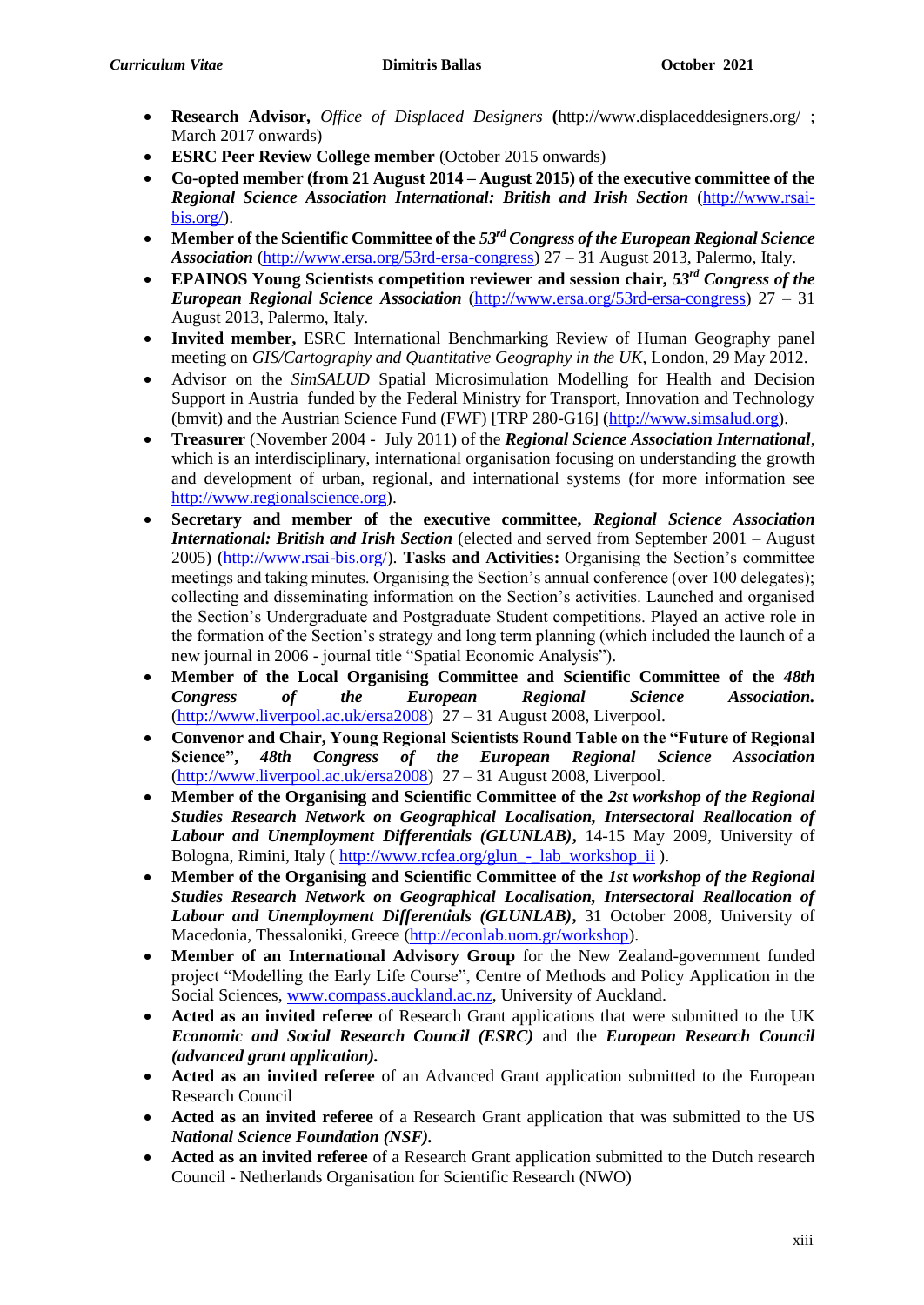- **Acted as referee for the following international journals:** *Progress in Human Geography*; *Transactions of the Institute of British Geographers*; *Geographical Analysis; Urban Studies; International Journal of Epidemiology; Social Science and Medicine; Health and Place; American Journal of Public Health; Spatial Economic Analysis; Environment and Planning A; Environment and Planning B: Planning and Design; Environment and Planning C: Government and Policy; Computers, Environment and Urban Systems*; *Area*; *Applied GIS; International Journal of Microsimulation; Radical Statistics; Professional Geographer; Local Economy; Applied Spatial Analysis And Policy; Journal of Maps; Investigationes Regionales; Population, Space and Place; Population Health; PLoS ONE; Review of Economic Analysis; Health and Quality of Life Outcomes; Cambridge Journal of Regions, Economy and Society; Regional Studies; Papers in Regional Science; Economic Geography; Epidemiology Research International; European Urban and Regional Studies; Journal of Rural Studies; International Journal of Geographical Information Science; Annals of the Association of American Geographers; Journal of Social Policy; International Migration; Ecological Economics; World Development; Environmental Science and Technology; Social Science Research*
- **Fellow** of the *Royal Geographical Society and Institute of British Geographers (RGS/IBG)*
- **Member** of the *Radical Statistics (Radstats)* group
- **Committee member** of the *Quantitative Methods Research Group* of the *Royal Geographical Society and Institute of British Geographers* (September 2001-5)
- **Member** of the *Economic Geography* research group of the *Royal Geographical Society and Institute of British Geographers*
- **Invited member** of an ad-hoc committee (10 April 2003) for the evaluation and fine-tuning of an MSc programme in Regional Development and Environmental Management at the *Mediterranean Agronomic Institute of Chania* (MAICh), Crete, Greece
- **Life Member** of the *Basic Income Earth Network (BIEN)* (since September 2002)

## **7. PUBLICATIONS**

*Google scholar profile:* <https://scholar.google.gr/citations?user=FgqvUGUAAAAJ&hl=en> *h-index (google scholar): 32 h-index (scopus): 21*

### **Authored Books:**

- 1. **Ballas, D,** Clarke, G P, Franklin, R S, Newing A (2017), *GIS and the Social Sciences: Theory and Applications*, Routledge
- 2. **Ballas, D,** Dorling, D, Henning B (2017), *The Human Atlas of Europe: a continent united in diversity*, Policy Press, Bristol, ISBN 978-1447313540 (paperback), 188 pages
- 3. **Ballas, D**, Dorling D, Hennig, B (2014), *The Social Atlas of Europe*, Policy Press, Bristol, ISBN 9781447313533 (hardback), 256 pages.
- 4. Dorling, D, Rigby, J, Wheeler, B, **Ballas, D**, Thomas, B, Fahmy, E, Gordon, D and Lupton, R (2007), *Poverty, wealth and place in Britain, 1968 to 2005*, Policy Press, Bristol, ISBN 9781861349958 (paperback), 112 pages.
- 5. Phelps, N A, Parsons N, **Ballas, D**, Dowling, A (2006), *Post-Suburban Europe: Planning and Politics at the Margins of Europe's Capital Cities*, Palgrave, Basingstoke, ISBN: 0-230-00212- 9 (hardback), 248 pages.
- 6. **Ballas, D**, Rossiter, D, Thomas, B, Clarke, G.P, Dorling, D (2005), *Geography matters: simulating the local impacts of national social policies*, Joseph Rowntree Foundation contemporary research issues, Joseph Rowntree Foundation, York, ISBN 1 85935 265 0 (paperback), 140 pages.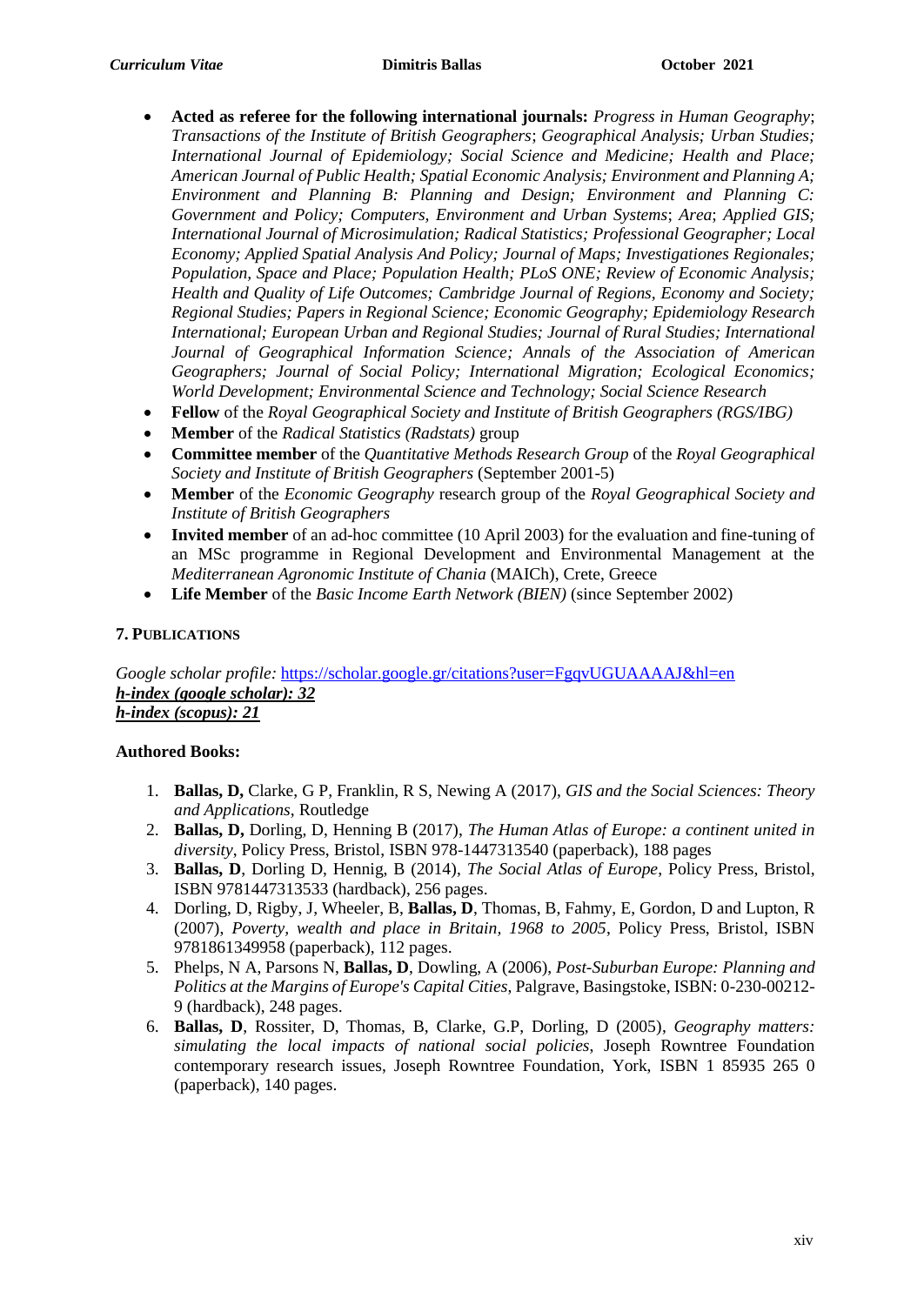# **Edited Books:**

1. O'Donoghue, C, **Ballas D.,** Clarke, G.P., Hynes, S Morrissey, K. (2012), *Spatial Microsimulation for rural policy analysis*, Springer, ISBN 978-3-642-30025-7 (hardback), 264 pages.

# **Peer-reviewed journal articles:**

- 1. Broomhead, T, **Ballas, D**, Baker, S (2021), Neighbourhoods and oral health: agent-based modelling of tooth decay, *Health and Place*, <https://doi.org/10.1016/j.healthplace.2021.102657>
- 2. Koeppen L, **Ballas D**, Edzes A, Koster S (2021) Places that don't matter or people that don't matter? A multilevel modelling approach to the analysis of geographies of discontent. Regional Science Policy and Practice, 13, pp. 221-245, <https://doi.org/10.1111/rsp3.12384>
- 3. Bantimaroudis, P, Sideri, M, **Ballas, D**, Panagiotidis, T, Ziogas, T (2020), Conspiracism on social media: An agenda melding of group-mediated deceptions, *International Journal of Media & Cultural Politics* 16 (2), 115-138
- 4. Panori, A., Psycharis, Y., & **Ballas, D.** (2019), Spatial segregation and migration in the city of Athens: Investigating the evolution of urban socio‐spatial immigrant structures, *Population Space and Place*, <https://doi.org/10.1002/psp.2209>
- 5. Broomhead, T., Ballas, D., & Baker, S. (2019). Application of geographic information systems and simulation modelling to dental public health: Where next? *Community Dentistry and Oral Epidemiology*, 47(1), 1-11. https://doi.org/10.1111/cdoe.12437
- 6. **Ballas, D.**, Dorling, D. and Hennig, B.D. (2017) Analysing the regional geography of poverty, austerity and inequality in Europe: a human cartographic perspective, *Regional Studies*, vol. 51, pp. 174-185, http://dx.doi.org/10.1080/00343404.2016.1262019
- 7. Panori, A, **Ballas, D**, Psycharis, Y (2017), SimAthens: A spatial microsimulation approach to the estimation and analysis of small-area income distributions and poverty rates in Athens, Greece, *Computers, Environment and Urban Systems,* vol 63, pp. 15-25 http://dx.doi.org/10.1016/j.compenvurbsys.2016.08.001
- 8. Whitworth, A, Carter, E, **Ballas, D**, Moon, G (2017), Estimating uncertainty in spatial microsimulation approaches to small area estimation: A new approach to solving an old problem, *Computers, Environment and Urban Systems*, vol 63, pp. 50-57, doi:10.1016/j.compenvurbsys.2016.06.004
- 9. Campbell, M, **Ballas D** (2016), SimAlba: A Spatial Microsimulation Approach to the Analysis of Health Inequalities, *Frontiers in Public Health*, http://dx.doi.org/10.3389/fpubh.2016.00230
- 10. Oviasu, O, Rigby, J E, **Ballas, D** (2016), Chronic kidney disease in Nigeria: an evaluation of the spatial accessibility to healthcare for diagnosed cases in Edo State, *Journal of Public Health in Africa*, Vol 6 (1), dx.doi.org/10.4081/jphia.2015.394
- 11. Darlington F, Norman P, **Ballas D**, Exeter D (2015), Exploring ethnic inequalities in health: Evidence from the Health Survey for England, 1998-2011, *Diversity & Equality in Health & Care*, 12(2): 54-65.
- 12. Lovelace, R, Birkin, M, **Ballas, D**, van Leeuwen, E (2015), Evaluating the performance of Iterative Proportional Fitting for spatial microsimulation: new tests for an established technique, *Journal of Artificial Societies and Social Simulation* 18 (2), 21.
- 13. Albor, C., Uphoff, E. P., Stafford, M, **Ballas, D**, Wilkinson, R G, Pickett, K E (2014), The effects of socioeconomic incongruity in the neighbourhood on social support, self-esteem and mental health in England, *Social Science and Medicine*, Volume 111, 1–9.
- 14. Armstrong, H, **Ballas, D**, Staines, A (2014), A comparative classification of labour market characteristics of British and Greek islands, *European Urban and Regional Studies*, vol. 21, pp. 222-248.
- 15. **Ballas, D**, Dorling, D, Nakaya, T, Tunstall, H, Hanaoka, K (2014), Income inequalities in Japan and the UK: a comparative study of two island economies, *Social Policy and Society*, vol. 13, pp. 103-117.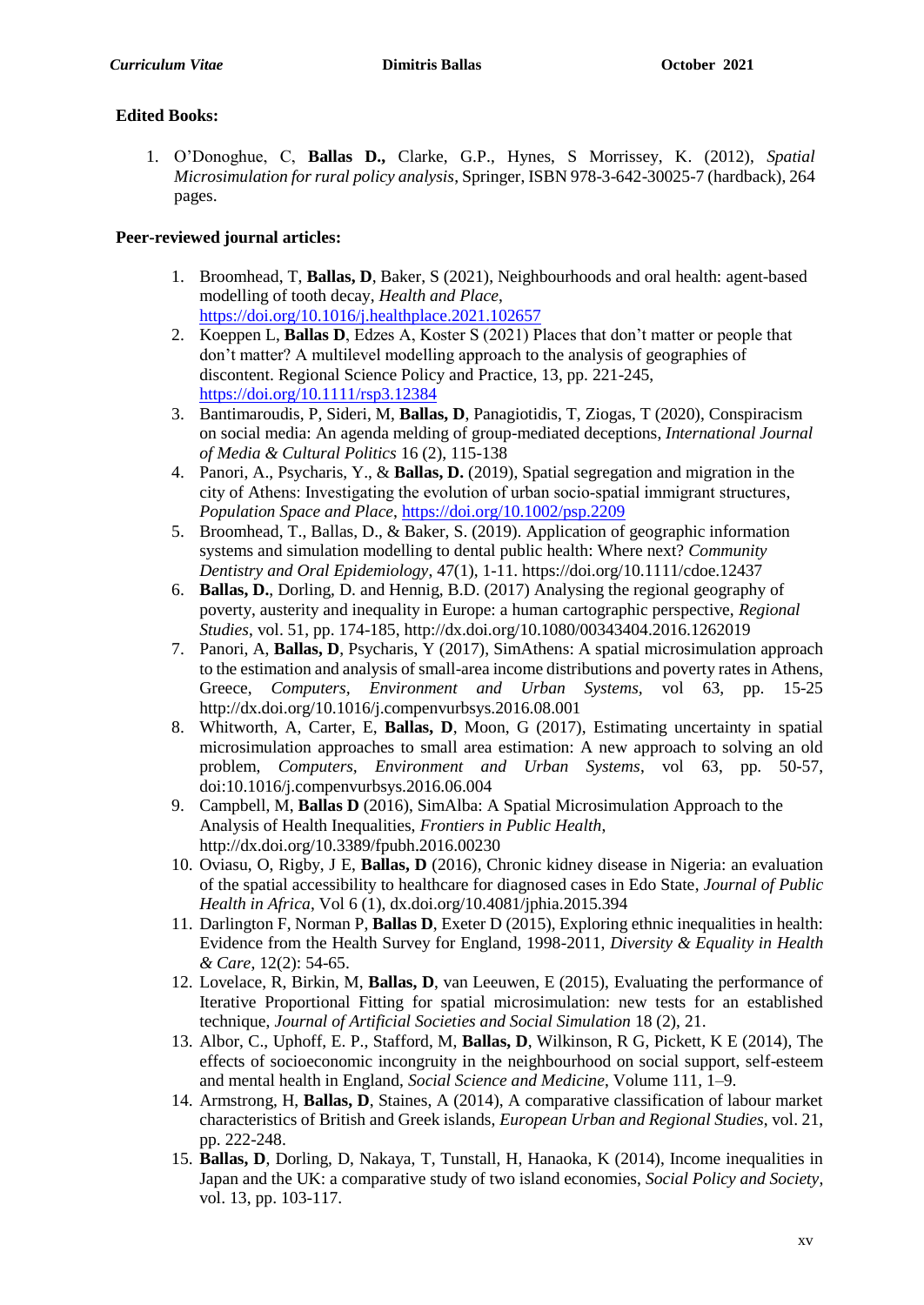- 16. Lovelace, R, **Ballas, D**, Watson, M (2014), A spatial microsimulation approach for the analysis of commuter patterns: from individual to regional levels, *Journal of Transport Geography*, vol. 34, 282-296.
- 17. **Ballas, D**, (2013), What makes a 'happy city'?, *Cities,* volume 32, s39–s50.
- 18. Campbell, M, **Ballas, D** (2013), A spatial microsimulation approach to economic policy analysis in Scotland, *Regional Science Policy and Practice*, volume 5, pp. 263–288.
- 19. Campbell, M, **Ballas, D**, Dorling D, Mitchell, R (2013), Mortality Inequalities: Scotland versus England and Wales, *Health and Place,* volume 23, pp. 179–186.
- 20. Lovelace, R, **Ballas, D** (2013), `Truncate, replicate, sample': A method for creating integer weights for spatial microsimulation, *Computers, Environment and Urban Systems*, volume 41, pp. 1-11.
- 21. Kavroudakis, D, **Ballas, D**, Birkin, M, (2013), A spatial microsimulation approach to the analysis of social and spatial inequalities in Higher Education attainment, *Applied Spatial Analysis and Policy,* vol. 3, pp. 1-23.
- 22. Ojo, A, Vickers, D, **Ballas, D** (2013), Using a Small Scale Area Classification to Understand Social Groups in the Philippines, *Regional Science Policy and Practice*, vol. 5, pp. 1-24.
- 23. **Ballas, D.**, Dorling, D., Nakaya, T., Tunstall, H. and Hanaoka, K. (2012), Social inequalities in Britain and Japan: toward a comparative study of two island economies/societies, *The Quarterly of Social Security Research* (*Kikan Shakai Hosho Kenkyu*), 48-1, 46-61 (in Japanese).
- 24. Morrissey, K, Daly, A, Clarke, G, O'Donoghue, C, **Ballas, D** (2012) A rural/urban comparison of psychiatric inpatient admissions in Ireland, *Journal of Public Mental Health*, Vol. 11, pp. 209 – 213.
- 25. **Ballas, D**, Campbell, M, Clarke, G, Hanaoka, K, Nakaya, T, Waley, P (2012), A spatial microsimulation approach to small area income estimation in Britain and Japan, *Studies in Regional Science,* vol. 42,163-187.
- 26. **Ballas, D**, Tranmer M (2012), Happy People or Happy Places? A Multi-Level Modelling Approach to the Analysis of Happiness and Well-Being, *International Regional Science Review,* vol. 35, 70-102.
- 27. Ojo, A, Vickers, D, **Ballas, D** (2012), The Segmentation of Local Government Areas: Creating a New Geography of Nigeria, *Applied Spatial Analysis and Policy,* Vol. 5, 25-49,
- 28. Rossiter, D., **Ballas, D**, Clarke, G.P., Dorling, D. (2009), Dynamic Spatial Microsimulation using the concept of GHOSTs, *International Journal of Microsimulation*, vol. 2 (2), 15-26.
- 29. Fahmy, E., Dorling, D., Rigby, J., Wheeler, B., **Ballas, D**., Gordon, D., Lupton, R. (2008) Poverty, Wealth and Place in Britain, 1968-2005, *Radical Statistics,* 97, 11-30.
- 30. Morrissey, K., Clarke, G, **Ballas, D.**, Hynes, S., O'Donoghue, C. (2008), Examining access to GP services in rural Ireland using microsimulation analysis, *Area*, 40, pp. 353-364.
- 31. **Ballas, D,** Dorling, D (2007), Measuring the impact of major life events upon happiness, *International Journal of Epidemiology,* 36, 1244-1252.
- 32. **Ballas, D.**, Kingston, R., Stillwell, J., Jin, J. (2007) Building a spatial microsimulationbased planning support system for local policy making, *Environment and Planning A*,  $39(10)$ ,  $2482 - 2499$ .
- 33. **Ballas, D.**, Clarke, G P, Dorling D, Rossiter, D. (2007), Using SimBritain to Model the Geographical Impact of National Government Policies, *Geographical Analysis* 39 (1), pp. 44-77.
- 34. Nakaya, T., Fotheringham, A. S., Hanaoka, K., Clarke, G., **Ballas, D.**, Yano, K. (2007), Combining microsimulation and spatial interaction models for retail location analysis, *Journal of Geographical System*s, 9, 345-369.
- 35. **Ballas, D**, Clarke, G. P. and Dewhurst, J (2006), Modelling the socio-economic impacts of major job loss or gain at the local level: a spatial microsimulation framework, *Spatial Economic Analysis,* vol. 1(1), pp. 127-146.
- 36. **Ballas, D**, Clarke, G P, Wiemers, E, (2006) Spatial microsimulation for rural policy analysis in Ireland: The implications of CAP reforms for the national spatial strategy, *Journal of Rural Studies*, vol. 22, pp. 367-378.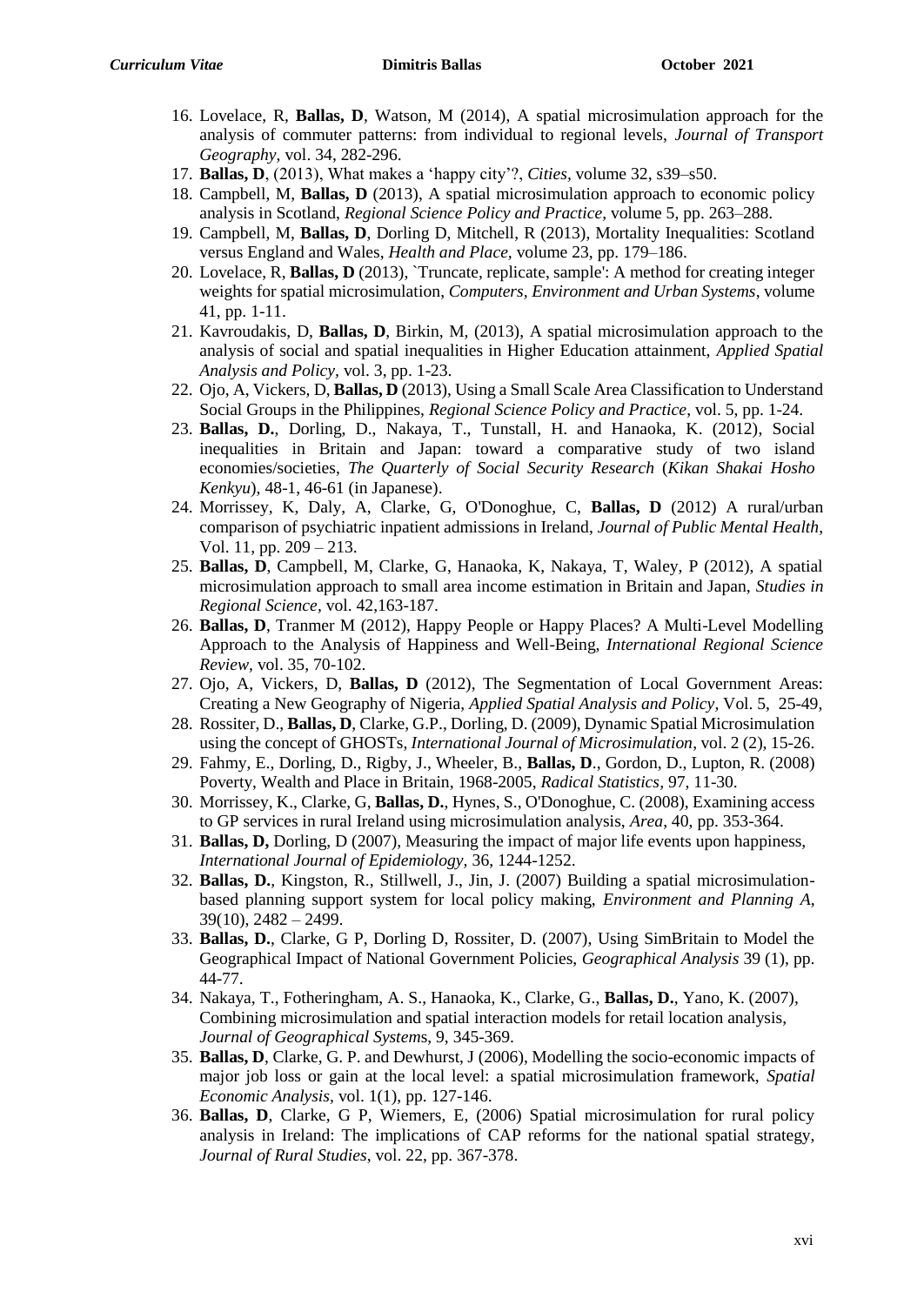- 37. Phelps, N. A., Parsons N, **Ballas, D**, Dowling, A (2006), Business at the Margins? Business interests and urban development at the margins of Europe's capital cities, *International Journal of Urban and Regional Research*, vol 30 (2) pp. 362- 383.
- 38. **Ballas, D,** Clarke, G P, Dorling, D, Rigby, J, Wheeler B (2006) Using Geographical Information Systems and spatial microsimulation for the analysis of health inequalities, *Health Informatics*, vol. **12**, pp. 65-59.
- 39. **Ballas D**, Clarke, G P, Wiemers, E, (2005) Building a dynamic spatial microsimulation model for Ireland, *Population, Space and Place*, vol. 11, 157–172.
- 40. **Ballas, D**., Clarke, G.P., Dorling, D., Eyre, H. and Rossiter, D., Thomas, B (2005) SimBritain: a spatial microsimulation approach to population dynamics, *Population, Space and Place,* 11, 13–34
- 41. **Ballas, D.** (2004) Simulating trends in poverty and income inequality on the basis of 1991 and 2001 census data: a tale of two cities, *Area* 36.2, 146-163.
- 42. **Ballas, D.** & Clarke, G. P. (2001), Towards local implications of major job transformations in the city: a spatial microsimulation approach, *Geographical Analysis* 31, pp. 291-311.
- 43. **Ballas, D.** & Clarke G. P. (2001), Modelling the local impacts of national social policies: a microsimulation approach, *Environment and Planning C: Government and Policy.* 19, pp. 587-606.
- 44. **Ballas, D.** & Clarke, G. P. (2000), GIS and microsimulation for local labour market policy analysis*, Computers, Environment and Urban Systems*, vol. 24, pp. 305-330.

### **Peer-reviewed chapters in books:**

- 1. **Ballas D. (**2021), The Economic Geography of Happiness. In: Zimmermann K.F. (eds) *Handbook of Labor, Human Resources and Population Economics*. Springer, Cham [https://doi.org/10.1007/978-3-319-57365-6\\_188-1](https://doi.org/10.1007/978-3-319-57365-6_188-1)
- 2. Hennig, B., & **Ballas, D.** (2018). A Human Cartographic Approach to Mapping the Quality of Nationality Index. In D. Kochenov, & J. Lindeboom (Eds.), *QNI: Quality of Nationality Index: nationalities of the world in 2017* (3 ed., pp. 37-39). Zürich: Ideos Publications.
- 3. **Ballas, D.,** Broomhead, T., & Jones, P. (2018). Spatial Microsimulation and Agent-Based Modelling. In H. Briassoulis, D. Kavroudakis, & N. Soulakellis (Eds.), *The Practice of Spatial Analysis: Essays in memory of Professor Pavlos Kanaroglou* (pp. 69-84). Cham: Springer
- 4. **Ballas, D.,** & Dorling, D. (2018). Spatial divisions of poverty and wealth. In I. Gregory, D. DeBats, & D. Lafreniere (Eds.), *The Routledge Companion to Spatial History* (pp. 204-221). London: Routledge. https://doi.org/10.4324/9781315099781
- 5. Chorianopoulos, I, Karvounis, A, **Ballas, D**, Phelps, N (2017), The changing face of Athens: development pressures in the Maroussi and Kifissia suburbs, in Phelps, N (ed.), *Old Europe, New Suburbanisation?*, University of Toronto Press.
- 6. Darlington-Pollock, F, Norman P, **Ballas D** (2017), Using census microdata to explore the interrelationships between ethnicity, health, socio-economic factors and internal migration, in Stillwell, J (ed), *The Routledge Handbook of Census Resources, Methods and Applications*, Routledge
- 7. **Ballas, D,** Dorling, (2016), Demographic Transformations, in Daniels, P, Bradshaw, M, Shaw, D, Sidaway, J (eds), An Introduction to Human Geography: Issues for the  $21^{st}$  Century ( $5^{th}$ edition), Pearson.
- 8. **Ballas, D,** Dorling, D, Nakaya, T, Tunstall, H, Hanaoka, K, Hanibuchi, T (2016), Happiness, social cohesion and income inequalities in Britain and Japan, in Tachibanaki, T (ed.), *Advances in Happiness Research,* Springer*,* pp. 119-138.
- 9. **Ballas, D**, Dorling, D. (2013), The Geography of Happiness, in David, S, Boniwell, I, Conley Ayers, A (eds), *The Oxford Handbook of Happiness*, Oxford University Press, pp. 465-481.
- 10. Kavroudakis, D., **Ballas, D.**, Birkin, M., (2013), Dynamic spatial microsimulation methodologies for understanding educational inequalities, in Tanton R and Edwards K (eds), *Spatial Microsimulation: A Reference Guide for Users*, Springer, New York, pp. 209-222.
- 11. Morissey, K, O'Donoghue, C, Clarke G P, **Ballas, D,** Hynes, S (2012), SMILE An applied spatial micro-simulation model for Ireland, in Stimson, R, Haynes, K (Eds), *Studies In Applied Geography And Spatial Analysis: Addressing Real World Issues*, Edward Elgar, pp. 79-94.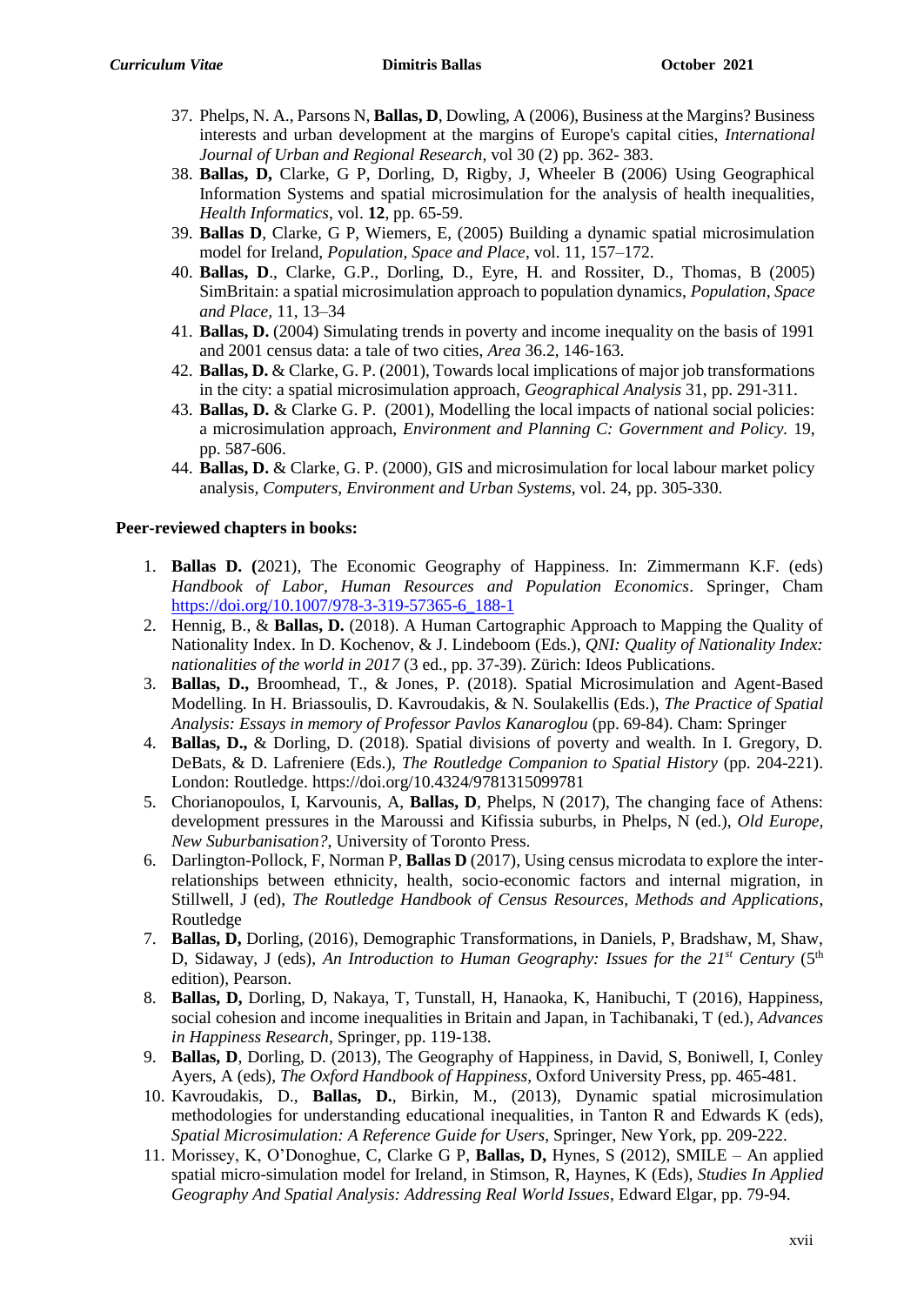- 12. O'Donoghue, C, Farell, N, Morrissey, K, Lennon, J, **Ballas, D**, Clarke G, Hynes, S (2012), The SMILE model: construction and calibration, forthcoming in O'Donoghue, C, Ballas D., Clarke, G.P., Hynes, S Morrissey, K. (eds), *Spatial Microsimulation for rural policy analysis*, Springer.
- 13. Morrissey, K, **Ballas, D**, Clarke, G, Hynes, S, O'Donoghue, C (2012), Spatial Access to Health Services, forthcoming in O'Donoghue, C, Ballas D., Clarke, G.P., Hynes, S Morrissey, K. (eds), *Spatial Microsimulation for rural policy analysis*, Springer.
- 14. **Ballas D.**, Clarke, G.P., Hynes, S, Morrissey, K., O'Donoghue, C (2012), Introduction, in O'Donoghue, C, Ballas D., Clarke, G.P., Hynes, S Morrissey, K. (2012), *Spatial Microsimulation for rural policy analysis*, Springer.
- 15. O'Donoghue, C, **Ballas D.**, Clarke, G.P., Hynes, S Morrissey, K. (2012), Conclusions and Next Steps, in O'Donoghue, C, Ballas D., Clarke, G.P., Hynes, S Morrissey, K. (2012), *Spatial Microsimulation for rural policy analysis*, Springer.
- 16. **Ballas, D.**, Dorling, D (2011), Human Scaled Visualisations and Society, in Nyerges, T, Couclelis, H, McMaster, R (eds.), *Handbook of GIS & Society Research*, Sage, pp.177-201.
- 17. Dorling, D, **Ballas D**, (2011), Innovative ways of mapping data about places, in Dale A and Mason J (eds.), *Social Researching: New Perspectives on Methods*, Sage.
- 18. **Ballas, D.** (2010), "Geographical modelling happiness and well-being", in Stillwell, J, Norman, P., Thomas, C., Surridge, P., *Understanding Population Trends and Processes volume 2: Spatial and Social Disparities*, Springer, pp. 53-66.
- 19. **Ballas, D**, Clarke, G P (2009), Spatial Microsimulation, in A.S Fotheringham and Peter A Rogerson (eds.) *Handbook of Spatial Analysis*, Sage, pp. 277-298.
- 20. Dorling, D, **Ballas D**, (2008), Spatial divisions of poverty and wealth, in Ridge, T, Wright, S (eds), *Understanding Poverty, Wealth and Inequality: Policies and Prospects*, Policy Press, Bristol, pp. 103 – 134.
- 21. **Ballas, D,** Dorling, D, Shaw, M (2007), Social inequality, health, and well-being, in Hawrorth J and Hart, G (eds), *Well-Being: individual, community, and social perspectives,* Palgrave, Basingstoke, pp. 163-186.
- 22. **Ballas, D.**, Clarke, G P, Dorling D, Rossiter, D. (2006), Using a Spatial Microsimulation Model for the Estimation of the Geographical Impact of British National Government Policies, in Peter Nijkamp and Aura Reggiani (eds.), *Spatial Evolution and Modelling*, Edward Elgar, Cheltenham, pp. 367-402.
- 23. **Ballas, D.** (2005), Microsimulation and GIS for spatial decision-making, in M. Campagna (ed.), *GIS for Sustainable Development*, Taylor and Francis, pp. 193-209.
- 24. Labrianidis, L., Kalogeresis, T., **Ballas, D** (2005), Building rural typologies for European regions, in Labrianidis L (ed.), *Entrepreneurship in Rural Europe : the case of Greece* , Patakis, Athens (in Greek), pp. 97-110 (first published in 2004 by Paratiritis/Thessaloniki, pp. 67-80).
- 25. Stillwell, J, Birkin, M. **Ballas, D**, Kingston, R, Gibson, P (2004), Simulating the city and alternative futures, in Rachael Unsworth and John Stillwell (eds), *Twenty-first Century Leeds: Contemporary Geographies of a Regional City*, Leeds University Press, pp. 345-364
- 26. **Ballas, D**, Kingston R & Stillwell, J (2004), Using a spatial microsimulation decision support system for policy scenario analysis, in J. van Leeuwen and H. Timmermans (eds.), *Recent Advances in Design and Decision Support Systems in Architecture and Urban Planning*, Kluwer: Dordrecht, pp. 177-192.
- 27. **Ballas, D,** Clarke, G. P. & Turton, I. (2003), *A spatial microsimulation model for social policy micro-spatial analysis*, in B Boots, A Okabe & R Thomas (eds.) *Modelling Geographical Systems: Statistical and Computational Applications,* Kluwer: Dordrecht, pp. 143-168.

### **Professional Journal papers:**

- 1. Hennig, B D, **Ballas, D**, Dorling, D (2015), In Focus: Europe's uneven development, *Political Insight* 6 (3), 20-21 (doi: 10.1111/2041-9066.12109).
- 2. **Ballas, D**, Dorling, D, Hennig B (2014), A country called Europe? A cartographic Story of a continent united in diversity, *Discover Society*, [http://www.discoversociety.org/2014/09/02/a](http://www.discoversociety.org/2014/09/02/a-country-called-europe-a-cartographic-story-of-a-continent-united-in-diversity/)[country-called-europe-a-cartographic-story-of-a-continent-united-in-diversity/](http://www.discoversociety.org/2014/09/02/a-country-called-europe-a-cartographic-story-of-a-continent-united-in-diversity/)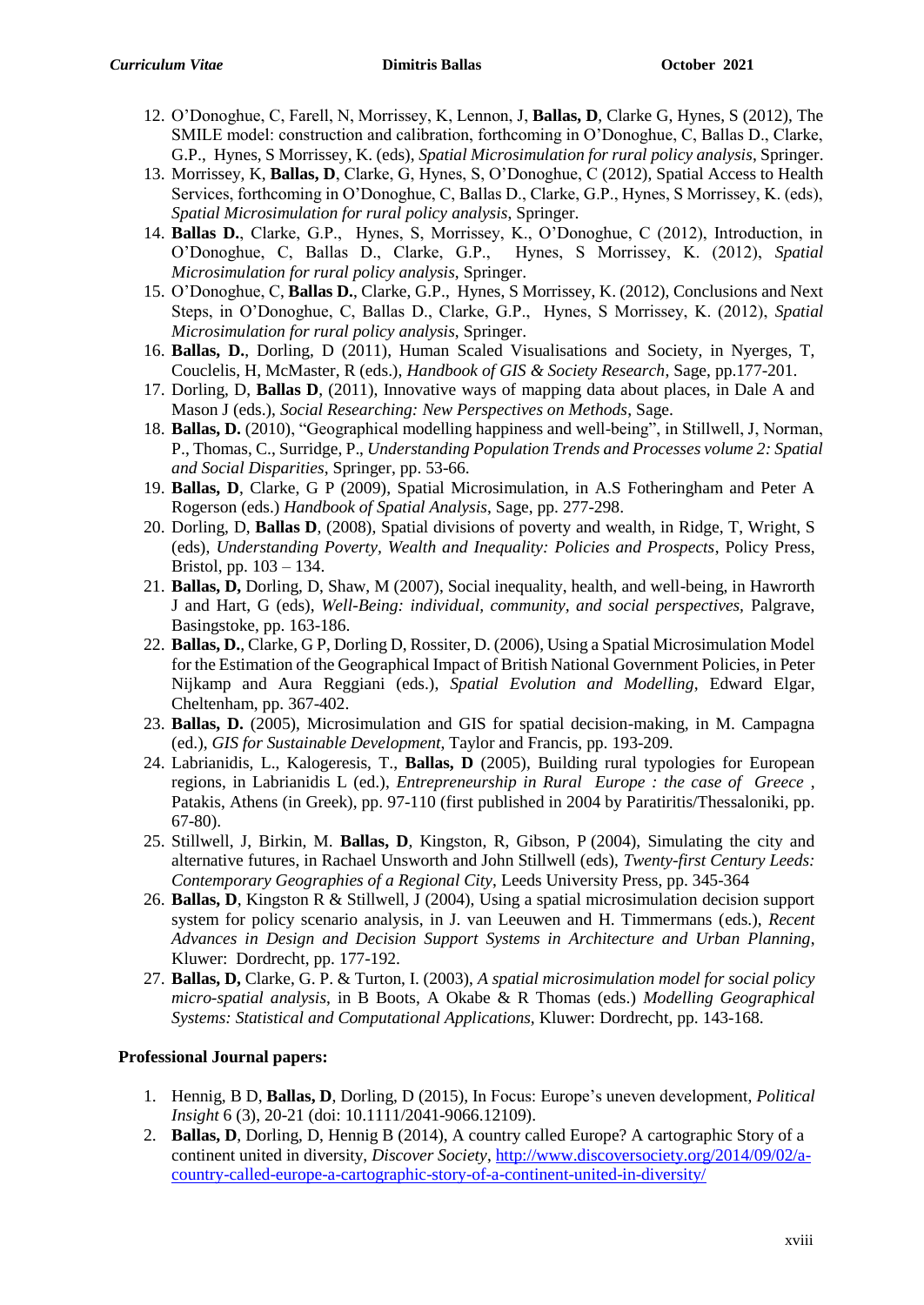- 3. Hennig, B D, **Ballas, D**, Dorling, D (2013), European Parliament elections 2014, *Political Insight* 5 (2), 20-21 (doi: 10.1111/2041-9066.12057).
- 4. Hennig, B D, **Ballas, D**, Dorling, D (2013), In Focus: Voting for Europe: Eurovision 2013, *Political Insight* 4 (2), 38-38 (doi: 10.1111/2041-9066.12025).
- 5. Kavroudakis, D., **Ballas, D.**, (2011), The essence of Greek spirit: ouzo alchemy and the joy of life in an island economy, *Regional Science Association International Newsletter*, [http://www.ersa.org/IMG/pdf/RSAI\\_Newsletter\\_2011\\_November.pdf](http://www.ersa.org/IMG/pdf/RSAI_Newsletter_2011_November.pdf)
- 6. Haslett, S., Jones, G., Noble, A., **Ballas, D.** (2010), More for less? Using statistical modelling to combine existing data sources to produce sounder, more detailed, and less expensive Official Statistics, *Official Statistics Research Series*, 6. Available from [www.statisphere.govt.nz/osresearch,](http://www.statisphere.govt.nz/osresearch) ISBN: 978-0-478-31520-2.
- 7. **Ballas. D** (2008), Geographical Modelling of Happiness and Well-being, *BURISA* 177, pp.12- 17.

# **Articles in professional blogs:**

- 1. **Ballas, D**, Dorling D, Hennig B (2017), An atlas with a positive message for a European people united in diversity, *LSE European Politics and Policy*, 9 May 2017, <http://blogs.lse.ac.uk/europpblog/2017/05/09/human-atlas-of-europe-united-in-diversity/>
- 2. **Ballas, D**, Dorling D, Hennig B (2017), #EUFightBack: staying hopeful and determined for a continent united in diversity, *Policy Press Blog*, 6 April 2017, [https://policypress.wordpress.com/2017/04/06/eufightback-staying-hopeful-and-determined](https://policypress.wordpress.com/2017/04/06/eufightback-staying-hopeful-and-determined-for-a-continent-united-in-diversity/)[for-a-continent-united-in-diversity/](https://policypress.wordpress.com/2017/04/06/eufightback-staying-hopeful-and-determined-for-a-continent-united-in-diversity/)
- 3. **Ballas, D** (2016), A letter from Lesvos, *speri.comment: the political economy blog*, Sheffield Political Economy Research Institute, [http://speri.dept.shef.ac.uk/2016/01/06/a-letter-from](http://speri.dept.shef.ac.uk/2016/01/06/a-letter-from-lesvos)[lesvos](http://speri.dept.shef.ac.uk/2016/01/06/a-letter-from-lesvos)
- 4. **Ballas, D** (2014), A country called Europe? Mapping a continent of people united in diversity, *New Europeans*, [http://neweuropeans.net/article/577/country-called-europe](http://neweuropeans.net/article/577/country-called-europe-mapping-continent-people-united-diversity)[mapping-continent-people-united-diversity](http://neweuropeans.net/article/577/country-called-europe-mapping-continent-people-united-diversity)
- 5. **Ballas, D** (2014), The political economy of 'a country called Europe', *Sheffield Political Economy Research Institute*, [http://speri.dept.shef.ac.uk/2014/11/27/political-economy-a](http://speri.dept.shef.ac.uk/2014/11/27/political-economy-a-country-called-europe/)[country-called-europe/](http://speri.dept.shef.ac.uk/2014/11/27/political-economy-a-country-called-europe/)
- 6. **Ballas, D**, Dorling, D, Hennig B (2014), There are benefits to viewing Europe as a collection of cities and regions rather than as a group of nation states, *LSE European Politics and Policy*, 12 August 2014[, http://blogs.lse.ac.uk/europpblog/2014/08/12/there-are-benefits-to](http://blogs.lse.ac.uk/europpblog/2014/08/12/there-are-benefits-to-viewing-europe-as-a-collection-of-cities-and-regions-rather-than-as-a-group-of-nation-states)[viewing-europe-as-a-collection-of-cities-and-regions-rather-than-as-a-group-of-nation-states](http://blogs.lse.ac.uk/europpblog/2014/08/12/there-are-benefits-to-viewing-europe-as-a-collection-of-cities-and-regions-rather-than-as-a-group-of-nation-states)
- 7. **Ballas, D**, Dorling, D, Hennig, B (2014), Once upon a time there was a country called Europe, *Policy Press Blog*, 23 June 201[4 https://policypress.wordpress.com/2014/06/23/once](https://policypress.wordpress.com/2014/06/23/once-upon-a-time-there-was-a-country-called-europe)[upon-a-time-there-was-a-country-called-europe](https://policypress.wordpress.com/2014/06/23/once-upon-a-time-there-was-a-country-called-europe)

# **Conference presentations:**

- 1. **Ballas, D**, Dorling, D, Hennig B (2017), Analysing the regional geography of poverty, austerity and inequality in Europe: a human cartographic perspective, 57th European Regional Science Association Congress, Groningen, The Netherlands, 29 August – 1 September 2017
- 2. Thanis, I, **Ballas, D**, Labrianidis L (2017), Exploring the geography of happiness and wellbeing in Europe amid times of austerity, 57th European Regional Science Association Congress, Groningen, The Netherlands, 29 August – 1 September 2017
- 3. Jones, P, **Ballas, D** (2017), A spatial microsimulation approach to the analysis of health resilience, 46th Regional Science Association International: British and Irish Section annual congress, The Crown Hotel, Harrogate, England, 23-24 August 2017
- 4. Panori, A, Psycharis, Y and **Ballas D** (2017), Migration, diversity and the city of Athens, Joint conference of the 54th Colloquium of the ASRDLF and the 15th Conference of the ERSA Greek section, Athens, Greece, 5-7 July 2017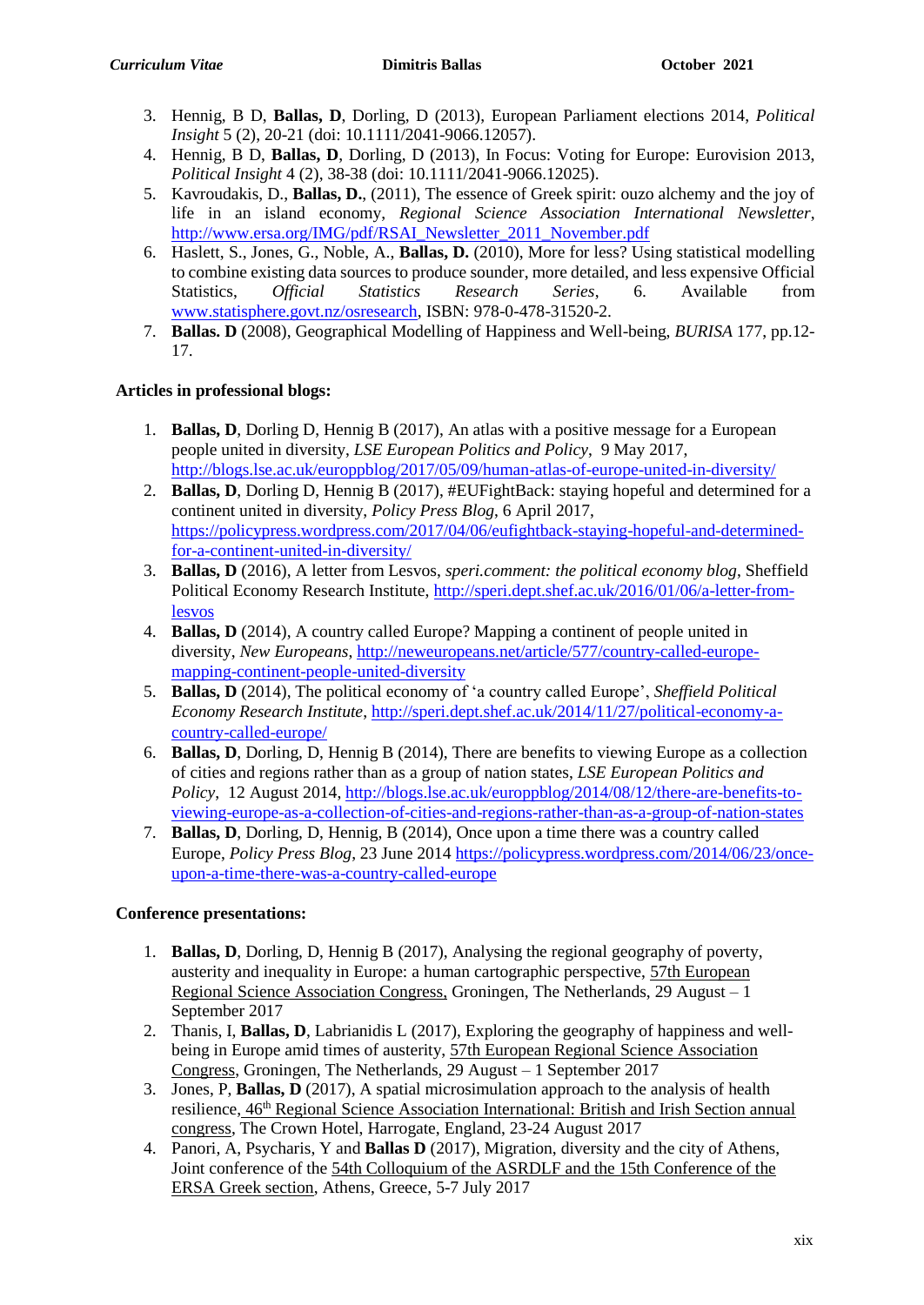- 5. Broomhead T., **Ballas, D**, Baker, S R (2016), Exploring neighbourhood determinants of dental caries using spatial microsimulation, International Association for Dental Research, Seoul, Republic of Korea, 22-25 June 2016
- 6. Thanis, I, **Ballas, D**, Labrianidis L (2016), Exploring the geography of happiness and well-being in Europe amid times of austerity, International Geographical Union/Applied Geography Commission workshop: Application of Big Data in Geography and Planning, Rhodes, Greece, 8-10 May 2016
- 7. Darlington, F, Norman, P, **Ballas, D** (2014), Using Census data to explore the inter-relationships between ethnicity, health, socioeconomic factors and internal migration: evidence from the Samples of Anonymised Records in England, annual conference of the Royal Geographical Society (RGS-IBG), London, 27-29 August 2014
- 8. Labrianidis, L, Kalogeresis, A, **Ballas, D**, Panori, A (2014), Human capital and structural change of the Greek labour market,  $54<sup>th</sup>$  European Regional Science Association Congress, Saint Petersburg, Russia, 26-29 August 2014.
- 9. Broomhead, T, Baker, S, **Ballas, D**, (2014), The socio-economic effects of geography on oral health, 43rd Regional Science Association International: British and Irish Section annual congress, Aberystwyth, Wales, 20-22 August 2014
- 10. Kavroudakis, D, **Ballas, D**, Monastiriotis V (2013), Exploring the geography of closing businesses in the crisis-stricken Athens city centre, 53rd Congress of the European Regional Science Association, 27 - 31 August 2013, Palermo, Italy
- 11. Pritchard, J, **Ballas, D**, Dorling, D (2013), A new approach to delineating a set of neighbourhoods in England, 53rd Congress of the European Regional Science Association, 27 - 31 August 2013, Palermo, Italy
- 12. Chorianopoulos, I, Karvounis, A, **Ballas, D**, Phelps, N (2013), Suburbanization in Greece: the informal transformation of Maroussi into the economic hub of Athens, 53rd Congress of the European Regional Science Association, 27 - 31 August 2013, Palermo, Italy
- 13. Lovelace, R, **Ballas, D**, Van Leeuwen E (2013), Evaluating the performance of IPF, 42nd Regional Science Association International: British and Irish Section annual congress, Cambridge, England 21-23 August 2013
- 14. Lovelace, R, **Ballas, D** (2012)**,** A spatial microsimulation approach to estimating fuel poverty, 41st Regional Science Association International: British and Irish Section annual congress, Galway, Ireland, 28-31 August 2012
- 15. **Ballas, D** (2012)**,** Spatial microsimulation models of subjective happiness and well-being, European Regional Science Association annual congress, Bratislava, 21-25 August 2012
- 16. Lovelace, R, **Ballas, D** (2012)**,** A spatial microsimulation approach to modelling commuter patterns, European Regional Science Association annual congress, Bratislava, 21-25 August 2012
- 17. Kostopoulou, S, Kourkouridis, D, **Ballas, D** (2012), The role of museums in regional creative ability, European Regional Science Association annual congress, Bratislava, 21-25 August 2012
- 18. **Ballas, D** (2012), SimHappiness: a spatial microsimulation approach to the analysis of subjective happiness and well-being, paper presented at the annual conference of the Royal Geographical Society (RGS-IBG), Edinburgh, 3-5 July 2012.
- 19. Campbell, M, **Ballas, D** (2012), Social and spatial inequalities in Scotland: A spatial microsimulation approach, paper presented at the annual conference of the Royal Geographical Society (RGS-IBG), Edinburgh, 3-5 July 2012.
- 20. Lovelace, R, **Ballas, D,** Watson, M (2012), The vulnerability of commuter patterns in an era of declining fossil fuel production: a case study from Yorkshire and the Humber, paper presented at the annual conference of the Royal Geographical Society (RGS-IBG), Edinburgh, 3-5 July 2012.
- 21. Kostopoulou, S, **Ballas, D,** Kourkouridis, D (2012), spatial structure of cultural industry: the role of museums in regional creative ability, paper presented at the  $10<sup>th</sup>$  meeting of the Greek Section of Regional Science Association International, Aristotle University of Thessaloniki and University of Macedonia, Thessaloniki, Greece, 1-2 June 2012.
- 22. Kavroudakis, D., **Ballas D** (2012), Spatial Microsimulation, paper presented at the 10<sup>th</sup> meeting of the Greek Section of Regional Science Association International, Aristotle University of Thessaloniki and University of Macedonia, Thessaloniki, Greece, 1-2 June 2012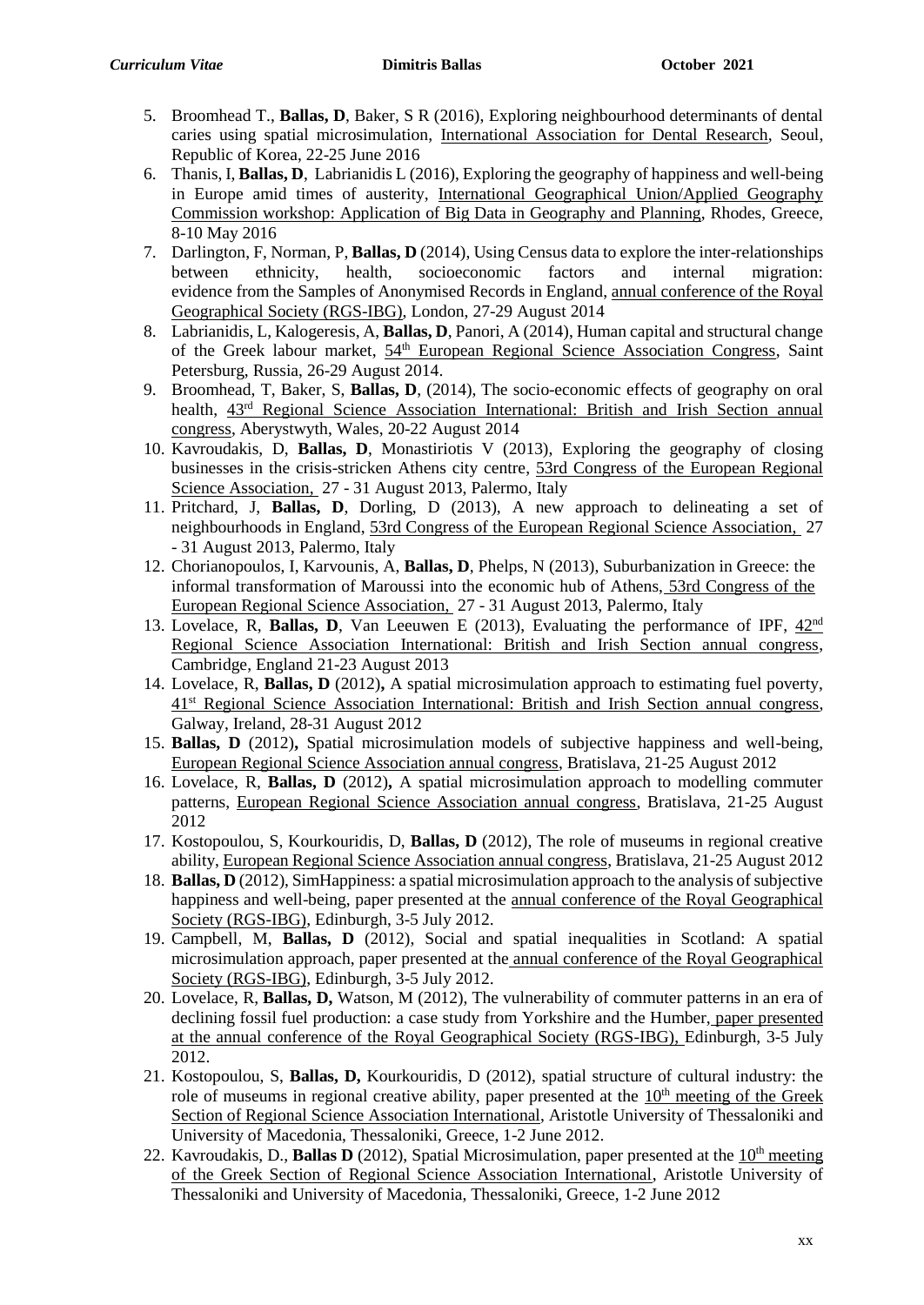- 23. Lovelace, R, **Ballas, D** (2012), A novel method for 'integerising' weights obtained through interative proportional fitting, paper presented at the European Meeting of the International Microsimulation Association, Teagasc Ashtown Campus, Dublin, Ireland, 17-19 May 2012
- 24. **Ballas, D.**, Nakaya, T, Hanibuchi, T (2011), Exploring the geographical and socioeconomic determinants of subjective happiness in Japan, 17th European Colloquium on Quantitative and Theoretical Geography (ECQTG2011), Athens, Greece, 2-5 September 2011
- 25. Campbell, M, **Ballas, D.** (2011), A spatial microsimulation approach to the analysis of health and wealth inequalities in Scotland, 17th European Colloquium on Quantitative and Theoretical Geography (ECQTG2011), Athens, Greece, 2-5 September 2011
- 26. Whitworth, A, **Ballas, D.** (2011), A spatial microsimulation approach to the analysis of spatial income inequality across South African neighbourhoods, 17th European Colloquium on Quantitative and Theoretical Geography (ECQTG2011), Athens, Greece, 2-5 September 2011
- 27. Kavroudakis, D., **Ballas, D.**, (2011), Agent-based modelling for labour force analysis, *Annual meeting of European Association of Geographers (Eurogeo)*, Athens, Greece, 2-5 June 2011
- 28. Albor, C, Pickett, K, Wilkinson, R., **Ballas, D.** (2009), Are poor mothers and their infants healthier in richer areas? The protective effect of area socio-economic density, Social Science and Medicine 2009, **plenary** sessions, Newcastle, 11 September 2009
- 29. Campbell, M., **Ballas, D.**, Dorling, D. (2009), *Mortality Inequalities: Scotland versus England (and Wales)*, paper presented at the 49th Congress of the European Regional Science Association, Lodz, Poland, 25-29 August 2009
- 30. **Ballas, D**, Fritz, S., Tranmer, M. (2008), *Modelling of the socio-economic and environmental determinants of subjective happiness and well-being*, paper presented at the 1st workshop of the Regional Studies Research Network on Geographical Localisation, Intersectoral Reallocation of Labour and Unemployment Differentials (GLUNLAB), University of Macedonia, Thessaloniki, Greece, 31 October 2008
- 31. **Ballas, D**, Fritz, S (2008) *Geographical modelling of happiness and well-being using population surveys and remote sensing data*, paper presented at "Studying, Modeling and Sense Making of Planet Earth" UNESCO-sponsored international conference, Department of Geography, University of the Aegean, Greece, 1-6 June 2008
- 32. **Ballas, D.** (2008), *Exploring the geography of happiness and well-being in Britain: a spatial microsimulation approach*, paper presented at the 48th Congress of the European Regional Science Association, Liverpool, England, 27–31, August 2008
- 33. Kavroudakis, D., **Ballas, D.**, Birkin, M., *Using Spatial Microsimulation for the analysis of social and spatial inequalities*, paper presented at "Studying, Modeling and Sense Making of Planet Earth" UNESCO-sponsored international conference, Department of Geography, University of the Aegean, Greece, 1-6 June 2008
- 34. Dorling, D., Barford, A., Wheeler, B, **Ballas, D.** (2008), *Socio-economic and environmental sustainability: health impacts of an environmental disaster*, paper presented at "Studying, Modeling and Sense Making of Planet Earth" UNESCO-sponsored international conference, Department of Geography, University of the Aegean, Greece, 1-6 June 2008
- 35. **Ballas, D** (2008), *A spatial microsimulation model of happiness and well-being*, paper presented at the RSAI World Congress, Sao Paulo, Brazil, 17-19 March 2008
- **36. Ballas, D**, Tranmer M (2007), *Building a multilevel model of happiness and well-being*, **particle** presented at the annual conference of the British Society for Population Studies, St Andr Scotland, 11-13 September 2007.
- 37. Kavroudakis, D., **Ballas, D**., Birkin, M. (2007), *Static spatial microsimulation: A comparison study of metaheuristic algorithms*, paper presented at the  $1<sup>st</sup>$  General Conference of the Internat Microsimulation Association "Celebrating 50 years of Microsimulation", Vienna, Austria, 2 August 2007
- 38. **Ballas, D.** (2007) *E-government and simulating rural regions: towards microsimulation-based socioeconomic spatial decision support systems*, paper presented at the "RuraLearn" International conference, Mesta, Chios, Greece, 24-27 June 2007
- **39. Ballas, D**, Tranmer M (2006), *Happy People or Happy Places? A Multi-Level Modelling Appr to the Analysis of Happiness and Well-Being*, 53rd Annual North American Meeting of the Reg Science Association International, Toronto, Canada, 16-18 November 2006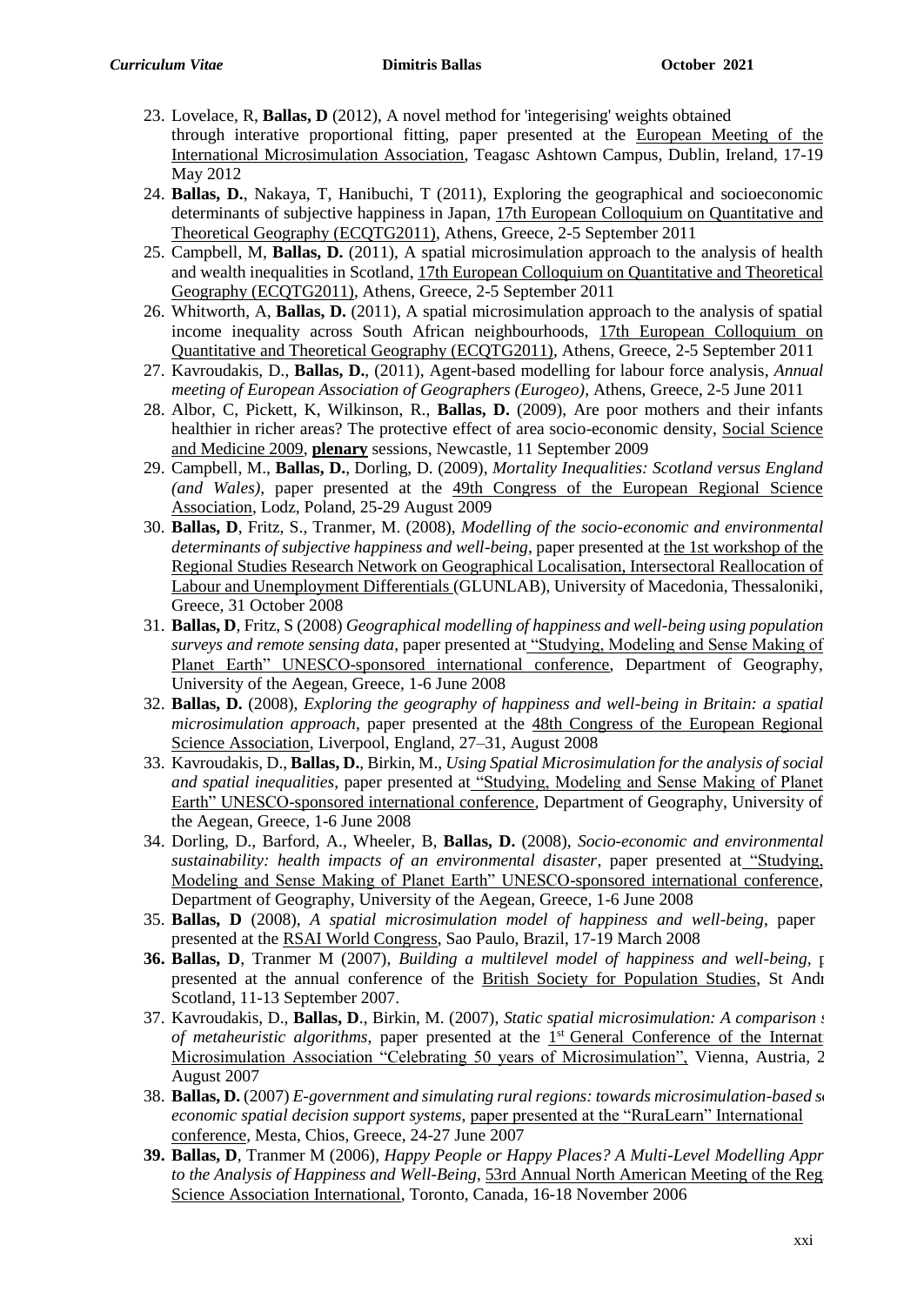- 40. **Ballas D**., Dorling, D. (2006), *Investigating the geography of happiness, income and wealth inequalities*, abstract submitted and paper accepted for presentation at the 46th congress of the European Regional Science Association, Volos, Greece (theme: Social segregation, poverty, social policy and social capital), 30 August – 3 September 2006
- 41. Kavroudakis, D, **Ballas D.**, Birkin, M (2006), *Building an object-oriented spatial microsimulation model for public policy analysis*, abstract submitted and paper accepted for presentation at the 46th congress of the European Regional Science Association, Volos, Greece (theme: Geographical Information Systems and Spatial Analysis), 30 August – 3 September 2006
- 42. Tziamalis, A, **Ballas D**., Blake, M (2006), *A Socio-Economic Profile of Foreign Student in the United Kingdom,* abstract submitted and paper accepted for presentation at the 46th congress of the European Regional Science Association, Volos, Greece (theme: Employment, labour markets, migration, diaspora and development), 30 August – 3 September 2006
- 43. **Ballas, D**., Dorling D, Shaw, M (2006), *Societal inequality, health, and well-being*, abstract submitted and paper accepted for presentation at the 36th Regional Science Association International (British and Irish Section) conference, Jersey, Channel Islands, 16-18 August 2006
- 44. Armstrong, H, **Ballas, D**, Staines, A (2006), A Comparative Analysis of the Economic Performance of Greek and UK Small Islands, abstract submitted and paper accepted for presentation at the 36th Regional Science Association International (British and Irish Section) conference, Jersey, Channel Islands, 16-18 August 2006
- 45. **Ballas D.** (2006), *Building a simulation model of happiness and well-being in Britain*, paper presented at the 3rd International Population Geographies conference, University of Liverpool, 19-21 June 2006
- 46. Phelps, N., Parsons N, **Ballas, D**, Dowling, A (2006), *Business at the Margins? Business interests and urban development at the margins of Europe's capital cities*, paper presented at the 2006 Annual Meeting of the Association of American Geographers, Chicago, Illinois, 9 March 2006
- 47. **Ballas, D**, Clarke, G P, Wiemers, E (2005) *Spatial Microsimulation for Rural Policy Analysis: the implications of CAP reforms for the National Spatial Strategy in Ireland*, Paper presented at the 52nd Annual North American Meetings of the Regional Science Association International, Las Vegas, 10-12 November 2005
- 48. **Ballas, D,** Clarke, G P, Dorling, D, Rigby, J, Wheeler B (2005) *Using Geographical Information Systems and spatial microsimulation for the analysis of health inequalities*, paper presented at the 10th International Symposium for Health Information Management Research: improving the quality of health information – an international perspective, Thessaloniki, Greece, 22-24 September 2005
- 49. **Ballas, D** (2005)**,** *Towards Geographical Models of Happiness***,** paper presented at the annual RGS-IBG conference, London, 30 August - 1 September 2005
- 50. O'Donoghue C., **Ballas, D**, Clarke, G. P. and Lennon J, (2005) *Modelling Location Choice Decisions in Urban and Rural Areas in Ireland*, paper presented to the conference of the *European Society for Rural Sociology*, Hungary, August.
- 51. Kongmuang C, Clarke G P, Evans A J, **Ballas D** (2005), *A Spatial Microsimulation Approach to Modelling Crime*, paper presented at the British Society of Criminology Conference*,* Leeds, England, 12th- 14th July 2005
- 52. **Ballas, D**, Clarke, GP, Feldman O, Gibson, P, Jianhui J, Simmonds, D and Stillwell, J (2005), *A spatial microsimulation approach to land-use modelling*, paper presented at *CUPUM2005 (Computers in Urban Planning and Urban Management*), UCL, London 29 June – 1 July 2005
- 53. O'Donoghue, C, **Ballas, D,** Clarke, G P, Lennon, J (2005), *Location Choice Decisions in Ireland*, paper presented to the Institute for Advanced Studies seminar entitled "Urban Dynamics", University of Surrey, 6-8 April 2005
- 54. Kongmuang C, Clarke G P, Evans A J, **Ballas D** (2005), *A Spatial Microsimulation Approach to Modelling Crime*, paper presented at the 35<sup>th</sup> annual conference of the Regional Science Association International: British and Irish Section, Stratford-upon-Avon, England, 17-19 August 2005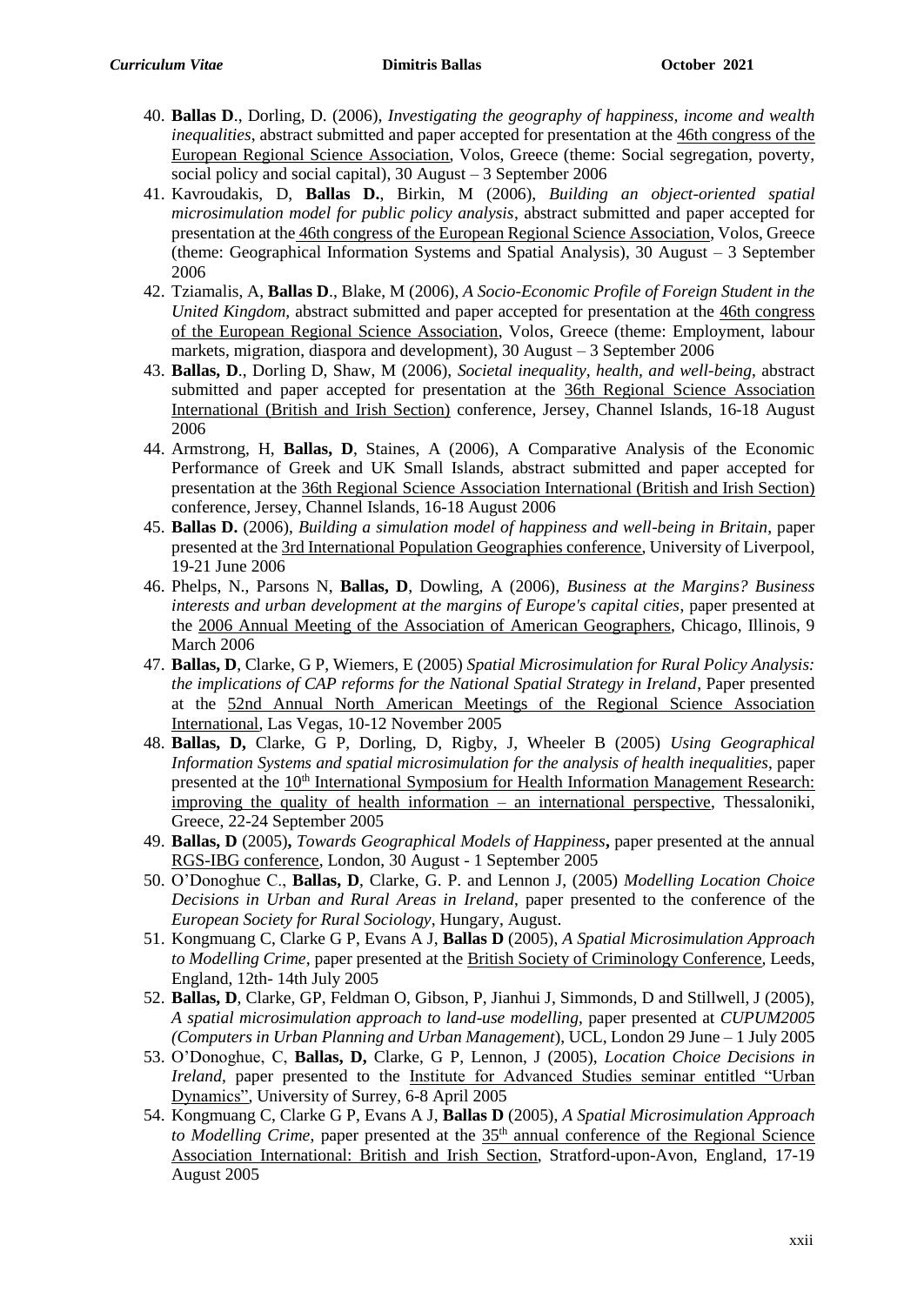- 55. **Ballas, D**., Rossiter, D., Clarke, G.P., Dorling, D. (2004), *Spatial microsimulation approaches to social and economic policy analysis*, paper presented at the 7th Pan-Hellenic Geographical Conference of the Hellenic Geographical Association, Mytilene, Lesvos, Greece, 14 - 17 October 2004
- 56. Phelps, N**, Ballas D.** (2004), *Business at the margins; business interests in edge urban politics*, paper presented at the 7th Pan-Hellenic Geographical Conference of the Hellenic Geographical Association, Mytilene, Lesvos, Greece, 14 - 17 October 2004
- 57. Wiemers, E, **Ballas, D.**, O'Donoghue, C., Clarke, G.P. (2004), *SMILE: A spatial microsimulation model for analysing change in rural Ireland*, paper presented at the 34<sup>th</sup> annual conference of the Regional Science Association International: British and Irish Section, Cork, Ireland, 18-20 August 2004
- 58. **Ballas, D,** Kingston, R. and Stillwell J (2004), *Using a Spatial Microsimulation Decision Support System for Policy Scenario Analysis*, paper presented at the 7th International Conference on Design & Decision Support Systems in Architecture and Urban Planning, Sint-Michielsgestel, The Netherlands, 2 - 5 July 2004
- 59. **Ballas, D,** Kingston, R. and Stillwell J, Jianhui, J (2004), *Building a Spatial Microsimulation Decision Support System*, paper presented at Association of Geographic Information Laboratories Europe (AGILE) annual conference, Heraklion, Crete, Greece, 29 April – 1 May 2004
- 60. **Ballas D**, Clarke, G P , Dorling, D, Rossiter, D and Thomas, B. (2003), *SimBritain: simulating the geographies of well-being and health in Britain, 1991-2021*, paper presented at the International Microsimulation Conference on Population Ageing and Health: Modelling Our Future, Hyatt Hotel, Canberra, Australia, 7 – 12 December 2003
- 61. **Ballas, D,** Clarke, G P (2003), *Microsimulation and Regional Science: 30 years of spatial microsimulation of populations*, paper presented at the 50th Annual North American Meeting of the Regional Science Association International, Philadelphia, USA, 19-22 November 2003
- 62. **Ballas, D**, Clarke, G.P, Dorling, D, Rossiter D. (2003), *Using SimBritain to Model the Geographical Impact of National Government Policies,* paper presented at the XIV Meeting of the European Working Group on Locational Analysis, Corfu, Greece, 10-13 September 2003
- 63. Nakaya, T, Yano, K, Fotheringham, A S, **Ballas, D**, Clarke, G P (2003), *Applications of mesomicro retail models*, paper presented at the 13th European Colloquium on Theoretical and Quantitative Geography, Lucca, Italy, 5-9 September 2003
- 64. **Ballas D**, Clarke, G P , Dorling, D, Rossiter, D and Thomas, B. (2003), *Simulating trends in poverty and inequality in British regions between 1991-2021*, paper to be presented at the 13th European Colloquium on Theoretical and Quantitative Geography, Lucca, Italy, 5-9 September 2003
- 65. **Ballas, D**, (2003), *Simulating trends in poverty and income inequality on the basis of 1991 and 2001 Census data*, paper presented at the annual RGS-IBG conference (Special session: First Results from the 2001 Census), London, 3-5 September 2003
- 66. **Ballas D,** Kalogeresis, T, Lambrianidis, L, A suggested typology of rural areas in Europe, paper presented at the 43rd European Congress of the Regional Science Association, Jyväskylä, Finland, 27-30 August 2003
- 67. Nakaya, T, Yano, K, Fotheringham, A S, **Ballas, D**, Clarke, G P (2003), *Retail interaction modelling using meso and micro approaches*, paper presented at the 33rd Regional Science Association, RSAI – British and Irish Section conference, St Andrews, Scotland, 20-22 August 2003
- 68. **Ballas D**, Clarke, G P , Dorling, D, Rossiter, D and Thomas, B. (2003), *Simulating trends in labour markets and income inequalities in British regions between 1991-2021*, paper presented at the 33rd Regional Science Association, RSAI – British and Irish Section conference, St Andrews, Scotland, 20-22 August 2003
- 69. Wiemers, E, **Ballas, D** and Clarke, G P (2003), *A Spatial Microsimulation Model for Rural Ireland—Evidence from the 2002 Irish Census of Population*, paper presented at the annual conference of the Population Associaton of America (PAA), Minneapolis, Minnesota, USA, 1- 3 May 2003
- 70. **Ballas D,** Clarke G. P, Dewhurst, J (2002), *A spatial microsimulation approach to the analysis of local multiplier effects*, paper presented at the  $32<sup>nd</sup>$  Regional Science Association, RSAI –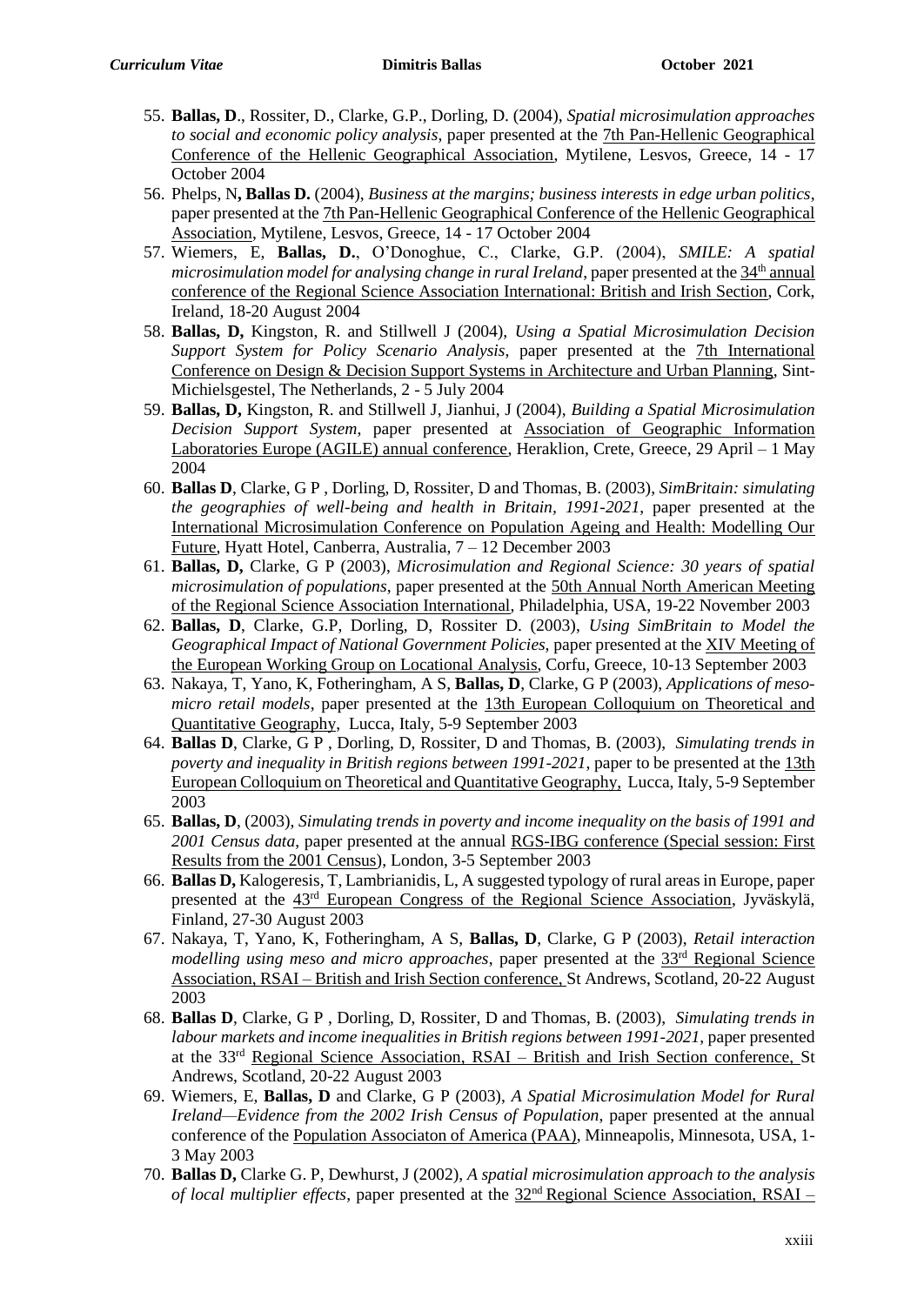British and Irish Section conference, The Dudley Hotel, Brighton and Hove, 21-23 August 2003

- 71. **Ballas, D,** Clarke, G P, Dorling, Eyre, H., Rossiter, D.(2002), *A spatial microsimulation approach to the impact assessment of Basic Income policies, paper presented at the 9<sup>th</sup> Basic* Income European Network Congress, Geneva, 12-14 September 2002
- 72. **Ballas, D,** Clarke, G P, Dorling, Eyre, H., Rossiter, D.(2002), *SimBritain: a spatial microsimulation approach to population dynamics,* paper presented at AESOP 2002, Volos, Greece, 10-14 July 2002
- 73. Pitts, E., **Ballas, D.** (2002), *Projecting population and labour force in rural areas*, paper presented at the Rural Development Conference: Signposts to Rural Change, Tullamore, Ireland, 12 February 2002
- 74. **Ballas, D**, Clarke, G P, Dorling, D, Porter, P (2001), *SimYork: a spatial microsimulation approach to modelling space-time population dynamic processes*, paper presented at the XIII Meeting of the European Working Group on Locational Analysis, University of Thessaly, Volos, Greece, 28 November – 2 December, 2001
- 75. **Ballas, D**, Clarke, G P, Dorling, D*, Dynamic spatial microsimulation approaches to urban and*  regional systems modelling, paper presented at the 6<sup>th</sup> International conference on GeoComputation, Department of Geographical Sciences & Planning, University of Queensland, Brisbane, Australia, 24-26 September 2001
- 76. Alvanides, S**, Ballas, D**, Vlastaras, V*., Modelling the geographical location of synthetic households*, paper presented at the MANDEC conference "What have we learned from the SARs?", Manchester, 16 November 2001
- 77. **Ballas, D**, Clarke, G P, Dorling, D, *Spatial microsimulation approaches to combining the SARs with other Census outputs and survey microdata*, paper presented at the MANDEC conference "What have we learned from the SARs?", Manchester, 16 November 2001
- 78. **Ballas, D**, Clarke, G P, Commins, P. (2001), Spatial microsimulation for rural policy analysis, paper presented at the 41<sup>st</sup> European Regional Science Association (ERSA) congress, Zagreb, Croatia, August 2001
- 79. **Ballas, D** & Clarke, G P (2001)*, Building a spatial microsimulation model for the Irish Rural Economy*, paper presented at the  $12<sup>th</sup>$  Theoretical and Quantitative Geography European colloquium, Rouen, France, 7-11 September 2001
- 80. **Ballas, D** (2001), *SimLeeds: a spatial microsimulation model for urban, regional and social policy analysis*, paper presented at "Socio-Economic Research and Geographic Information Systems**-** The Digital City: A EuroConference ", ESF conference, Granada, Spain, 9-14 June 2001
- 81. **Ballas, D** (2000), *GIS and spatial microsimulation for urban systems modelling: a new conceptual framework for the representation and analysis of local labour markets*, paper presented at the European Science Foundation (ESF) conference: Geographical Domain and Geographical Information Systems – EuroConference on Ontology and Epistemology for Spatial Data Standards, La Londe-les-Maures, France, 22-27 September 2000
- 82. **Ballas D**, Barr, S. & Clarke G. P., (2000), *Combining census data and remotely sensed data for the generation of population microdata: a spatial microsimulation approach*, paper presented at the 40th European Regional Science Association (ERSA) congress, Barcelona, 29 August – 1 September 2000
- 83. **Ballas D** & Clarke G. P (2000), *A spatial microsimulation approach to the analysis of local multiplier effects*, paper presented at the 31<sup>st</sup> Regional Science Association (RSAI – British and Irish Section) conference, University of Bath, Bath, 6-8 September 2000
- 84. **Ballas, D** & Clarke, G. P. (2000), *SimLeeds: a spatial microsimulation model for social policy micro-spatial analysis*, paper presented at the 29<sup>th</sup> IGC Conference, Seoul 14-18<sup>th</sup> August 2000
- 85. **Ballas, D.** ,Clarke, G. P. & Turton, I. (1999), *Exploring Microsimulation methodologies for the*  estimation of household attributes, paper presented at the 4<sup>th</sup> International Conference on GeoComputation, Fredericksburg, Virginia, USA, 25-28 July 1999
- 86. **Ballas, D.** & Clarke, G. P. (1999), *Regional versus Local multipliers of Economic Change? A Microsimulation approach*, paper presented at the 39th European Regional Science Association Congress, University College Dublin, Dublin, Ireland, 23-27 August 1999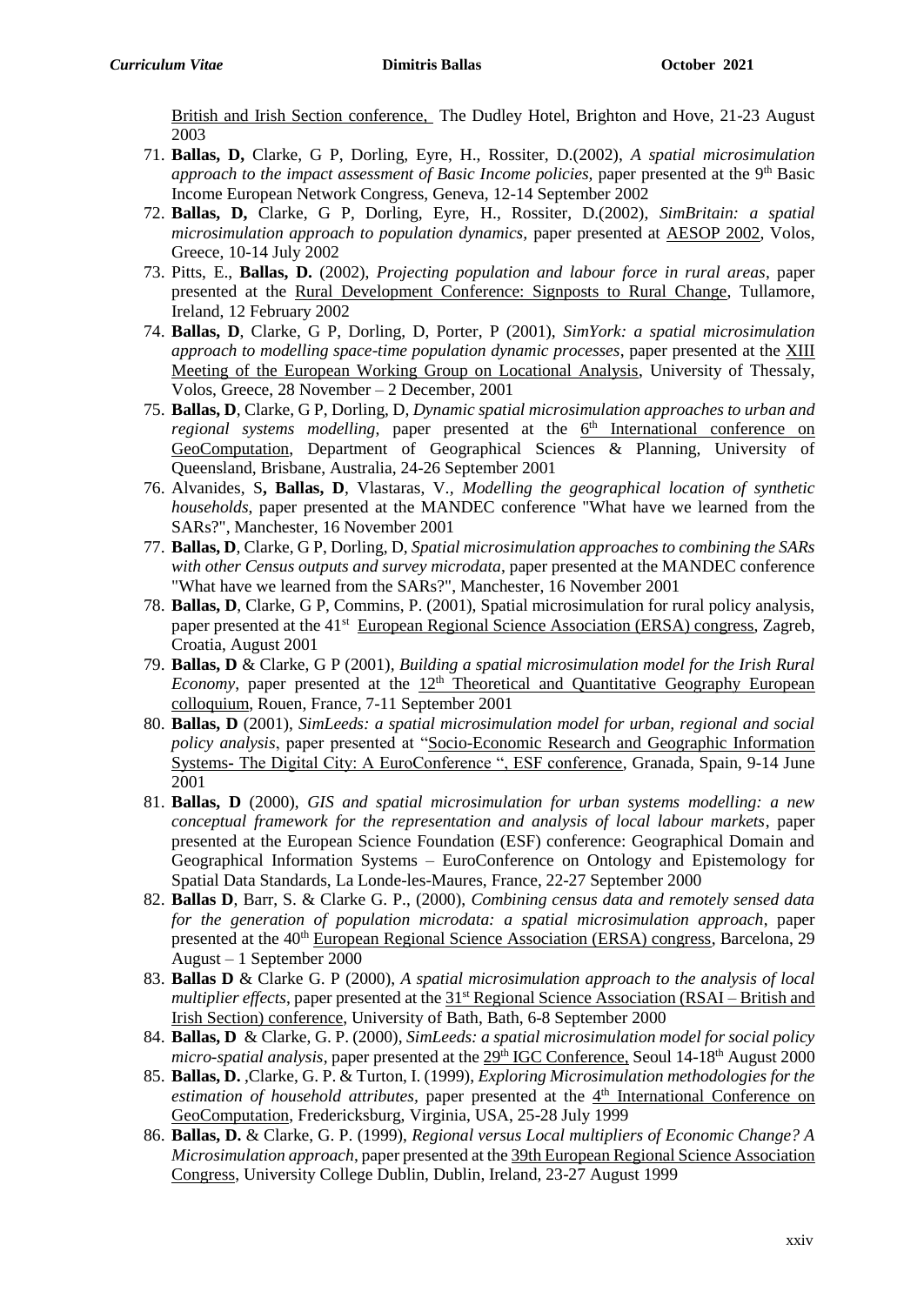- 87. **Ballas, D.** & Clarke G. P. (1999), *Modelling the local impacts of national social policies: a microsimulation approach*, paper presented at the  $11<sup>th</sup>$  Theoretical and Quantitative Geography European colloquium, Durham, 3-7 September 1999
- 88. **Ballas, D.** (1999), *GIS and microsimulation for local labour market policy analysis*, paper presented at the European Science Foundation (ESF) conference Socio-Economic Research and Geographical Information Systems, Espinho, Portugal, 22-27 May 1999

# **Book Reviews:**

- 1. Ballas, D. (2006), "Review of Reinert, E. S. 2004: Globalization, Economic Development and Inequality: an Alternative Perspective, Edward Elgar Publishing", *Economic Issues* 11, 83-85.
- 2. Ballas, D. (2006), "Review of Shepard, E. and McMaster, B., editors 2004: Scale & Geographic Inquiry: Nature, Society, and Method, Malden: Blackwell Publishing", *Progress in Human Geography,* 30, 282-284.
- 3. Ballas, D. (2001), "Review of A Dale, E Fieldhouse, C Holdsworth, Analysing Census Microdata, Arnold, London, 2000", *International Journal of Population Geography*, 7, 231- 241.

## **Other:**

- 1. Sijtsma, F., Daams, M., Kiel, J., Rijnks, R., Hindriks, I., **Ballas, D**., ... McCann, P. (2018). European Mapping of Urban Vitality in Relation to Infrastructure Connectivity: The Design of a Map-Based Communication Tool for Strategic Investment Discussions on Top Tier EU Economic Centers in Relation to the 9 TEN-T Corridors at Multiple Spatial Scales: Report commissioned by the Forum of European National Highway Research Laboratories.
- 2. Whitworth, A, Aitken, G, Anderson, B, **Ballas, D**, Dibben, C, Heppenstall, A, Kavroudakis, D, McLennan, D, Malleson, N, Moon, G, Nakaya, T, Tanton, R, Taylor, J, Tzavidis, N, Williamson, P (2013), Evaluations and improvements in small area estimation methodologies, *Discussion Paper*, *Economic and Social Research Council National Centre for Research Methods*,<http://eprints.ncrm.ac.uk/3210/>
- 3. **Ballas, D**., Lupton, R, Kavroudakis, D, Hennig, B, Yiagopoulou, V, Dale, R, Dorling D (2012), *Mind the gap: Education Inequality across EU regions*, Network of Experts in Social Sciences Education and Training (NESSE) report for the European Commission, Brussels, ISBN: 978- 92-79-25980-7
- 4. Albor, C., Pickett, K., Wilkinson, R.G. and **Ballas, D.** (2009), Are poor mothers and their infants healthier in richer areas? The protective effects of area socio-economic density. *Journal of Epidemiology and Community Health*, 63, 091, A35. [doi:10.1136/jech.2009.096735m](http://dx.doi.org/10.1136/jech.2009.096735m)
- 5. Thomas, B, Pritchard, J, **Ballas, D**, Vickers, D, Dorling, D (2009), *A Tale of Two Cities: The Sheffield Project*, Report, commissioned by David Blunkett MP, November 2009, available online from:<http://www.sasi.group.shef.ac.uk/research/sheffield/index.html>
- 6. Dorling, D, Vickers, D, Thomas, B, Pritchard, J, **Ballas, D** (2008), *Changing UK: the way we live now,* report commissioned for the BBC, available on-line from: [http://news.bbc.co.uk/1/shared/bsp/hi/pdfs/01\\_12\\_08\\_changinguk.pdf](http://news.bbc.co.uk/1/shared/bsp/hi/pdfs/01_12_08_changinguk.pdf)
- 7. Morrissey, K., Hynes, S., Clarke, G.P., O'Donoghue, C. and **Ballas, D.** (2008). 'Dr. Who? An Examination of GP Utilisation across Galway City & County', *RERC Working Paper Series, WP-08-01*, Teagasc, Ireland
- 8. **Ballas, D.** (2008), Using Multi-level Modelling to Understand the Determinants of Happiness, *NCRM Research Methods Festival 2008*,<http://eprints.ncrm.ac.uk/204/>
- 9. **Ballas, D.** (2008), Spatial microsimulation approaches to population forecasting, in: *NCRM Research Methods Festival 2008*[, http://eprints.ncrm.ac.uk/205/](http://eprints.ncrm.ac.uk/205/)
- 10. **Ballas, D** (2008), A Secondary Analysis of Data Mid Career Fellowship: Full Research Report ESRC End of Award Report, RES-163-27-1013. Swindon: ESRC.
- 11. **Ballas, D.** Clarke, G.P., Feldman, O., Gibson, P., Jin, J., Simmonds, D, Stillwell, J (2004), Household Location Modelling, report to the Department of Transport (DfT), London, November 2004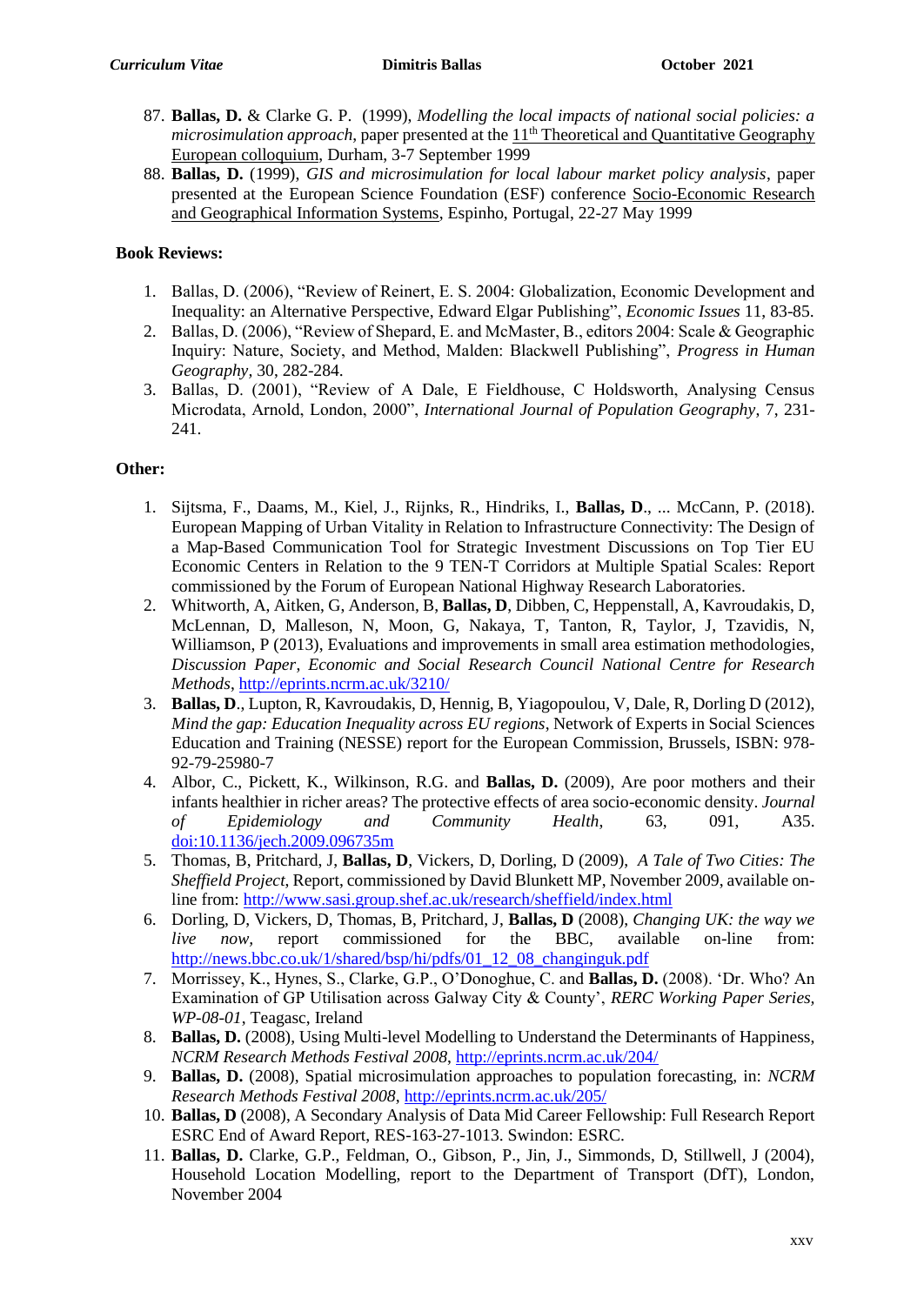- 12. Dorling, D, **Ballas, D**, Thomas, B and Pritchard J, Pilot Mapping of Local Social Polarisation in Three Areas of England 1971-2001, project report to the ODPM, 7 May 2004
- 13. **Ballas D**, Rossiter, D, Thomas, B, Clarke, G P, Dorling, D (2004), *SimWales: a spatial microsimulation model for Wales*, project report to the Welsh Assembly Government, January 2004
- 14. **Ballas D**, Clarke, G P , Dorling, D, Eyre, H., Rossiter, D and Thomas, B (2003) *Simulating current and future trends in the life of households in York*, project report to the Joseph Rowntree Foundation
- 15. Wiemers, E, Commins, P, Pitts, E. **Ballas, D**, Clarke G (2002), *Projecting population and labour market trends in rural areas*, project report, Irish Rural Economy Research Centre, Dublin, December 2002 (end of project report, ref:: 4847, available free of charge from library@hq.teagasc.ie)
- 16. Ballas, D (2001), A spatial microsimulation approach to local labour market policy analysis, unpublished PhD thesis, School of Geography, University of Leeds
- 17. Ballas, D. (2001), *SMILE model documentation*, Irish Rural Economy Research Centre, Teagasc, Dublin, September 2001
- 18. **Ballas, D**, Clarke, G P (2001a), *Building a spatial microsimulation model for the Irish Rural economy,* Interim progress report for the Irish Rural Economy Research Centre, Teagasc, Dublin, 24 January 2001
- 19. **Ballas, D**, Clarke, G P (2001b), *Building a spatial microsimulation model for the Irish Rural economy,* Interim progress report for the Irish Rural Economy Research Centre, Teagasc, Dublin, April, 2001
- 20. Stillwell, J., **Ballas, D.** (2001) *Estimating income for wards in Leeds in 2001*, report prepared for Leeds City Council, April 2001
- 21. Ballas, D. (2001), *A spatial microsimulation approach to local labour market policy analysis*, unpublished PhD thesis, School of Geography, University of Leeds, Leeds
- 22. Ballas, D. (1997)*, Using GIS for local labour market policy analysis and research in Leeds*, unpublished MA dissertation, School of Geography, University of Leeds, Leeds

# **8. INVITED LECTURES**

- 1. Ballas, D (2020), Spatial Divisions of Poverty and Wealth, invited webinar, European Commission, 3 June 2020
- 2. Ballas, D (2019), 'GIS and the Social Sciences: applications of spatial microsimulation and human-scaled visualisations in economic geography', 24 May 20219 and 27 May 2019, invited lectures to undergraduate and postgraduate students at China South Normal University and Jinan University (Guangzhou, China)
- 3. Ballas, D (2018), *A Human Atlas of Europe: a continent united in diversity*, invited key note lecture international conference on Transformative Youth Work 2018: Developing and Communicating Impact, Plymouth, UK, 6 September 2018 <https://www.marjon.ac.uk/media/2018-website-images-gdpr/research/Dimitris-TYW.pdf>
- 4. **Ballas, D,** Yiagopoulou V (2017), *The refugee crisis in Europe: an update from Lesvos*, Pembroke Refugee and Migrant Seminar, Pembroke College, University of Cambridge, 20 June 2017 [\(https://www.youtube.com/watch?v=\\_-NgfB6Nlc8&feature=youtu.be\)](https://www.youtube.com/watch?v=_-NgfB6Nlc8&feature=youtu.be).
- 5. **Ballas, D** (2017)**,** Happiness, Well-being, social justice and the potential local impacts of Basic Income Policies, conference *On Basic Income: Policy and Practice*, Athens Hub Ambassador of the Thousand Network, hosted at TheCube, Athens, Greece, 8 February 2017 (also streamed live via youtube), <https://www.youtube.com/watch?v=QF76JMYaSXU>
- *6.* **Ballas D** (2016), invited 'witness' and speaker, Health and Well-being and places and where we live, *Cambridge Forum for Sustainability and the Environment*, Downing College, University of Cambridge, 18 October 2016 [\(http://www.cfse.cam.ac.uk/directory/witnesses\\_health\\_wellbeing](http://www.cfse.cam.ac.uk/directory/witnesses_health_wellbeing) )
- *7.* **Ballas, D** (2016), The Geography of Happiness (in Greek), *International Symposium on The Aristotelian influence on modern scientific thought*, Museum of Industrial Olive Oil Production at Aghia Paraskevi, Lesvos, 9 July 2016 [\(http://www.blod.gr/lectures/Pages/viewlecture.aspx?LectureID=2965](http://www.blod.gr/lectures/Pages/viewlecture.aspx?LectureID=2965) )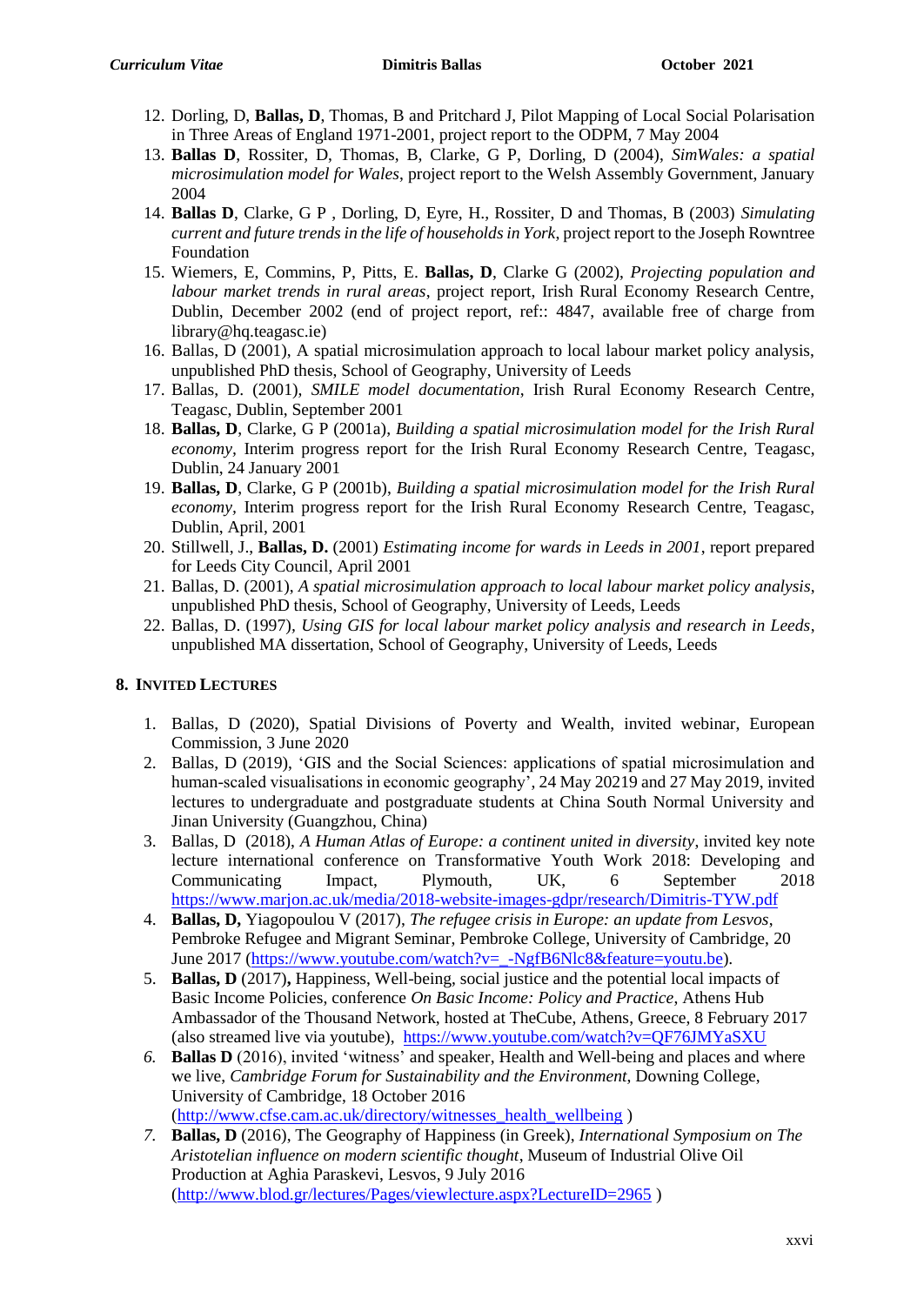- *8.* **Ballas, D** (2016), What makes a happy city?, invited contribution to the session '*How we live in cities' (Place-making and socio-economic inclusion)* of the *Future Cities* conference, Clare College, University of Cambridge, Wednesday 29 June 2016
- [\(http://www.crerc.landecon.cam.ac.uk/about-us/future-cities/future-cities-conference-2016](http://www.crerc.landecon.cam.ac.uk/about-us/future-cities/future-cities-conference-2016) ) 9. **Ballas D** (2016), Letters and Pictures from Lesvos, invited talk*, Migration Matters Festival:*
- *Celebrating Sanctuary in the Steel City* [\(http://www.migrationmattersfestival.co.uk\)](http://www.migrationmattersfestival.co.uk/), Theatre Delicatessen, Sheffield, 23 June 2016
- 10. **Ballas, D** (2016), A geo-visualisation approach to the analysis of European identity, *Northumbria University, Newcastle, seminar talk*, 2 March 2016
- 11. **Ballas, D** (2015), The geographical and socio-economic determinants of subjective wellbeing and happiness, University of the Aegean summer school on *Nutrition and Biodiversity as tools of well-being*, Molyvos, Lesvos, Greece, <https://nubioeyzin2015.pns.aegean.gr/nubioeyzin2015-home>
- 12. **Ballas, D** (2014), A geographical dimension of the 'Economics of Happiness (in Greek), seminar talk, *Aristotle University of Thessaloniki, Spatial Development Research Unit Forum on Crisis and Development*, 24 November 2014, <http://gkafkala.webpages.auth.gr/site/φόρουμ/>
- 13. **Ballas, D** (2014), A Human Cartographic Approach to Exploring European Identity, seminar talk, *Department of Human Geography, Charles University Prague*, 27 October 2014
- 14. **Ballas, D** (2014), The Social Atlas of Europe: A Cartographic Story of a Continent United in Diversity, Brown University, 10 October 2014,<http://www.s4.brown.edu/S4/collof2014.html>
- 15. **Ballas, D**, (2014), The Social Atlas of Europe: using geoinformatics to paint a picture of a continent united in diversity, *Harvard University, Geography Colloquium*, 1 October 2014 [http://www.iq.harvard.edu/files/iqss/files/geography\\_colloquium\\_10\\_01\\_20141.pdf](http://www.iq.harvard.edu/files/iqss/files/geography_colloquium_10_01_20141.pdf)
- 16. **Ballas, D** (2014), The Social Atlas of Europe, *Citizenship and the future of Europe (Sussex European Institute and New Europeans) conference plenary session*, University of Sussex, 4 September 2014, [http://neweuropeans.net/event/158/citizenship-and-future-europe-sussex](http://neweuropeans.net/event/158/citizenship-and-future-europe-sussex-european-institute-and-new-europeans)[european-institute-and-new-europeans](http://neweuropeans.net/event/158/citizenship-and-future-europe-sussex-european-institute-and-new-europeans)
- 17. **Ballas, D** (2014), What is... small area estimation,  $6<sup>th</sup> ESRC Research Methods Festival$ , St Catherine's College, Oxford, 8-10 July 2014, <http://www.ncrm.ac.uk/RMF2014/programme/session.php?id=C9> ; talk also available via <https://www.youtube.com/watch?v=g0I87SuRSWg>
- 18. **Ballas, D** (2014), Does geography matter? Geopolitics/Geographical context/sociogeographical environment, invited talk and contribution to a research workshop on *The New British Political Socialization Study*, Department of Politics University of Nottingham, 8-9 May 2014.
- 19. **Ballas, D** (2014), Happiness, social cohesion and income inequalities in Britain and Japan, *International Workshop Comparative Study on Happiness*, Doshisha University, Kyoto, Japan, 24-25 February 2014 [\(http://csce.doshisha.ac.jp/reserch/happiness/\)](http://csce.doshisha.ac.jp/reserch/happiness/)
- 20. **Ballas, D** (2013), invited contribution to a debate special session entitled *"Casino Royale: Double Minds on Future Cities"* on 28 August 2013 in the context of the 53rd Congress of the European Regional Science Association, Palermo, Italy.
- 21. **Ballas D** (2013), *The Geography of Happiness*, Highgate School Geography Society, London, 12 March 2013.
- 22. **Ballas D** (2013), *Income inequalities, social cohesion, well-being and the 'spirit level': taking a closer look at the evidence for the UK and Japan*, Institute for Social Change, University of Manchester, 29 January 2013.
- 23. **Ballas, D**, Dorling D (2012), *Mind the gap: Education Inequality across EU regions*, invited seminar talk, European Commission, Brussels, 14 September 2012.
- 24. **Ballas, D** (2012), *The Greek General Election: What Now?*, Labour Local Discussion Group, Dronfield, (http://dronfieldblather.blogspot.co.uk/2012/06/greek-general-election-whatnow.html ), 1 July 2012.
- 25. **Ballas D** (2012), *Geoinformatics Social Sciences and Regional Development*, invited talk, School of Economics, Aristotle University of Thessaloniki, Greece, 31 May 2012.
- 26. **Ballas, D** (2012), *Suburban governance in Greece*, special workshop on "Suburban Governance in Europe", University College London, London, 14 May 2012.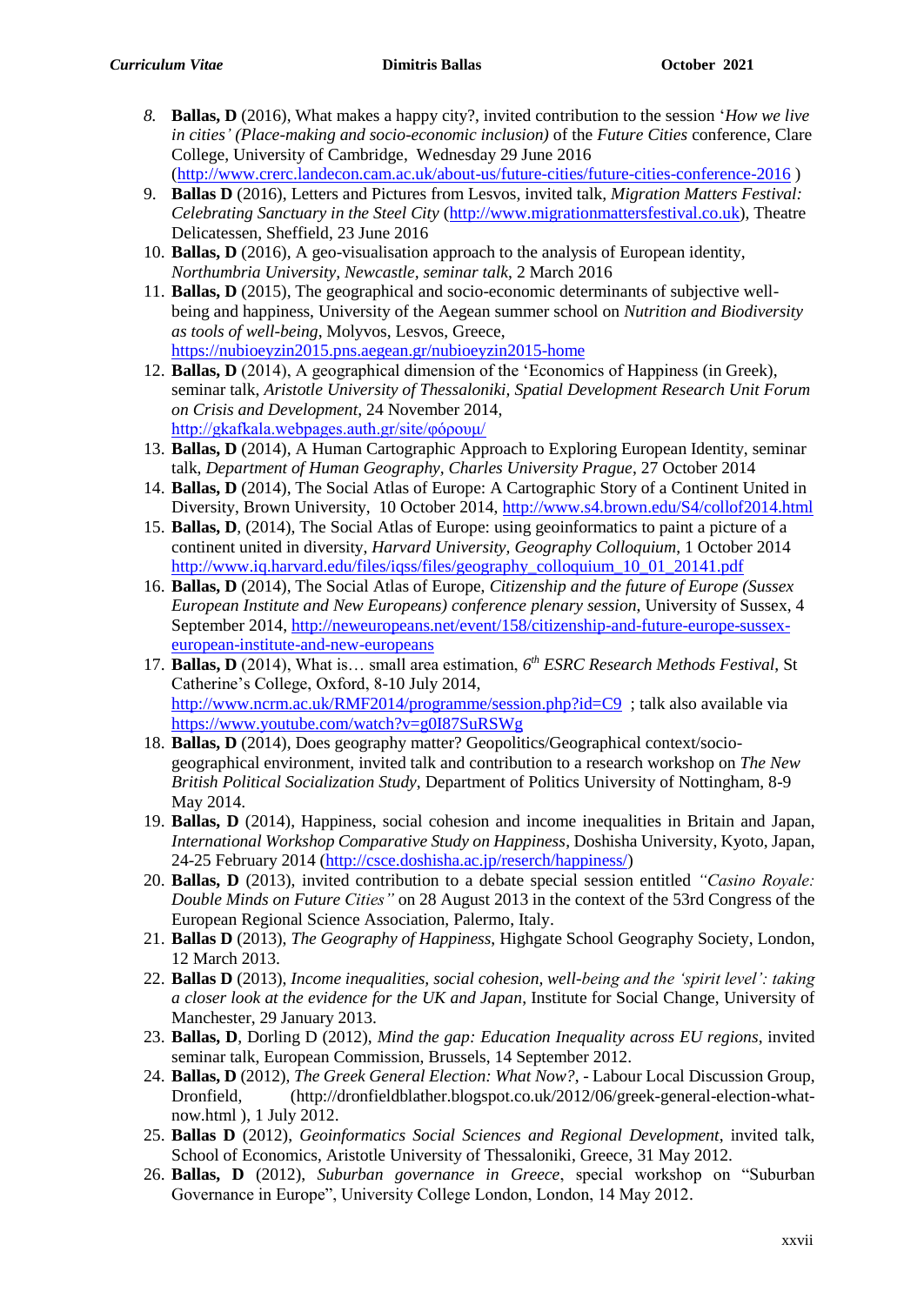- 27. **Ballas, D** (2012), *Friends of the Earth after-film speaker and discussion leader on the Economics of Happiness*, Sheffield 8 February 2012.
- 28. **Ballas, D**, (2011), *Happiness and social cohesion in Britain and Japan: a comparative study of two island economies*, invited talk at a specialist workshop entitled *"Happiness – Does Culture Matter?"* organised by *Deutsches Institut für Japanstudien (DIJ) Tokyo and hosted by Japanese-German Center Berlin*, 21-22 November 2011.
- 29. **Ballas, D,** (2011), *A review of secondary data for income inequalities in Britain at the national, regional and neighbourhood level*, research seminar, National Institute of Population and Social Security Research, Tokyo, 10 May 2011.
- 30. **Ballas, D,** (2011), *A review of secondary data for income inequalities in Britain at the national, regional and neighbourhood level*, research seminar, Research Center for Disaster Mitigation of Cultural Heritage and Historic Cities, Ritsumeikan University, Kyoto, 9 May 2011.
- 31. **Ballas, D** (2010), *Spatial Microsimulation: social and environmental issues*, Specialist meeting on "Interfacing Social and Environmental Modelling", *The Vespucci Initiative for the Advancement of Geographic Information Science* [\(http://vespucci.org/\)](http://vespucci.org/), Florence, Italy, 12 June 2010.
- 32. **Ballas D** (2010), *Geoinformatics and Regional Development*, invited talk, School of Economics, Aristotle University of Thessaloniki, Greece, 20 May 2010.
- 33. **Ballas, D.** (2009), Exploring Geographies of Happiness and Well-being, invited plenary, Regional Studies Association Winter Conference on "Global Recession: Regional Impacts on Housing, Jobs, Health and Wellbeing", London, 27 November 2009.
- 34. **Ballas, D**, (2009), Innovative ways of mapping data about places, *Methods in Dialogue: Researching Place ESRC Research Methods workshop,* University of Manchester, 14 October 2009, <http://www.socialsciences.manchester.ac.uk/realities/events/dialogue/place/index.html>
- 35. **Ballas, D.** (2009), Happiness, *ESRC/BSPS seminar series on 'Microsimulation modelling in the UK: bridging the gaps'*, University of Leeds, 2 July 2009.
- 36. **Ballas, D.** (2009), Modelling of the socio-economic and geographical determinants of subjective happiness and well-being, *ESRC Understanding Population Trends and Processes/General Register Office for Scotland/Scottish Government Workshop*, Victoria Quay, Edinburgh, 12 February 2009.
- 37. **Ballas, D.** (2009), Spatial microsimulation approaches to creating small area population microdata, *Institute for Fundamental Sciences, Statistics Seminar, Massey University*, Palmerston North, New Zealand, 21 January 2009.
- 38. **Ballas, D**, (2008), "Happy People or Happy Places? Exploring geographies of happiness in Britain", invited key note speech**,** Social Future Institute's conference 2008 on '*Health, Wellbeing and Happiness: From local action to global change'*, University of Teesside, Middlesbrough, England, 29 June - 2 July 2008.
- 39. **Ballas, D.** (2008), "Using multi-level modelling to understand the determinants of happiness of happiness and well-being data", *ESRC Research Methods Festival, Session on 'Research Methods for Understanding Population Trends and Processes Using Secondary Data'*, 1 July 2008, University of Oxford.
- 40. **Ballas, D.** (2008), "Spatial microsimulation approaches to population forecasting", *ESRC Research Methods Festival, Session in Forecasting social and economic change sessions, 3 July 2008*, University of Oxford.
- 41. **Ballas, D.** (2008) "Modelling the geographical, environmental and socio-economic determinants of happiness", invited presentation at the annual GEOBENE [\(http://www.geo](http://www.geo-bene.eu/)[bene.eu/\)](http://www.geo-bene.eu/) meeting, International Institute for Applied Systems Analysis (IIASA), Laxenburg, Austria, 23 June 2008.
- 42. **Ballas, D** (2008), "Exploring geographies of happiness and well-being and the implications for public policy", invited seminar talk, University of Thessaly, Department of Planning and Regional Development, Graduate Programme Seminar Series, Volos, Greece, 29 May 2008.
- 43. **Ballas, D** (2008), "Modelling the socio-economic and geographical determinants of subjective happiness and well-being", invited seminar talk, Department of Economics, Strathclyde University, Glasgow, Scotland, 23 April 2008.
- 44. **Ballas D**, (2008), "Simulation models of happiness and well-being", invited seminar speech, School of Geography, University of Auckland, Auckland, New Zealand, 18 February 2008.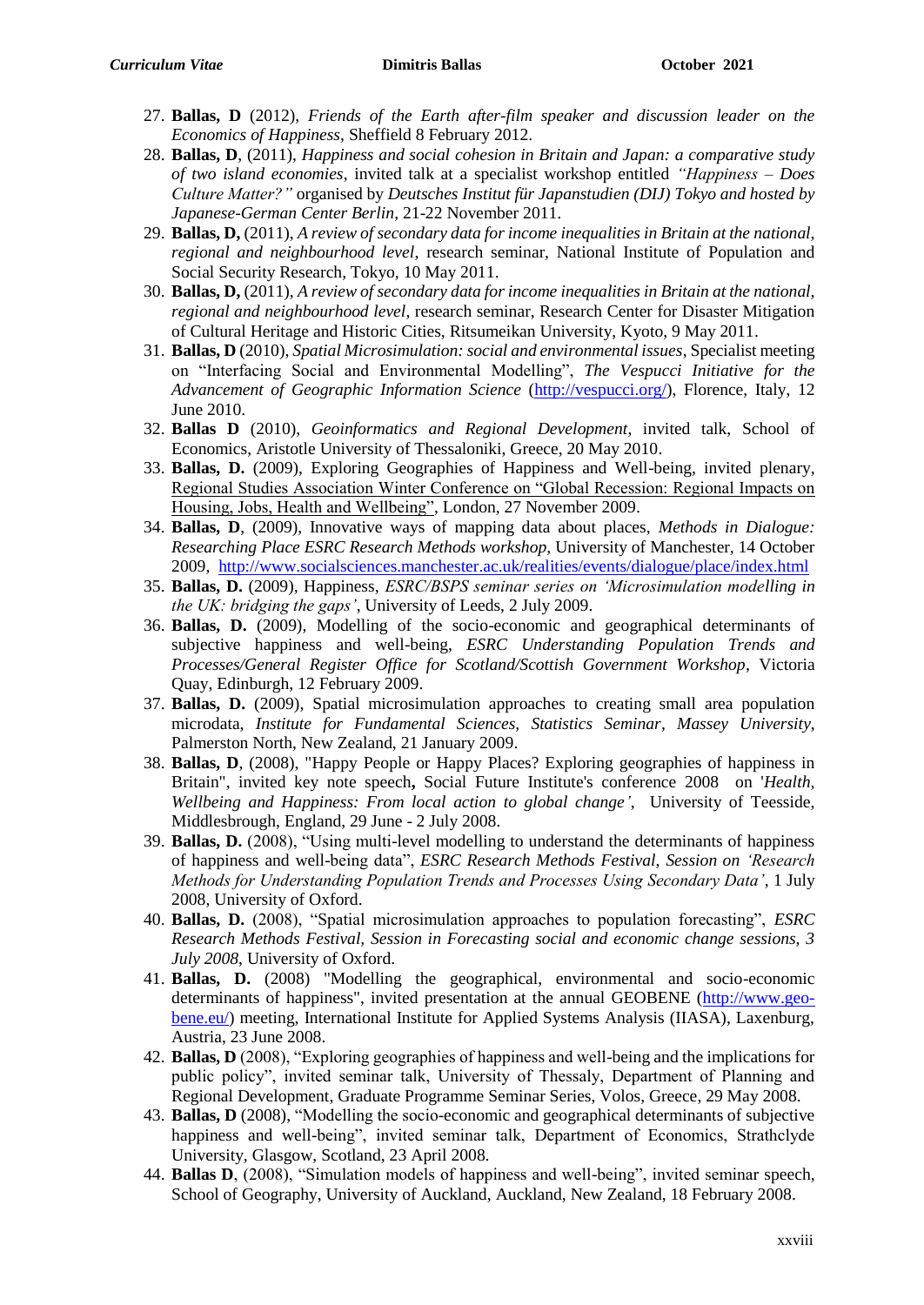- 45. **Ballas, D** (2008)**,** "So are people living in Wales happy?", invited talk to the South Wales group of the Royal Statistical Society, Cardiff, Wales, 30 January 2008.
- 46. **Ballas, D.** (2007), "Building spatial models of happiness and well-being", International Institute for Applied Systems Analysis (IIASA), Laxenburg, Austria, 21 August 2007.
- 47. **Ballas, D** (2007)**, "**Spatial microsimulation for urban, regional and social policy analysis", invited talk, Royal Statistical Society annual conference, University of York, York, England, 18 July 2007.
- 48. **Ballas, D.** (2007), "Spatial Microsimulation Approaches to Creating and Updating Small Area Microdata", Combining and Enhancing Data National centre for e-social Science workshop, University of Manchester, England, 22-23 January 2007**.**
- 49. **Ballas, D.** (2006), "Exploring Geographies of Happiness and Well-being in Britain", School for Health and Related Research (ScHARR), University of Sheffield, England, 29 September 2006.
- 50. **Ballas, D.** (2006), "Geography, Economics and Happiness", invited seminar talk, World University Network (Bristol, Leeds, Manchester, Sheffield, Southampton, Madison-Wisconsin, Illinois-Urbana Champaign, Penn State, Oslo) virtual seminar, Horizons in Human Geography series, 19 September 2006.
- 51. **Ballas, D.** (2006), *E-government and simulating the city: towards microsimulation-based socio-economic spatial decision support systems*, invited lecture, "International Workshop on e-Government and its spatial dimension", Kempinski Hotel Zografski, Sofia, Bulgaria, 9 June 2006.
- 52. **Ballas, D.** (2006), *Social Justice and well-being: exploring the relationship between income and wealth inequalities and happiness at different geographical scales*, invited seminar talk, University of Tokyo, Japan, 19 May 2006.
- 53. **Ballas, D** (2006), *Exploring Geographies of Happiness and Well-being in Britain*, invited seminar talk, Cathie Marsh Centre for Census and Survey Research (CCSR), University of Manchester, England, 28 March 2006.
- 54. **Ballas, D** (2005), *GIS in the Social Sciences*, invited talk (in Greek) to undergraduate students of Economics, Department of Economics, University of Macedonia, Greece, 14 December 2005.
- 55. **Ballas, D** (2004), *GIS and spatial microsimulation for urban, regional and social policy analysis*, invited seminar talk, South-East European Research Centre (SEERC), Thessaloniki, Greece 22 December 2004.
- 56. **Ballas, D** (2004), *Mapping Local Socio-economic polarisation*, Office for the Deputy Prime Minister (ODPM) seminar on "Population Churn", Southwark Cathedral, London, 29 June 2004.
- 57. Dorling, D and **Ballas D** (2004), GIS and Society, seminar given to a joint Department for Work and Pensions/University of Sheffield event, 8 March 2004.
- 58. **Ballas, D** and Kingston R (2004), *MicroMaPPAS: a spatial decision support system for Leeds City Council*, invited seminar talk, School of Planning, University of Manchester, 4 February 2004.
- 59. **Ballas, D** (2004), *Geography matters: simulating the impacts of national social policies*, invited seminar, Employment Research Institute, Napier University, Edinburgh, Scotrland, January 2004.
- 60. **Ballas, D** (2004), *Spatial microsimulation for policy analysis*, invited seminar, Department of Planning, University of Sheffield, 11February 2004.
- 61. **Ballas, D** (2003), *Spatial microsimulation for urban, regional and social policy analysis,*  invited seminar talk given at the department of Geography, University of Liverpool, 6 February 2003.
- 62. **Ballas, D**. (2001), *Using spatial microsimulation to Link Information and Policy in York*, Leeds School of Geography: presentation to Leeds University Court, 14 December 2001
- 63. **Ballas, D**. (2001), *SimLeeds/SimYork/SimBritain: spatial microsimulation for urban, regional and social policy analysis*, invited seminar talk, Department of Social Policy, London School of Economics and Political Sciences (LSE), London, 8 November 2001.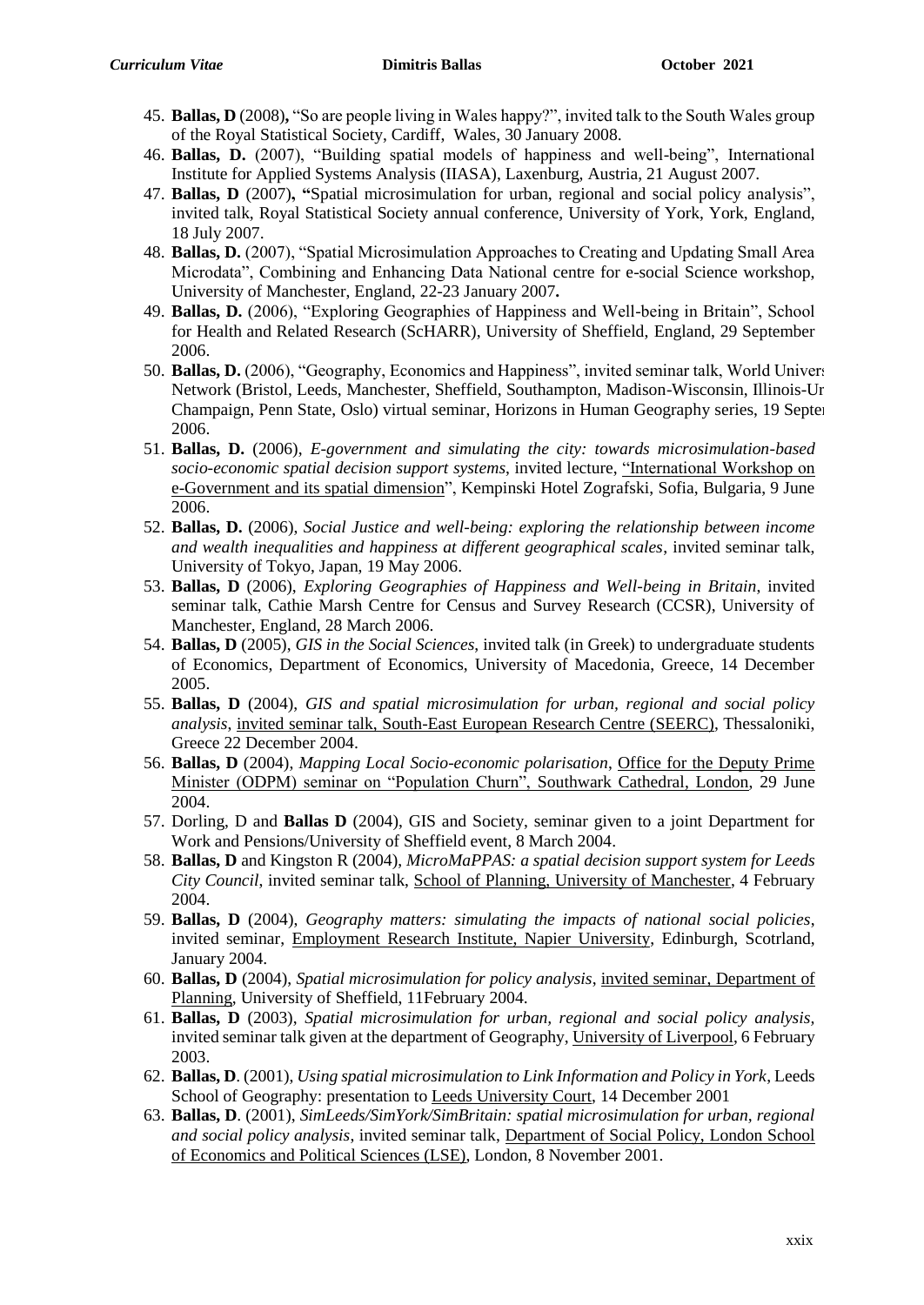- 64. **Ballas D**., (2000), *GIS in the Analysis of Small Areas*, invited seminar talk, Local Economy Policy Unit (LEPU) seminar Geographical Information Systems: Uses & Applications, South Bank University, London, 7 June 2000.
- 65. **Ballas D**., (1999), *Spatial microsimulation for urban, regional and social policy analysis,* seminar talk given at the postgraduate seminar series, School of Geography, University of Leeds, Leeds, 19 November 1999.
- 66. **Ballas D.**, (1999), *Spatial microsimulation for urban, regional and social policy analysis,* seminar talk given at a *one-day workshop on GIS* organised by the Department of Town and Regional Planning, University of Sheffield, Sheffield, 5 November 1999.
- 67. **Ballas D.**, (1998), A s*patial microsimulation approach to local labour market policy analysis,* seminar talk given for the MRes (Research Masters) in the Built Environment students based at the department of Civil Engineering, University of Leeds, September 1998.

# **9. IMPACT/EXAMPLES OF MEDIA COVERAGE**

NL times article mention in relation to World Happiness Report <https://nltimes.nl/2021/04/24/labor-opportunity-helped-netherlands-move-worlds-5th-happiest-country>

Reproduction of SPERI professional blog article (also see 'professional publications' number 3 above) in Times Higher Education: [https://www.timeshighereducation.com/blog/even-if-greece-bankrupt-we](https://www.timeshighereducation.com/blog/even-if-greece-bankrupt-we-still-have-our-bodies-and-we-will-help-those-who-need-us)[still-have-our-bodies-and-we-will-help-those-who-need-us](https://www.timeshighereducation.com/blog/even-if-greece-bankrupt-we-still-have-our-bodies-and-we-will-help-those-who-need-us)

TV interview on RT *Going Underground programme* in relation to the *Social Atlas of Europe*: <https://www.youtube.com/watch?v=Gr7PM-3pRhQ>

*Times Higher Education* reproduction of 'Letter from Lesvos' blog article (also see above – 'articles in professional blogs'): [https://www.timeshighereducation.com/blog/even-if-greece-bankrupt-we-still](https://www.timeshighereducation.com/blog/even-if-greece-bankrupt-we-still-have-our-bodies-and-we-will-help-those-who-need-us)[have-our-bodies-and-we-will-help-those-who-need-us](https://www.timeshighereducation.com/blog/even-if-greece-bankrupt-we-still-have-our-bodies-and-we-will-help-those-who-need-us)

"City's happy and lonely extremes", BBC <http://news.bbc.co.uk/1/hi/england/bristol/7753215.stm>

"Britain's happiest places mapped", BBC <http://news.bbc.co.uk/1/hi/health/7584321.stm>

Devon second on 'loneliness list', BBC <http://news.bbc.co.uk/1/hi/england/devon/7741262.stm>

"Why happiness is a postcode lottery", The Independent <http://www.independent.co.uk/news/uk/this-britain/why-happiness-is-a-postcode-lottery-910760.html>

"Fame, fortune, friendship .... what is the secret of happiness?" , Yorkshire Post <http://www.yorkshirepost.co.uk/features/Fame-fortune-friendship--what.2115835.jp>

The Indian News

[http://www.thaindian.com/newsportal/world-news/falling-in-love-is-what-makes-brits](http://www.thaindian.com/newsportal/world-news/falling-in-love-is-what-makes-brits-happiest_1008552.html)[happiest\\_1008552.html](http://www.thaindian.com/newsportal/world-news/falling-in-love-is-what-makes-brits-happiest_1008552.html)

Rochdale on-line "Rochdale happier than richest borough in Britain" [http://www.rochdaleonline.co.uk/news-features/2/community/13490/rochdale-happier-than-richest](http://www.rochdaleonline.co.uk/news-features/2/community/13490/rochdale-happier-than-richest-borough-in-britain)[borough-in-britain](http://www.rochdaleonline.co.uk/news-features/2/community/13490/rochdale-happier-than-richest-borough-in-britain)

Lancashire Evening Post <http://www.lep.co.uk/news/City-ranks-average-in-happiness.4440293.jp>